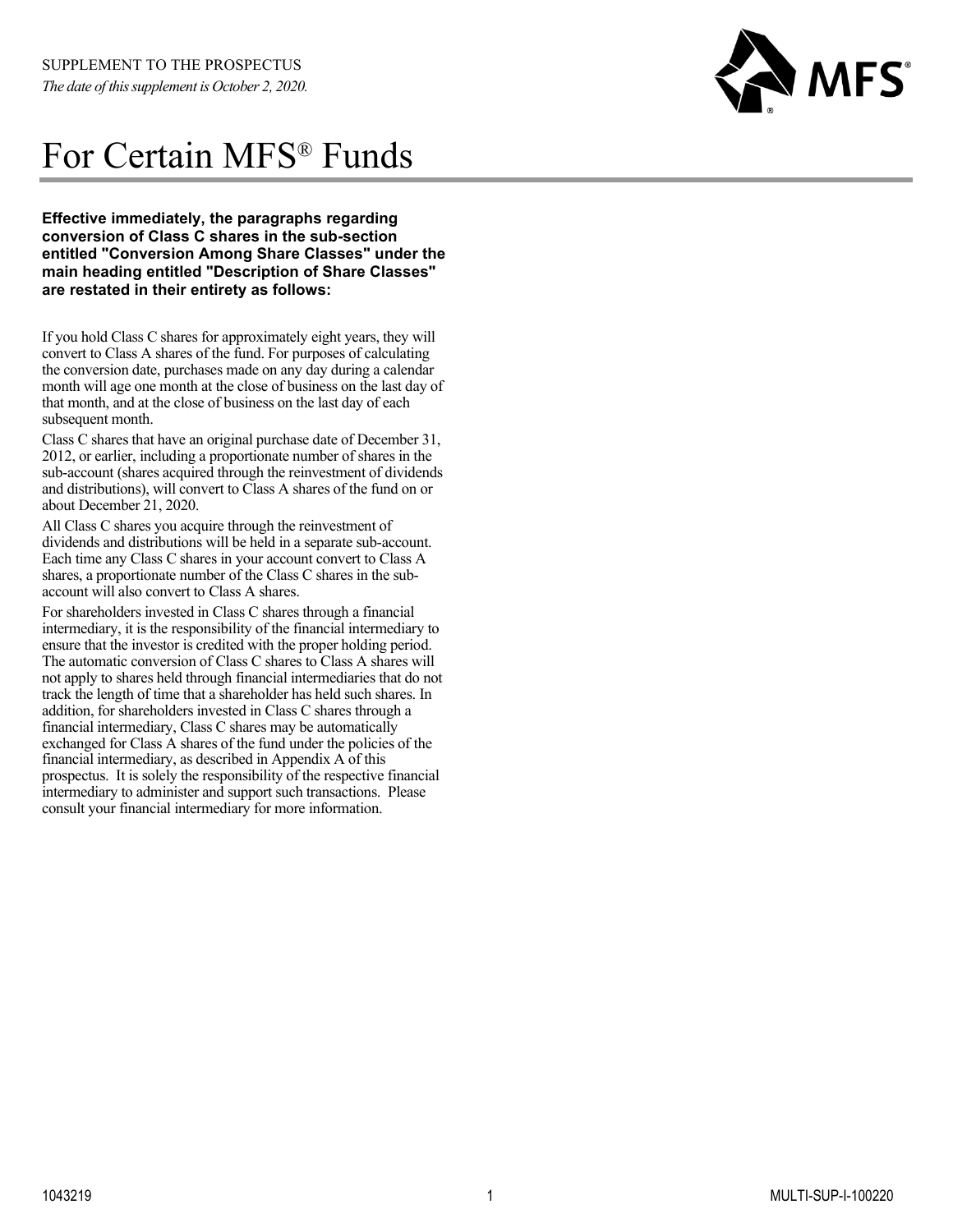

# PROSPECTUS MFS® International Growth Fund

The investment objective of the fund is to seek capital appreciation.

| <b>CLASS</b>         | <b>TICKER</b><br><b>SYMBOL</b> |
|----------------------|--------------------------------|
| Class A              | MGRAX                          |
| Class B              | MGRBX                          |
| Class C              | MGRCX                          |
| Class I              | MOGIX                          |
| Class R1             | MGRRX                          |
| Class R <sub>2</sub> | MGROX                          |
| Class R <sub>3</sub> | MGRTX                          |
| Class R4             | MGRVX                          |
| Class R6             | <b>MGRDX</b>                   |
|                      |                                |

Beginning on January 1, 2021, as permitted by regulations adopted by the U.S. Securities and Exchange Commission, paper copies of the fund's annual and semiannual shareholder reports will no longer be sent by mail, unless you specifically request paper copies of the reports. Instead, the complete reports will be made available on the fund's website [\(funds.mfs.com\)](http://funds.mfs.com), and you will be notified by mail each time a report is posted and provided with a website link to access the report.

If you are already signed up to receive shareholder reports by email, you will not be affected by this change and you need not take any action. You may sign up to receive shareholder reports and other communications from the fund by email by contacting your financial intermediary (such as a broker-dealer or bank) or, if you hold your shares directly with the fund, by calling 1-800-225-2606 or by logging on to MFS Access at [mfs.com.](http://mfs.com) 

Beginning on January 1, 2019, you may elect to receive all future reports in paper free of charge. Contact your financial intermediary to request that you continue to receive paper copies of your shareholder reports. If you invest directly with the fund, you can call 1-800-225-2606 or send an email request to [orderliterature@mfs.com t](mailto:orderliterature@mfs.com)o let the fund know that you wish to continue receiving paper copies of your shareholder reports. Your election to receive reports in paper will apply to all funds held in your account if you invest through your financial intermediary or all funds held with the MFS fund complex if you invest directly.

#### **Table of contents**

| SUMMARY OF KEY INFORMATION                           | $\mathcal{D}$ |
|------------------------------------------------------|---------------|
| <b>INVESTMENT OBJECTIVE, STRATEGIES, AND RISKS</b>   |               |
| <b>MANAGEMENT OF THE FUND</b>                        | 7             |
| <b>DESCRIPTION OF SHARE CLASSES</b>                  | 8             |
| HOW TO PURCHASE. REDEEM. AND EXCHANGE SHARES         | 11            |
| OTHER INFORMATION                                    | 15            |
| FINANCIAL HIGHLIGHTS                                 | 17            |
| APPENDIX A – WAIVERS AND REDUCTIONS OF SALES CHARGES | $A-1$         |
|                                                      |               |

**The Securities and Exchange Commission has not approved or disapproved the fund's shares or determined whether this prospectus is accurate or complete. Anyone who tells you otherwise is committing a crime.**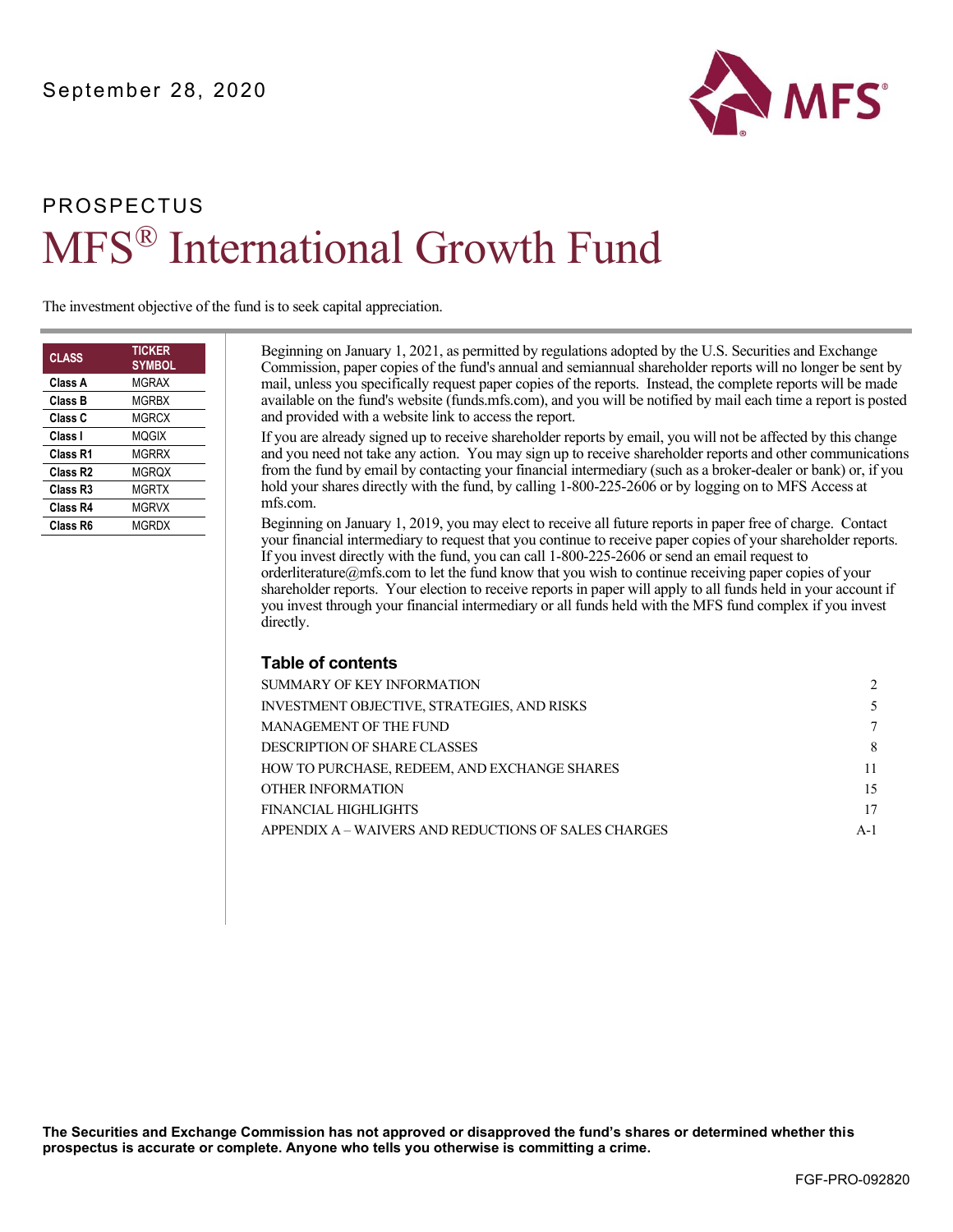# <span id="page-2-0"></span>MFS International Growth Fund

## **Summary of Key Information**

#### **Investment Objective**

The fund's investment objective is to seek capital appreciation.

#### **Fees and Expenses**

This table describes the fees and expenses that you may pay when you buy and hold shares of the fund. Investors may also pay commissions or other fees to their financial intermediaries when they buy and hold shares of the fund, which are not reflected below.

You may qualify for sales charge reductions if, with respect to Class A shares, you and certain members of your family invest, or agree to invest in the future, at least \$50,000 in MFS funds. More information about these and other waivers and reductions is available from your financial intermediary and in "Sales Charges and Waivers and Reductions" on page 9 and "Appendix A – Waivers and Reductions of Sales Charges" on page A-1 of the fund's prospectus.

#### **Shareholder Fees (fees paid directly from your investment):**

| <b>Share Class</b>                                | А          | в     |       |      | R1   | R2   | R <sub>3</sub> | R4   | R <sub>6</sub> |
|---------------------------------------------------|------------|-------|-------|------|------|------|----------------|------|----------------|
| Maximum Sales Charge (Load)                       |            |       |       |      |      |      |                |      |                |
| Imposed on Purchases (as a percentage of offering |            |       |       |      |      |      |                |      |                |
| price)                                            | 5.75%      | None  | None  | None | None | None | None           | None | None           |
| Maximum Deferred Sales Charge (Load)              |            |       |       |      |      |      |                |      |                |
| (as a percentage of original purchase price or    |            |       |       |      |      |      |                |      |                |
| redemption proceeds, whichever is less)           | $1.00\%$ # | 4.00% | 1.00% | None | None | None | None           | None | None           |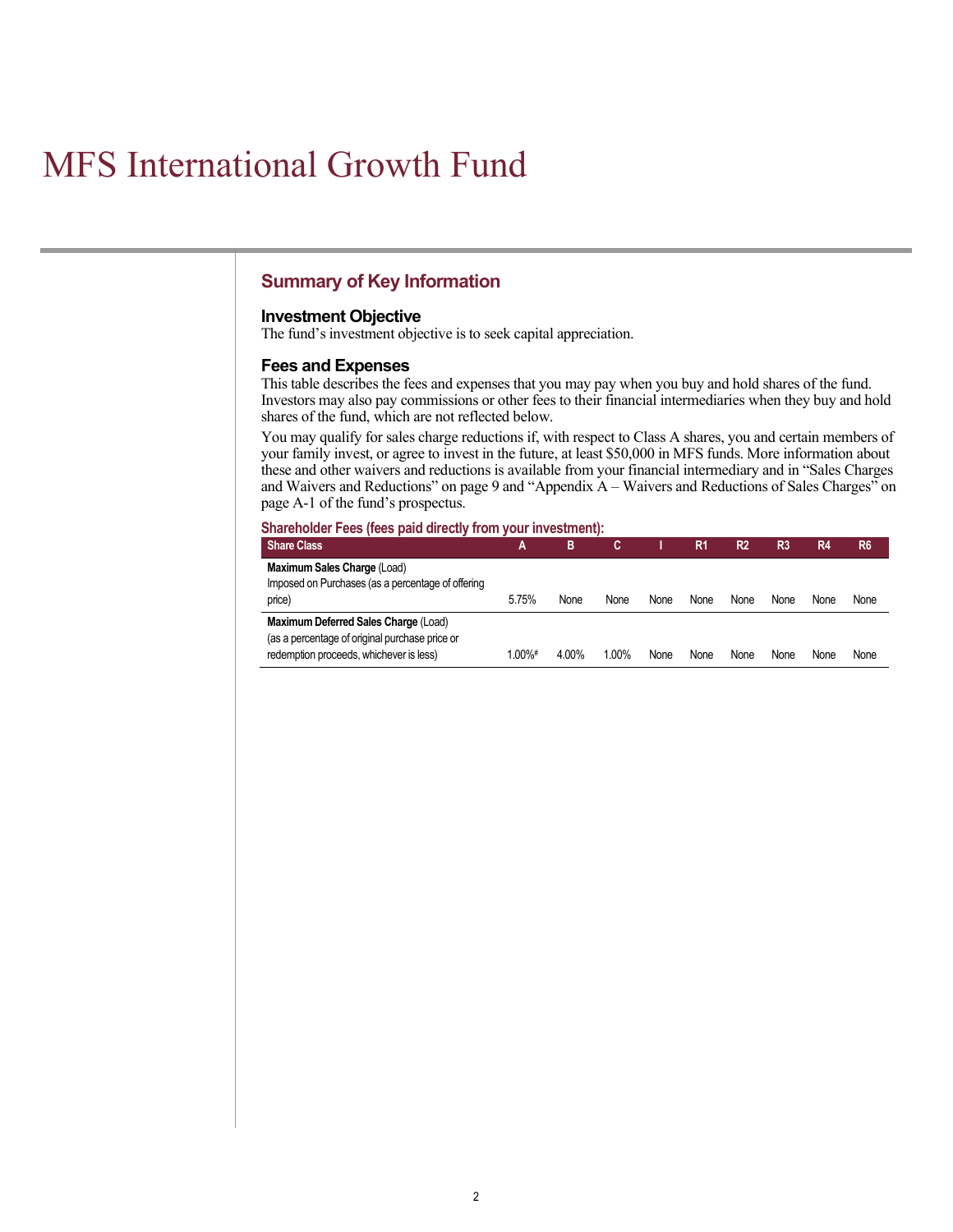| 11110001110111111                  |       |       |       |       |       |                |                |                |                |
|------------------------------------|-------|-------|-------|-------|-------|----------------|----------------|----------------|----------------|
| <b>Share Class</b>                 | A     | в     | C     |       | R1    | R <sub>2</sub> | R <sub>3</sub> | R <sub>4</sub> | R <sub>6</sub> |
| Management Fee                     | 0.70% | 0.70% | 0.70% | 0.70% | 0.70% | 0.70%          | 0.70%          | 0.70%          | 0.70%          |
| Distribution and/or Service        |       |       |       |       |       |                |                |                |                |
| (12b-1) Fees                       | 0.25% | 1.00% | 1.00% | None  | 1.00% | 0.50%          | 0.25%          | None           | None           |
| Other Expenses                     | 0.13% | 0.13% | 0.13% | 0.13% | 0.13% | 0.13%          | 0.13%          | 0.13%          | 0.04%          |
| <b>Total Annual Fund Operating</b> |       |       |       |       |       |                |                |                |                |
| Expenses                           | 1.08% | 1.83% | 1.83% | 0.83% | 1.83% | 1.33%          | 1.08%          | 0.83%          | 0.74%          |

**Annual Fund Operating Expenses (expenses that you pay each year as a percentage of the value of your investment):** 

# This contingent deferred sales charge (CDSC) applies to shares purchased without an initial sales charge and redeemed within 18 months of purchase.

#### **Example**

This example is intended to help you compare the cost of investing in the fund with the cost of investing in other mutual funds.

The example assumes that: you invest \$10,000 in the fund for the time periods indicated and you redeem your shares at the end of the time periods (unless otherwise indicated); your investment has a 5% return each year; and the fund's operating expenses remain the same.

Although your actual costs will likely be higher or lower, under these assumptions your costs would be:

|                                | 1 YEAR | <b>3 YEARS</b> | 5 YEARS | <b>10 YEARS</b> |
|--------------------------------|--------|----------------|---------|-----------------|
| <b>Class A Shares</b>          | \$679  | \$899          | \$1,136 | \$1.816         |
| <b>Class B</b> Shares assuming |        |                |         |                 |
| redemption at end of period    | \$586  | \$876          | \$1,190 | \$1.951         |
| no redemption at end of period | \$186  | \$576          | \$990   | \$1,951         |
| <b>Class C</b> Shares assuming |        |                |         |                 |
| redemption at end of period    | \$286  | \$576          | \$990   | \$2.148         |
| no redemption at end of period | \$186  | \$576          | \$990   | \$2,148         |
| <b>Class I Shares</b>          | \$85   | \$265          | \$460   | \$1,025         |
| <b>Class R1 Shares</b>         | \$186  | \$576          | \$990   | \$2,148         |
| <b>Class R2</b> Shares         | \$135  | \$421          | \$729   | \$1.601         |
| <b>Class R3 Shares</b>         | \$110  | \$343          | \$595   | \$1,317         |
| <b>Class R4 Shares</b>         | \$85   | \$265          | \$460   | \$1,025         |
| Class R6 Shares                | \$76   | \$237          | \$411   | \$918           |

#### **Portfolio Turnover**

The fund pays transaction costs, such as commissions, when it buys and sells securities (or "turns over" its portfolio). A higher portfolio turnover rate may indicate higher transaction costs and may result in higher taxes when shares are held in a taxable account. These transaction costs, which are not reflected in "Annual Fund Operating Expenses" or in the "Example," affect the fund's performance. During the most recent fiscal year, the fund's portfolio turnover rate was 17% of the average value of its portfolio.

#### **Principal Investment Strategies**

MFS (Massachusetts Financial Services Company, the fund's investment adviser) normally invests the fund's assets primarily in foreign equity securities, including emerging market equity

securities. Equity securities include common stocks and other securities that represent an ownership interest (or right to acquire an ownership interest) in a company or other issuer.

MFS focuses on investing the fund's assets in the stocks of companies it believes to have above average earnings growth potential compared to other companies (growth companies).

MFS may invest the fund's assets in securities of companies of any size.

MFS normally invests the fund's assets across different industries, sectors, countries, and regions, but MFS may invest a significant percentage of the fund's assets in issuers in a single industry, sector, country, or region.

MFS uses an active bottom-up investment approach to buying and selling investments for the fund. Investments are selected primarily based on fundamental analysis of individual issuers. Quantitative screening tools that systematically evaluate issuers may also be considered.

#### **Principal Risks**

As with any mutual fund, the fund may not achieve its objective and/or you could lose money on your investment in the fund. An investment in the fund is not a bank deposit and is not insured or guaranteed by the Federal Deposit Insurance Corporation or any other governmental agency.

The principal risks of investing in the fund are:

**Investment Selection Risk:** MFS' investment analysis and its selection of investments may not produce the intended results and/or can lead to an investment focus that results in the fund underperforming other funds with similar investment strategies and/or underperforming the markets in which the fund invests.

**Equity Market Risk/Company Risk:** Equity markets are volatile and can decline significantly in response to, or investor perceptions of, issuer, market, economic, industry, political, regulatory, geopolitical, environmental, public health, and other conditions. These conditions can affect a single issuer or type of security, issuers within a broad market sector, industry or geographic region, or the equity markets in general. Certain events can have a dramatic adverse effect on equity markets and may lead to periods of high volatility in an equity market or a segment of an equity market.

**Foreign Risk:** Exposure to foreign markets through issuers or currencies can involve additional risks relating to market, economic, industry, political, regulatory, geopolitical, environmental, public health, and other conditions. These factors can make foreign investments, especially those tied economically to emerging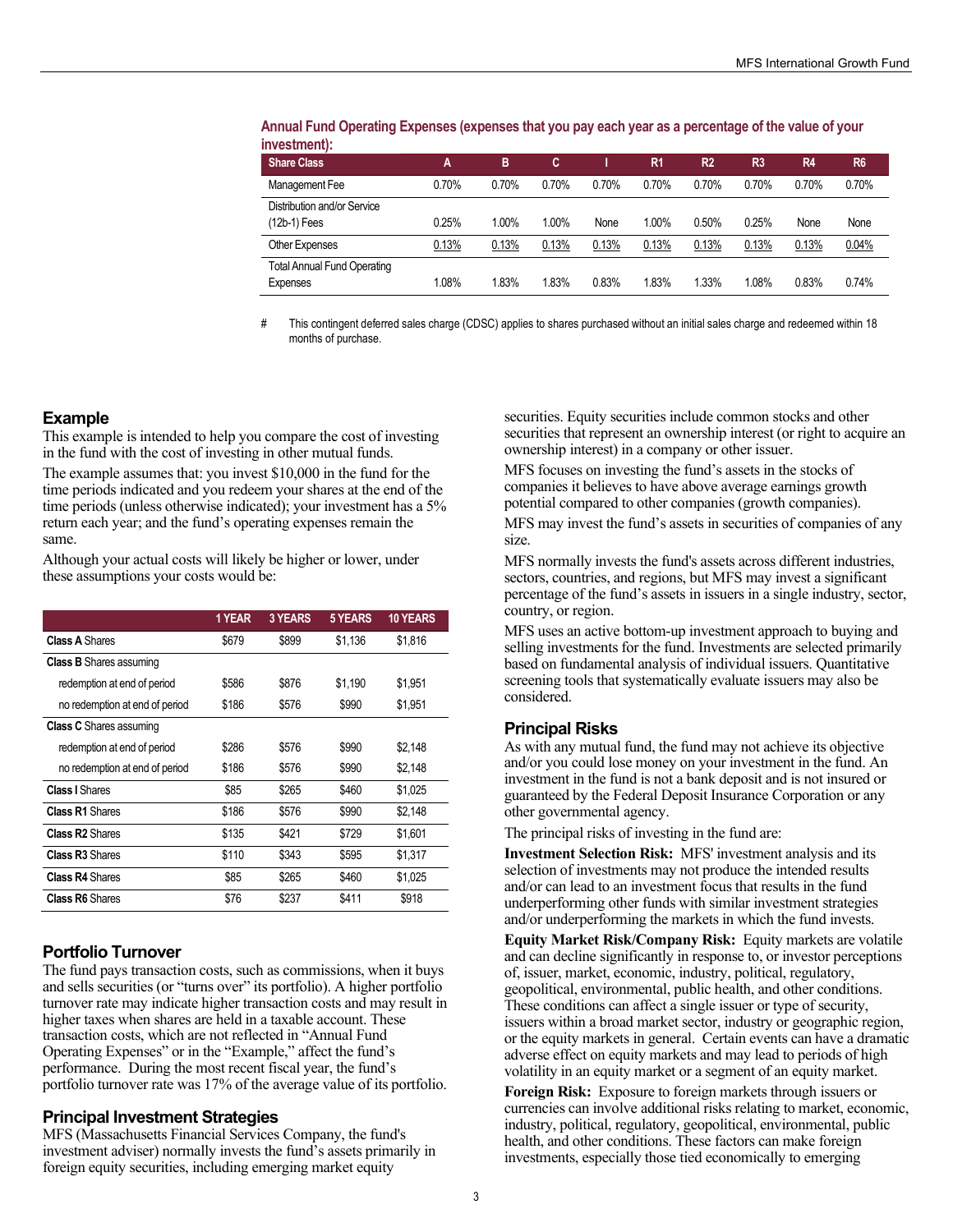markets, more volatile and less liquid than U.S. investments. In addition, foreign markets can react differently to these conditions than the U.S. market.

**Emerging Markets Risk:** Investments tied economically to emerging markets, especially frontier markets, can involve additional and greater risks than the risks associated with investments in developed foreign markets. Emerging markets can have less developed markets, greater custody and operational risk, less developed legal, regulatory, and accounting systems, and greater political, social, geopolitical, and economic instability than developed markets.

**Currency Risk:** The value of foreign currencies relative to the U.S. dollar fluctuates in response to market, economic, industry, political, regulatory, geopolitical, environmental, public health, and other conditions, and changes in currency exchange rates impact the financial condition of companies or other issuers and may change the value in U.S. dollars of investments denominated in foreign currencies.

**Growth Company Risk:** The stocks of growth companies can be more sensitive to the company's earnings and more volatile than the market in general.

**Focus Risk:** Issuers in a single industry, sector, country, or region can react similarly to market, currency, political, economic, regulatory, geopolitical, environmental, public health, and other conditions, and the fund's performance will be affected by the conditions in the industries, sectors, countries and regions to which the fund is exposed.

**Liquidity Risk:** It may be difficult to value, and it may not be possible to sell, certain investments, types of investments, and/or investments in certain segments of the market, and the fund may have to sell certain of these investments at prices or times that are not advantageous in order to meet redemptions or other cash needs.

**Large Shareholder Risk:** From time to time, shareholders of the fund (which may include institutional investors, financial intermediaries, or other MFS funds) may make relatively large redemptions or purchases of fund shares. These transactions may cause the fund to sell securities or invest additional cash, as the case may be, at disadvantageous prices. Redemptions of a large number of shares also may increase transaction costs or have adverse tax consequences for shareholders of the fund by requiring a sale of portfolio securities.

#### **Performance Information**

The bar chart and performance table below are intended to provide some indication of the risks of investing in the fund by showing changes in the fund's performance over time and how the fund's performance over time compares with that of a broad measure of market performance.

The fund's past performance (before and after taxes) does not necessarily indicate how the fund will perform in the future. Updated performance is available online at **[mfs.com](http://mfs.com)** or by calling 1-800-225-2606.

**Class A Bar Chart.** The bar chart does not take into account any sales charges (loads) that you may be required to pay upon purchase or redemption of the fund's shares. If these sales charges were included, they would reduce the returns shown.



The total return for the six-month period ended June 30, 2020, was (4.95)%. During the period(s) shown in the bar chart, the highest quarterly return was 15.69% (for the calendar quarter ended September 30, 2010) and the lowest quarterly return was  $(19.64)$ % (for the calendar quarter ended September 30, 2011).

#### **Performance Table. Average Annual Total Returns**

(For the Periods Ended December 31, 2019)

| <b>Share Class</b>                                                       | 1 YEAR | <b>5 YEARS</b> | <b>10 YEARS</b> |
|--------------------------------------------------------------------------|--------|----------------|-----------------|
| <b>Returns Before Taxes</b>                                              |        |                |                 |
| <b>B</b> Shares                                                          | 21.92% | 8.21%          | 6.82%           |
| C Shares                                                                 | 24.89% | 8.50%          | 6.65%           |
| I Shares                                                                 | 27.19% | 9.59%          | 7.73%           |
| R1 Shares                                                                | 25.92% | 8.50%          | 6.66%           |
| <b>R2 Shares</b>                                                         | 26.56% | 9.03%          | 7.19%           |
| R <sub>3</sub> Shares                                                    | 26.84% | 9.31%          | 7.47%           |
| <b>R4 Shares</b>                                                         | 27.18% | 9.59%          | 7.73%           |
| <b>R6 Shares</b>                                                         | 27.31% | 9.70%          | 7.79%           |
| A Shares                                                                 | 19.53% | 8.02%          | 6.83%           |
| <b>Returns After Taxes on Distributions</b>                              |        |                |                 |
| A Shares                                                                 | 19.27% | 7.65%          | 6.57%           |
| <b>Returns After Taxes on Distributions and Sale</b><br>of Fund Shares   |        |                |                 |
| A Shares                                                                 | 11.99% | 6.36%          | 5.58%           |
| Index Comparison (Reflects no deduction for<br>fees, expenses, or taxes) |        |                |                 |
| MSCI All Country World (ex-US) Growth Index<br>(net div)                 | 27.34% | 7.30%          | 6.24%           |

After-tax returns are calculated using the historical highest individual federal marginal income tax rates and do not reflect the impact of state and local taxes. Your actual after-tax returns will depend on your own tax situation, and may differ from those shown. The after-tax returns shown are not relevant to investors who hold their shares through tax-advantaged arrangements, such as 401(k) plans or individual retirement accounts. The after-tax returns are shown for only one of the fund's classes of shares, and after-tax returns for the fund's other classes of shares will vary from the returns shown.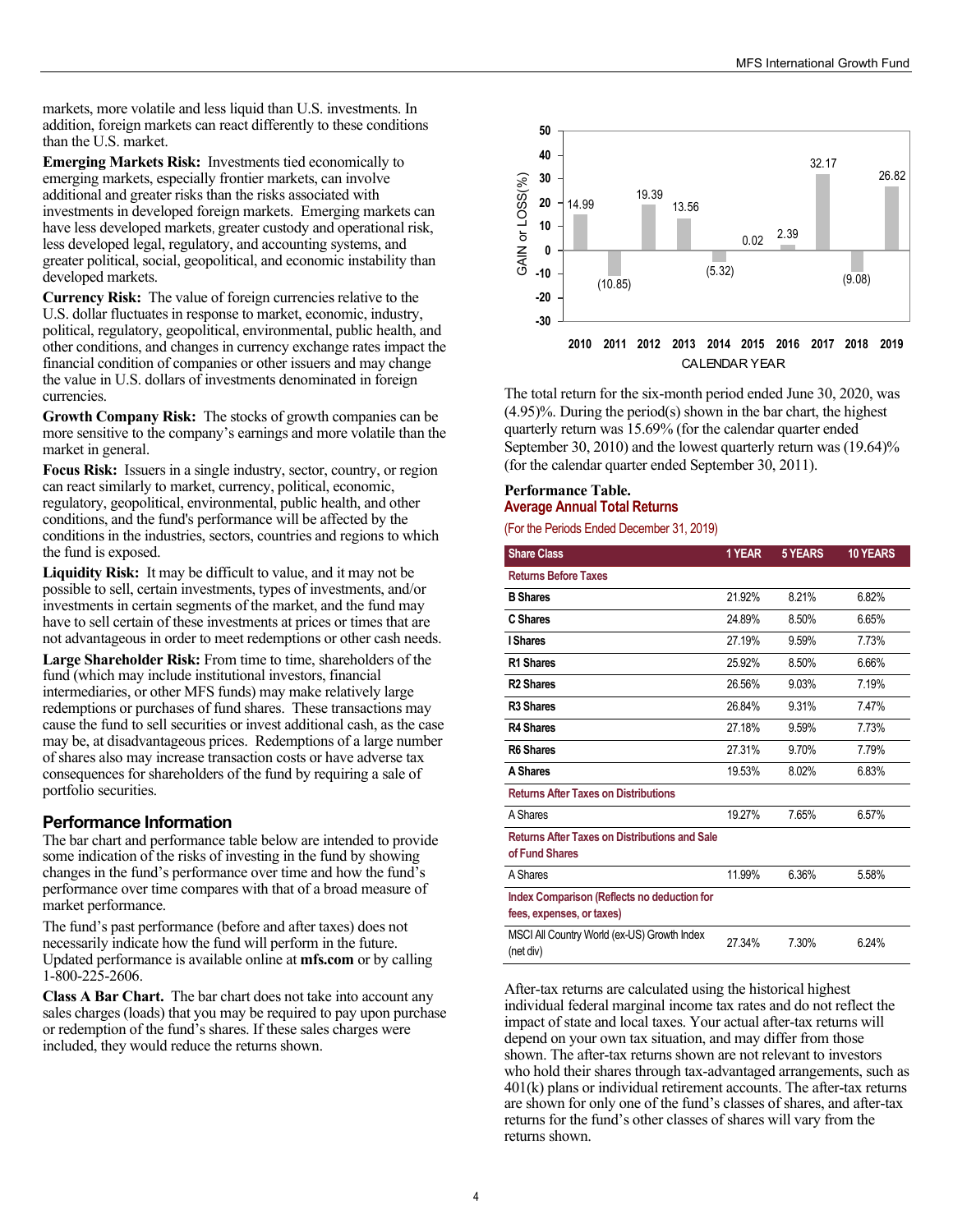#### <span id="page-5-0"></span>**Investment Adviser**

MFS serves as the investment adviser for the fund.

## **Portfolio Manager(s)**

| <b>Portfolio Manager</b> | <b>Since</b> | Title                     |  |
|--------------------------|--------------|---------------------------|--|
| David Antonelli          | 2010         | Vice Chairman of MFS      |  |
| Matthew Barrett          | 2015         | Investment Officer of MFS |  |
| Kevin Dwan               | 2012         | Investment Officer of MFS |  |

Effective April 15, 2021, David Antonelli will no longer be a portfolio manager of the fund.

#### **Purchase and Sale of Fund Shares**

You may purchase and redeem shares of the fund each day the New York Stock Exchange (the NYSE) is open for trading. You may purchase or redeem shares either by having your financial intermediary process your purchase or redemption, or through MFS Service Center, Inc. (MFSC) by overnight mail (MFSC, Suite 219341, 430 W  $7<sup>th</sup>$  Street, Kansas City, MO 64105-1407), by mail ([Fund Name], P.O. Box 219341, Kansas City, MO 64121-9341), by telephone (1-800-225-2606), or via the Internet at **[mfs.com](http://mfs.com)** (MFS Access).

The fund's initial and subsequent investment minimums generally are as follows:

| <b>Class</b>                                                                                           | <b>Initial Minimum</b>                                                                                                                                                                                            | <b>Subsequent Minimum</b>                                                                                                                            |
|--------------------------------------------------------------------------------------------------------|-------------------------------------------------------------------------------------------------------------------------------------------------------------------------------------------------------------------|------------------------------------------------------------------------------------------------------------------------------------------------------|
| Class A, Class B, Class C                                                                              | <b>None</b> – automatic<br>investment plans and<br>certain asset-based fee<br>programs<br>$$25$ – employer-<br>sponsored retirement<br>plans<br>\$250 - Traditional and<br>Roth IRAs<br>$$1,000 - other accounts$ | $$50 - by check and non-$<br>systematic written<br>exchange request, and<br>via MFSC telephone<br>representatives<br><b>None</b> $-$ other purchases |
| Class I. Class R1, Class<br>R <sub>2</sub> , Class R <sub>3</sub> , Class R <sub>4</sub> ,<br>Class R6 | <b>None</b>                                                                                                                                                                                                       | None                                                                                                                                                 |

Purchases of Class B shares are closed to new and existing investors except through reinvestment of dividends and capital gain distributions. Existing investors may continue to exchange their Class B shares for the same share class of another MFS fund.

#### **Taxes**

If your shares are held in a taxable account, the fund's distributions will be taxed to you as ordinary income and/or capital gains. If your shares are held in a tax-advantaged account, you will generally be taxed only upon withdrawals from the account.

#### **Payments to Broker/Dealers and Other Financial Intermediaries**

If you purchase shares of the fund through a broker/dealer or other financial intermediary (such as a bank), the fund, MFS, and/or MFS' affiliates may pay the financial intermediary for the sale of shares of a fund and/or the servicing of shareholder accounts. These payments may create a conflict of interest by influencing your broker/dealer or other financial intermediary and your salesperson to recommend the fund over another investment. Ask your financial intermediary or visit your financial intermediary's website for more information.

# **Investment Objective, Strategies, and Risks**

#### **Investment Objective**

The fund's investment objective is to seek capital appreciation. The fund's objective may be changed without shareholder approval.

## **Principal Investment Strategies**

MFS normally invests the fund's assets primarily in foreign equity securities, including emerging market equity securities.

MFS focuses on investing the fund's assets in the stocks of companies it believes to have above average earnings growth potential compared to other companies (growth companies). Growth companies tend to have stock prices that are high relative to their earnings, dividends, book value, or other financial measures.

MFS may invest the fund's assets in securities of companies of any size.

MFS normally invests the fund's assets across different industries, sectors, countries, and regions, but MFS may invest a significant percentage of the fund's assets in issuers in a single industry, sector, country, or region.

MFS uses an active bottom-up investment approach to buying and selling investments for the fund. Investments are selected primarily based on fundamental analysis of individual issuers and their potential in light of their financial condition, and market, economic, political, and regulatory conditions. Factors considered may include analysis of an issuer's earnings, cash flows, competitive position, and management ability. MFS may also consider environmental, social, and governance (ESG) factors in its fundamental investment analysis. Quantitative screening tools that systematically evaluate an issuer's valuation, price and earnings momentum, earnings quality, and other factors, may also be considered.

#### **Principal Investment Type**

The principal investment type in which the fund may invest is:

**Equity Securities:** Equity securities represent an ownership interest, or the right to acquire an ownership interest, in a company or other issuer. Different types of equity securities provide different voting and dividend rights and priorities in the event of bankruptcy of the issuer. Equity securities include common stocks, preferred stocks, securities convertible into stocks, equity interests in real estate investment trusts, and depositary receipts for such securities.

#### **Principal Risks**

The share price of the fund will change daily based on changes in market, economic, industry, political, regulatory, geopolitical, environmental, public health, and other conditions. As with any mutual fund, the fund may not achieve its objective and/or you could lose money on your investment in the fund. An investment in the fund is not a bank deposit and is not insured or guaranteed by the Federal Deposit Insurance Corporation or any other governmental agency. The significance of any specific risk to an investment in the fund will vary over time depending on the composition of the fund's portfolio, market conditions, and other factors. You should read all of the risk information below carefully, because any one or more of these risks may result in losses to the fund.

The principal risks of investing in the fund are:

**Investment Selection Risk:** MFS' investment analysis and its selection of investments may not produce the intended results and/or can lead to an investment focus that results in the fund underperforming other funds with similar investment strategies and/or underperforming the markets in which the fund invests. In addition, MFS or the fund's other service providers may experience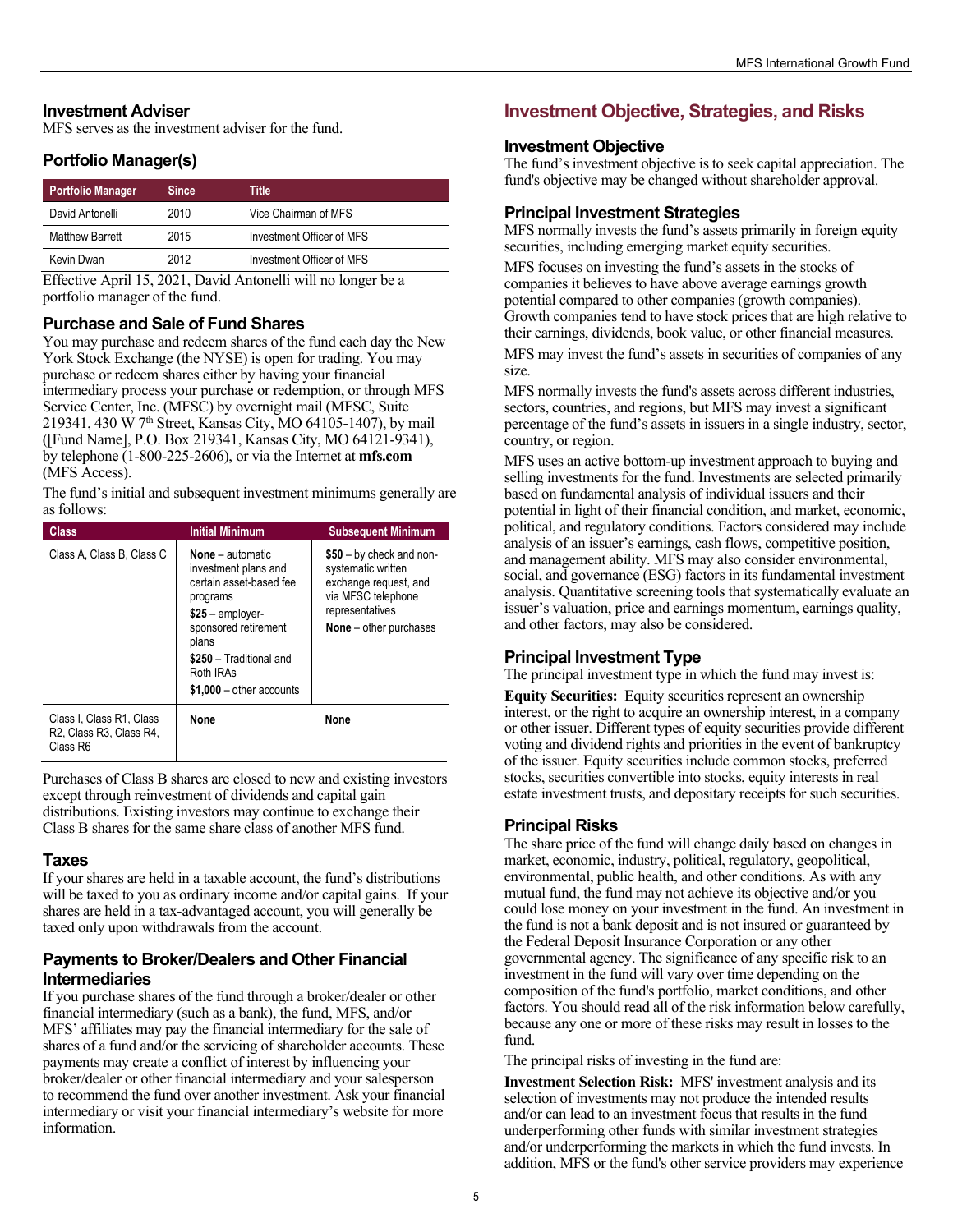disruptions or operating errors that could negatively impact the fund.

**Equity Market Risk:** Equity markets can be volatile and can decline significantly in response to, or investor perceptions of, issuer, market, economic, industry, political, regulatory, geopolitical, environmental, public health, and other conditions. These conditions can affect a single issuer or type of security, issuers within a broad market sector, industry or geographic region, or the equity markets in general. Different parts of the market and different types of securities can react differently to these conditions. For example, the stocks of growth companies can react differently from the stocks of value companies, and the stocks of large cap companies can react differently from the stocks of small cap companies. Certain changes or events, such as political, social, or economic developments, including increasing or negative interest rates or the U.S. government's inability at times to agree on a longterm budget and deficit reduction plan (which has in the past resulted and may in the future result in a government shutdown); market closures and/or trading halts; government or regulatory actions, including the imposition of tariffs or other protectionist actions and changes in fiscal, monetary, or tax policies; natural disasters; outbreaks of pandemic and epidemic diseases; terrorist attacks; war; and other geopolitical changes or events, can have a dramatic adverse effect on equity markets and may lead to periods of high volatility in an equity market or a segment of an equity market.

**Company Risk:** Changes in the financial condition of a company or other issuer, changes in specific market, economic, industry, political, regulatory, geopolitical, environmental, public health, and other conditions that affect a particular type of investment or issuer, and changes in general market, economic, political, regulatory, geopolitical, environmental, public health, and other conditions can adversely affect the prices of investments. The prices of securities of smaller, less well-known issuers can be more volatile than the prices of securities of larger issuers or the market in general.

**Foreign Risk:** Investments in securities of foreign issuers, securities of companies with significant foreign exposure, and foreign currencies can involve additional risks relating to market, economic, industry, political, regulatory, geopolitical, environmental, public health, and other conditions. Political, social, diplomatic, and economic developments, U.S. and foreign government action such as the imposition of currency or capital blockages, controls, or tariffs, economic and trade sanctions or embargoes, security suspensions, entering or exiting trade or other intergovernmental agreements, or the expropriation or nationalization of assets in a particular country, can cause dramatic declines in certain or all securities with exposure to that country and other countries. In the event of nationalization, expropriation, or other confiscation, the fund could lose its entire foreign investment in a particular country. Economies and financial markets are interconnected, which increases the likelihood that conditions in one country or region can adversely impact issuers in different countries and regions. Less stringent regulatory, accounting, auditing, and disclosure requirements for issuers and markets are more common in certain foreign countries. Enforcing legal rights can be difficult, costly, and slow in certain foreign countries, and can be particularly difficult against foreign governments. Changes in currency exchange rates can significantly impact the financial condition of a company or other issuer with exposure to multiple countries as well as affect the U.S. dollar value of foreign currency investments and investments denominated in foreign currencies. Additional risks of foreign investments include trading, settlement, custodial, and other operational risks, and withholding and other taxes. These factors can make foreign investments, especially those tied economically to

emerging and frontier markets (emerging markets that are early in their development), more volatile and less liquid than U.S. investments. In addition, foreign markets can react differently to market, economic, industry, political, regulatory, geopolitical, environmental, public health, and other conditions than the U.S. market.

**Emerging Markets Risk:** Investments tied economically to emerging markets, especially frontier markets, can involve additional and greater risks than the risks associated with investments in developed foreign markets. Emerging markets typically have less developed economies and markets, greater custody and operational risk, less developed legal, regulatory, and accounting systems, less trading volume, less stringent investor protection and disclosure standards, and more government involvement in the economy than developed countries. Emerging markets can also be subject to greater political, social, geopolitical, and economic instability and more susceptible to environmental problems. In addition, many emerging market countries with less established health care systems have experienced outbreaks of pandemics or contagious diseases from time to time. These factors can make emerging market investments more volatile and less liquid than investments in developed markets.

**Currency Risk:** Changes in currency exchange rates can significantly impact the financial condition of a company or other issuer with exposure to multiple countries. In addition, a decline in the value of a foreign currency relative to the U.S. dollar reduces the value of the foreign currency and investments denominated in that currency. In addition, the use of foreign exchange contracts to reduce foreign currency exposure can eliminate some or all of the benefit of an increase in the value of a foreign currency versus the U.S. dollar. The value of foreign currencies relative to the U.S. dollar fluctuates in response to, among other factors, interest rate changes, intervention (or failure to intervene) by the U.S. or foreign governments, central banks, or supranational entities such as the International Monetary Fund, the imposition of currency controls, and other political or regulatory conditions in the U.S. or abroad. Foreign currency values can decrease significantly both in the short term and over the long term in response to these and other conditions.

**Growth Company Risk:** The stocks of growth companies can be more sensitive to the company's earnings and more volatile than the market in general.

**Focus Risk:** Issuers in a single industry, sector, country, or region can react similarly to market, currency, political, economic, regulatory, geopolitical, environmental, public health, and other conditions. These conditions include business environment changes; economic factors such as fiscal, monetary, and tax policies; inflation and unemployment rates; and government and regulatory changes. The fund's performance will be affected by the conditions in the industries, sectors, countries and regions to which the fund is exposed.

**Liquidity Risk:** Certain investments and types of investments are subject to restrictions on resale, may trade in the over-the-counter market, or may not have an active trading market due to adverse market, economic, industry, political, regulatory, geopolitical, environmental, public health, and other conditions, including investors trying to sell large quantities of a particular investment or type of investment, or lack of market makers or other buyers for a particular investment or type of investment. At times, all or a significant portion of a market may not have an active trading market. Without an active trading market, it may be difficult to value, and it may not be possible to sell, these investments and the fund could miss other investment opportunities and hold investments it would prefer to sell, resulting in losses for the fund.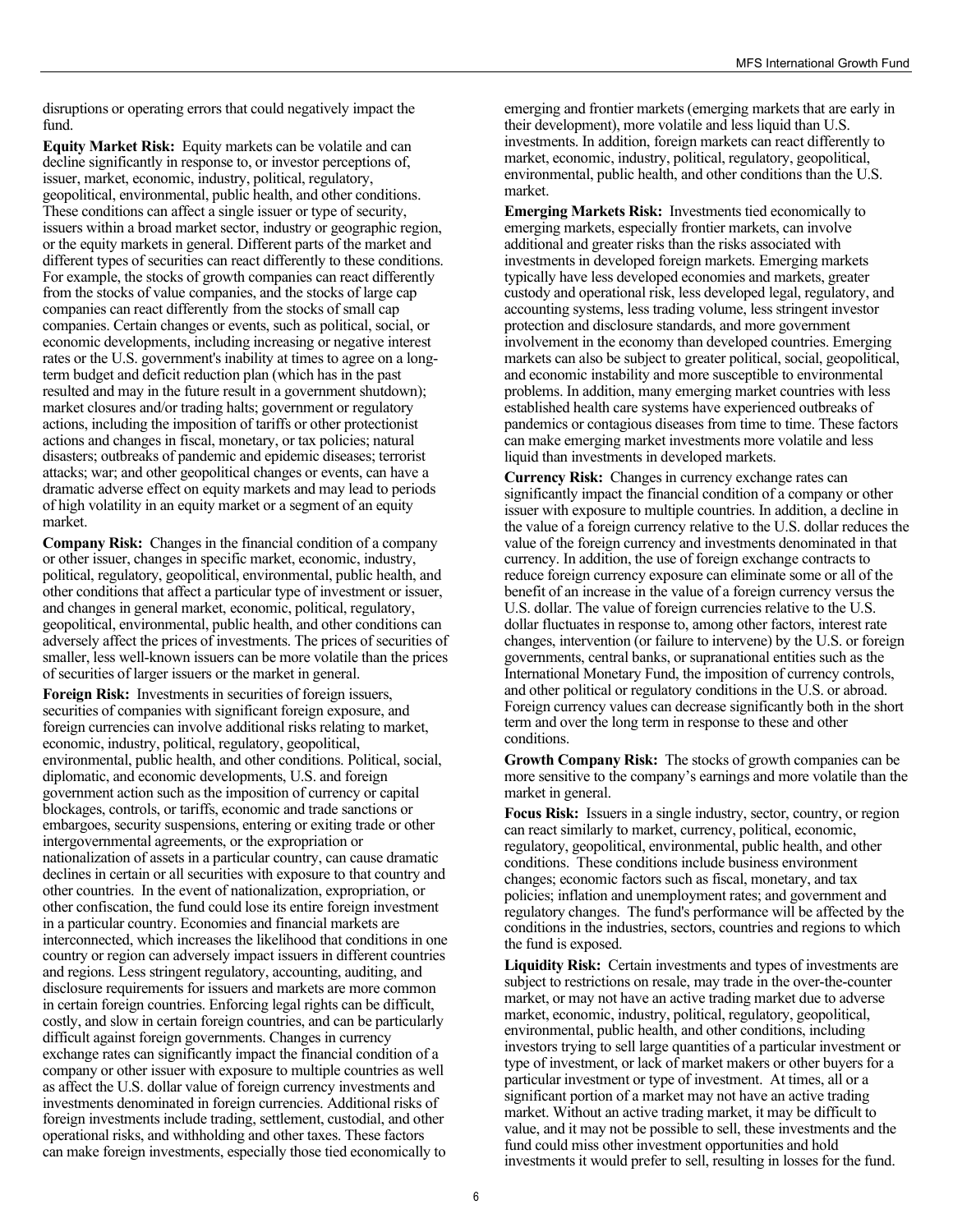<span id="page-7-0"></span>In addition, the fund may have to sell certain of these investments at prices or times that are not advantageous in order to meet redemptions or other cash needs, which could result in dilution of remaining investors' interests in the fund. The prices of illiquid securities may be more volatile than more liquid investments.

**Large Shareholder Risk:** From time to time, shareholders of the fund (which may include institutional investors, financial intermediaries, or other MFS funds) may make relatively large redemptions or purchases of fund shares. These transactions may cause the fund to sell securities or invest additional cash, as the case may be, at disadvantageous prices. While it is impossible to predict the overall impact of these transactions over time, there could be adverse effects on the fund's performance to the extent that the fund may be required to sell securities or invest cash at times it would not otherwise do so. Redemptions of a large number of shares also may increase transaction costs or have adverse tax consequences for shareholders of the fund by requiring a sale of portfolio securities. In addition, a large redemption could result in the fund's current expenses being allocated over a smaller asset base, leading to an increase in the fund's expense ratio.

#### **Other Investment Strategies and Risks**

**Active and Frequent Trading:** MFS may engage in active and frequent trading in pursuing the fund's principal investment strategies. Frequent trading increases transaction costs, which can reduce the fund's return. Frequent trading can also increase the possibility of capital gain distributions. Capital gain distributions generally increase your tax liability unless you hold your shares through a tax-advantaged or exempt vehicle.

**Temporary Defensive Strategy:** In response to adverse market, economic, industry, political, or other conditions, MFS may depart from the fund's principal investment strategies by temporarily investing for defensive purposes. When MFS invests defensively, different factors could affect the fund's performance and the fund may not achieve its investment objective. In addition, the defensive strategy may not work as intended.

**Further Information on Investment Strategies, Types, and Risks:** Information about investment strategies and investment types not described in the prospectus and the risks associated with those investment strategies and investment types are described in the fund's Statement of Additional Information (SAI).

# **Management of the Fund**

#### **Investment Adviser**

MFS, located at 111 Huntington Avenue, Boston, Massachusetts 02199, serves as the investment adviser for the fund. Subject to the supervision of the fund's Board of Trustees, MFS is responsible for managing the fund's investments, executing transactions, and providing related administrative services and facilities under an Investment Advisory Agreement between the fund and MFS.

For the fiscal year ended May 31, 2020, the fund paid MFS an effective management fee equal to 0.69% of the fund's average daily net assets.

The management fee set forth in the Investment Advisory Agreement is 0.90% of the fund's average daily net assets annually up to \$1 billion, 0.80% of the fund's average daily net assets annually in excess of \$1 billion and up to \$2 billion, 0.70% of the fund's average daily net assets annually in excess of \$2 billion and up to \$5 billion, 0.65% of the fund's average daily net assets annually in excess of \$5 billion and up to \$10 billion, 0.62% of the fund's average daily net assets annually in excess of \$10 billion and up to \$20 billion, and 0.60% of the fund's average daily net assets annually in excess of \$20 billion.

For the period from June 1, 2019, to July 31, 2019, the management fee set forth in the Investment Advisory Agreement was 0.90% of the fund's average daily net assets annually up to \$1 billion, 0.80% of the fund's average daily net assets annually in excess of \$1 billion and up to \$2 billion, 0.70% of the fund's average daily net assets annually in excess of \$2 billion and up to \$5 billion, and 0.65% of the fund's average daily net assets annually in excess of \$5 billion.

MFS has agreed in writing to reduce its management fee by a specified amount if certain MFS mutual fund assets exceed thresholds agreed to by MFS and the fund's Board of Trustees. For the fiscal year ended May 31, 2020, this management fee reduction amounted to 0.01% of the fund's average daily net assets.

A discussion regarding the basis for the Board of Trustees' approval of the Investment Advisory Agreement is available in the fund's semiannual report for the six-month period ended November 30, 2019.

MFS is America's oldest mutual fund organization. MFS and its predecessor organizations have a history of money management dating from 1924 and the founding of the first mutual fund, Massachusetts Investors Trust. Net assets under the management of the MFS organization were approximately \$530 billion as of July 31, 2020.

**Disclosure of Portfolio Holdings**. The fund has established a policy with respect to the disclosure of fund portfolio holdings. A description of this policy is provided in the SAI.

The following information is generally available to you at [mfs.com/openendfunds](http://mfs.com/openendfunds) by selecting the fund's name:

| <b>Information</b>                               | <b>Approximate Date of Posting</b> |
|--------------------------------------------------|------------------------------------|
| Fund's top 10 holdings as of each<br>month's end | 11 days after month end            |
| Fund's full holdings as of each month's<br>end   | 19 days after month end            |

Holdings also include short positions, if any. Top 10 holdings exclude cash, cash equivalents, short-term investments, currency derivatives, and the cash portion of other derivatives. For purposes of full holdings, cash, cash equivalents, and short-term investments are aggregated and currency derivatives and the cash portion of other derivatives are aggregated.

Note that the fund or MFS may suspend the posting of this information or modify the elements of this Web posting policy without notice to shareholders. Once posted, the above information will generally remain available on [mfs.com](http://mfs.com) until at least the date on which the fund files a Form N-CSR or Form N-PORT for the period that includes the date as of which the [mfs.com](http://mfs.com) information is current.

## **Portfolio Manager(s)**

Information regarding the portfolio manager(s) of the fund is set forth below. Further information regarding the portfolio manager(s), including other accounts managed, compensation, ownership of fund shares, and possible conflicts of interest, is available in the fund's SAI.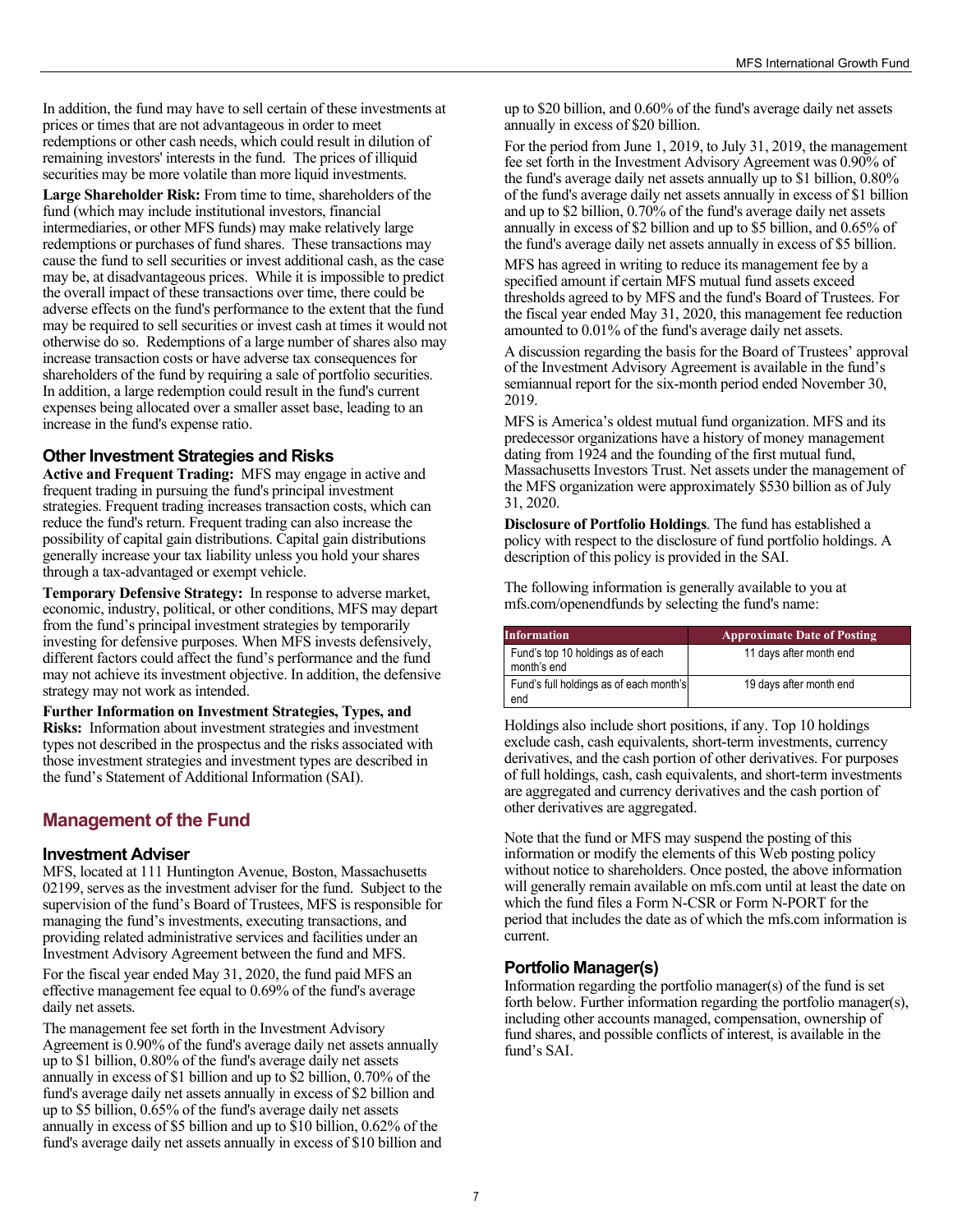<span id="page-8-0"></span>

| <b>Portfolio Manager</b> | <b>Primary Role</b> | <b>Five Year History</b>                             |
|--------------------------|---------------------|------------------------------------------------------|
| David Antonelli          | Portfolio Manager   | Employed in the investment<br>area of MFS since 1991 |
| <b>Matthew Barrett</b>   | Portfolio Manager   | Employed in the investment<br>area of MFS since 2000 |
| Kevin Dwan               | Portfolio Manager   | Employed in the investment<br>area of MFS since 2005 |

Effective April 15, 2021, David Antonelli will no longer be a portfolio manager of the fund.

#### **Administrator**

MFS provides the fund with certain financial, legal, and other administrative services under a Master Administrative Services Agreement between the fund and MFS. Under the Agreement, MFS is paid an annual fee for providing these services.

## **Distributor**

MFS Fund Distributors, Inc. (MFD), a wholly-owned subsidiary of MFS, is the distributor of shares of the fund.

## **Shareholder Servicing Agent**

MFS Service Center, Inc. (MFSC), a wholly-owned subsidiary of MFS, provides dividend and distribution disbursing and transfer agent and recordkeeping functions in connection with the issuance, transfer, and redemption of each class of shares of the fund under a Shareholder Servicing Agent Agreement. MFSC receives a fee based on the costs it incurs in providing these services and a target profit margin. In addition, MFSC is reimbursed for payments made to service providers that provide certain sub-accounting and other shareholder services (shareholder servicing payments) and its outof-pocket expenses. No shareholder servicing payments are made for Class R6 shares.

# **Description of Share Classes**

The fund offers Class A, Class B, Class C, Class I, Class R1, Class R2, Class R3, Class R4, and Class R6 shares through this prospectus. All classes of the fund have the same investment objective and investments, but each class has its own sales charge and expense structure. Your financial intermediary may also charge you additional fees, commissions, or other charges. You should consult with your financial intermediary to help you determine which class is most appropriate for you.

Purchases of Class B shares are closed to new and existing investors except through reinvestment of dividends and capital gain distributions. Existing investors may continue to exchange their Class B shares for the same share class of another MFS fund.

## **Share Class Eligibility**

Your financial intermediary is responsible for determining if you meet any share class eligibility requirements. MFS does not generally monitor any share class eligibility requirements.

Class A, Class B, and Class C shares do not have any share class eligibility requirements.

Class I shares generally are available only to the following eligible investors:

- certain retirement plans established for the benefit of employees and former employees of MFS or its affiliates;
- defined benefit retirement plans, endowments or foundations;
- bank trust departments or law firms acting as trustee or manager for trust accounts;
- investors who purchase shares through asset-based fee programs available through financial intermediaries;
- employees and former employees of MFS and its subsidiaries who were employed by MFS or its subsidiaries on or after January 1, 2013, trusts, pension, profit-sharing or other retirement plans for the sole benefit of such persons, and joint accounts with such persons' spouses or legal equivalents under applicable state law; and
- trustees and former trustees of any investment company for which MFD serves as a distributor and who served as trustee on or after January 1, 2013, trusts, pension, profit-sharing or other retirement plans for the sole benefit of such persons, and joint accounts with such persons' spouses or legal equivalents under applicable state law.

Class I shares are also available to other institutional investors who have entered into an agreement with MFD to purchase Class I shares and investors who purchase shares through brokerage programs of certain financial intermediaries that have entered into an agreement with MFD to offer Class I shares through such programs. In addition, Class I shares are also available to investors whose Class A, Class B, or Class C shares have been converted to Class I shares as a result of no financial intermediary being specified on the investor's account. (Please see "Conversion Among Share Classes" below.)

Class R1, Class R2, Class R3, and Class R4 shares generally are available only to eligible retirement plans (401(k) plans, 457 plans, employer-sponsored 403(b) plans, profit sharing and money purchase pension plans, defined benefit plans and non-qualified deferred compensation plans any of whose accounts are maintained by the fund at an omnibus level ("Employer Retirement Plans")), and health savings accounts under Section 223 of the Internal Revenue Code if such accounts are maintained by the fund at an omnibus level.

Class R1, Class R2, Class R3, and Class R4 shares generally are not available to traditional and Roth IRAs, Coverdell Educational Savings Accounts, SEPs, SAR-SEPs, SIMPLE IRAs, salary reduction only 403(b) plans, and Section 529 tuition plans. Class R6 shares generally are available only to the following eligible investors:

- Employer Retirement Plans;
- health savings accounts under Section 223 of the Internal Revenue Code if such accounts are maintained by the fund at an omnibus level;
- investment companies distributed by MFD;
- endowments and foundations, local, city and state agencies (or entities acting on their behalf);
- funded welfare benefit plans (e.g., Voluntary Employees' Beneficiary Association (VEBA) and Other Post-Employment (OPEB) plans);
- unaffiliated registered investment companies;
- collective investment trusts; and
- investors who purchase shares through asset-based fee programs of certain financial intermediaries that have entered into an agreement with MFD to offer Class R6 shares through such programs.

Class R6 shares are also available to other institutional investors who have entered into an agreement with MFD to purchase Class R6 shares and investors who purchase shares through brokerage programs of certain financial intermediaries that have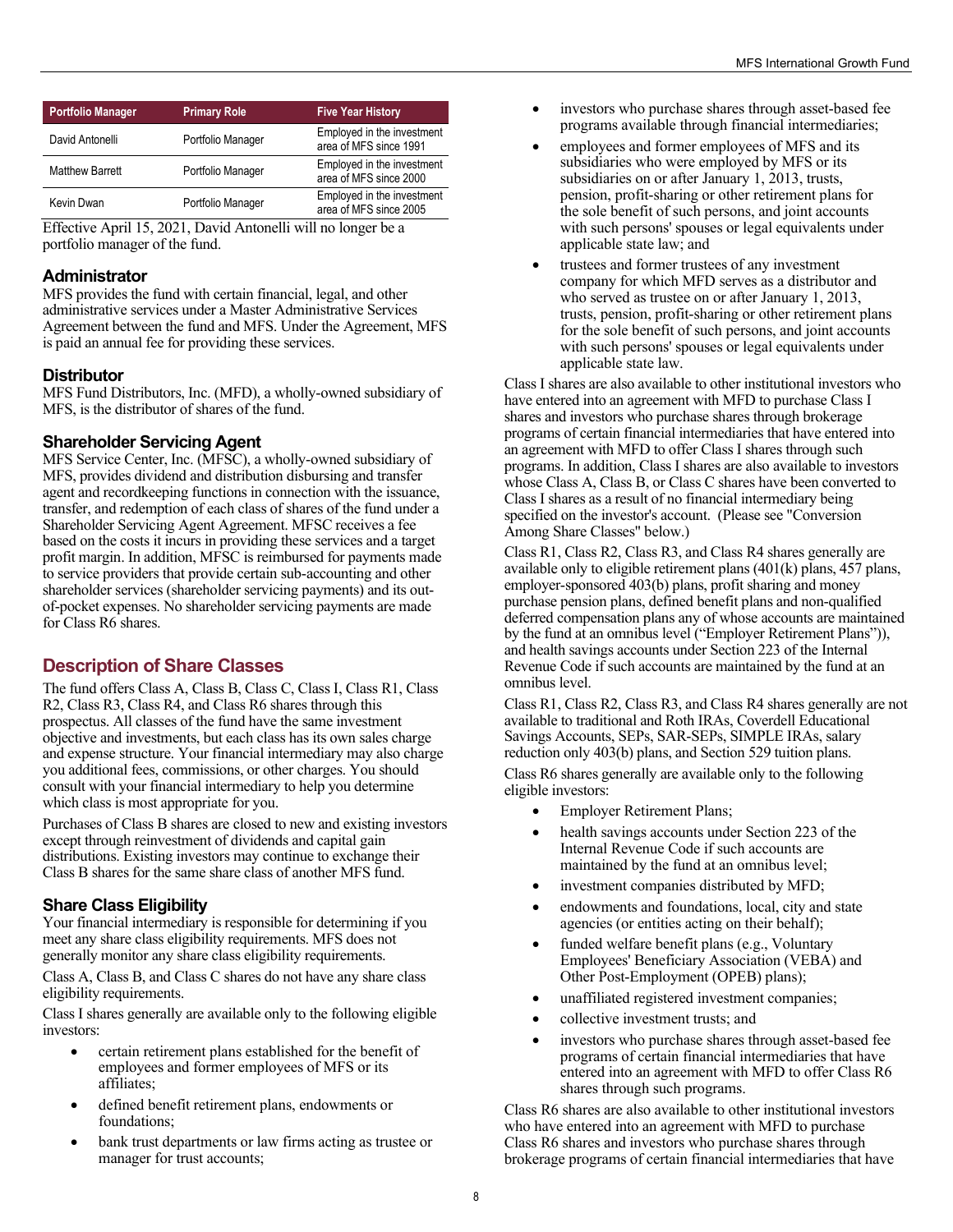entered into an agreement with MFD to offer Class R6 shares through such programs.

#### **Conversion Among Share Classes**

If you hold Class B shares for approximately eight years, they will convert to Class A shares of the fund. For purposes of calculating the conversion date, purchases made on any day during a calendar month will age one month at the close of business on the last day of that month, and at the close of business on the last day of each subsequent month.

All Class B shares you acquire through the reinvestment of dividends and distributions will be held in a separate sub-account. Each time any Class B shares in your account convert to Class A shares, a proportionate number of the Class B shares in the subaccount will also convert to Class A shares.

For shareholders invested in Class B shares through a financial intermediary, it is the responsibility of the financial intermediary to ensure that the investor is credited with the proper holding period. The automatic conversion of Class B shares to Class A shares will not apply to shares held through financial intermediaries that do not track the length of time that a shareholder has held such shares. Please consult your financial intermediary for more information. If you hold Class C shares for approximately ten years, they will convert to Class A shares of the fund. For purposes of calculating the conversion date, purchases made on any day during a calendar month will age one month at the close of business on the last day of that month, and at the close of business on the last day of each subsequent month.

All Class C shares you acquire through the reinvestment of dividends and distributions will be held in a separate sub-account. Each time any Class C shares in your account convert to Class A shares, a proportionate number of the Class C shares in the subaccount will also convert to Class A shares.

For shareholders invested in Class C shares through a financial intermediary, it is the responsibility of the financial intermediary to ensure that the investor is credited with the proper holding period. The automatic conversion of Class C shares to Class A shares will not apply to shares held through financial intermediaries that do not track the length of time that a shareholder has held such shares. Please consult your financial intermediary for more information. Shareholders may be able to convert between Class A shares and Class I shares of the fund if they satisfy eligibility requirements for the other class, if any. Class I shareholders may be able to convert their Class I shares to Class R6 shares of the fund if they satisfy eligibility requirements of Class R6 shares.

Class C shareholders of the fund may be able to convert their shares to Class A shares of the fund if their financial intermediary provides written notification to MFD prior to such conversion that the intermediary has determined that Class A was the appropriate share class at the time of purchase for such shareholder and receives approval of such conversion by MFD. Class C shareholders also may be able to convert their Class C shares not subject to a CDSC to Class I shares of the fund if they satisfy eligibility requirements of Class I shares.

Class A, Class B, or Class C shares in an account held directly with MFSC for which no financial intermediary is specified will be periodically converted to Class I shares as authorized by MFD. If your Class A, Class B, or Class C shares are converted to Class I shares pursuant to this conversion feature, all future purchases in your account will be invested in Class I shares. Shareholders will generally be provided with written notice at least 30 days prior to a conversion of their Class A, Class B, or Class C shares to Class I shares.

If a shareholder converts from one share class to another share class of the fund, as described above, the transaction will be based on the respective net asset value of each class as of the trade date for the conversion. Consequently, the converting shareholder may receive fewer shares or more shares than originally owned, depending on that day's net asset values. The total value of the initially held shares, however, will equal the total value of the converted shares received. A conversion between share classes in the same fund, as described above, is a nontaxable event for federal income tax purposes.

#### **Sales Charges and Waivers and Reductions**

You may be subject to an initial sales charge when you purchase Class A shares, or a CDSC when you redeem Class A, Class B, or Class C shares. These sales charges are paid to MFD.

You may qualify for a sales charge waiver or reduction when you purchase or redeem shares. The waivers or reductions that are applicable to your transaction depend on your financial intermediary and the type of account and transaction. Further details regarding these waivers and reductions are provided in Appendix A of this prospectus. It is your responsibility to inform your financial intermediary or MFSC upon purchasing fund shares of your eligibility for a sales charge waiver or reduction. Waivers or reductions may be eliminated, modified, and added at any time without providing advance notice to shareholders.

**Class A Shares.** You may purchase Class A shares at the offering price (which includes the applicable initial sales charge).

The amount of the initial sales charge you pay when you buy Class A shares differs depending upon the amount you invest, as follows:

|                                        | <b>INITIAL SALES CHARGE AS PERCENTAGE OF:</b>               |                                      |  |  |  |  |
|----------------------------------------|-------------------------------------------------------------|--------------------------------------|--|--|--|--|
| <b>Amount of Purchase</b>              | <b>GROSS PURCHASE</b><br><b>AMOUNT (OFFERING</b><br>PRICE*) | <b>NET AMOUNT</b><br><b>INVESTED</b> |  |  |  |  |
| Less than \$50,000                     | 5.75%                                                       | 6.10%                                |  |  |  |  |
| \$50,000 but less than \$100,000       | 4.75%                                                       | 4.99%                                |  |  |  |  |
| \$100,000 but less than<br>\$250,000   | 3.75%                                                       | 3.90%                                |  |  |  |  |
| \$250,000 but less than<br>\$500,000   | 2.75%                                                       | 2.83%                                |  |  |  |  |
| \$500,000 but less than<br>\$1,000,000 | 2.00%                                                       | 2.04%                                |  |  |  |  |
| \$1,000,000 or more                    | None                                                        | None                                 |  |  |  |  |

\* Offering price is calculated by dividing the net asset value of a share by the difference between 1 and the initial sales charge percentage. Because the offering price is rounded to two decimal places, actual sales charges you pay may be more or less than those calculated using these percentages.

You may purchase Class A shares without an initial sales charge when you invest \$1 million or more in Class A shares. However, for purchasers other than Employer Retirement Plans, a CDSC of 1% will generally be deducted from your redemption proceeds if you redeem within 18 months of purchase.

**Class B Shares.** You may purchase Class B shares at net asset value without an initial sales charge, but if you redeem your shares within the first six years after purchase, you may be subject to a CDSC (declining from 4% during the first year to 0% after six years).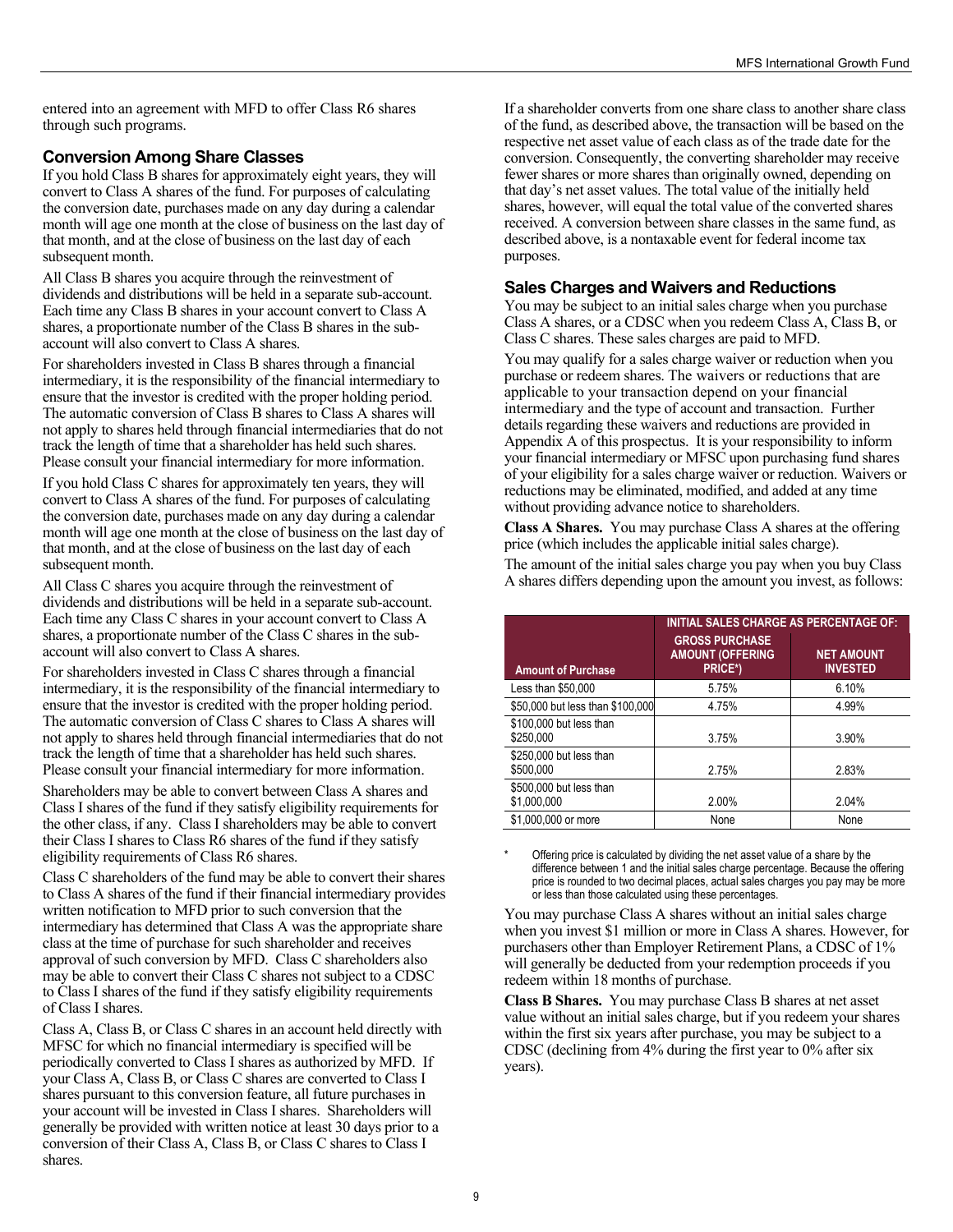The CDSC is imposed according to the following schedule:

| Year of redemption after purchase 1st 2nd 3rd 4th 5th 6th 7th |  |  |  |  |
|---------------------------------------------------------------|--|--|--|--|
| Contingent deferred sales charge 4% 4% 3% 3% 2% 1% 0%         |  |  |  |  |

**Class C Shares.** You may purchase Class C shares at net asset value without an initial sales charge. However, a CDSC of 1% will generally be deducted from your redemption proceeds if you redeem within 12 months of your purchase.

**Class I Shares.** Eligible investors may purchase Class I shares at net asset value without an initial sales charge or a CDSC upon redemption.

**Class R1, Class R2, Class R3, Class R4, and Class R6 Shares.**  Eligible investors may purchase Class R1, Class R2, Class R3, Class R4, and Class R6 shares at net asset value without an initial sales charge or a CDSC upon redemption.

**Calculation Of CDSC.** As discussed above, certain investments in Class A, Class B, and Class C shares are subject to a CDSC. For purposes of calculating the CDSC, purchases made on any day during a calendar month will age one month at the close of business on the last day of that month, and at the close of business on the last day of each subsequent month. The CDSC is based on the original purchase cost or the current market value of the shares being sold, whichever is less. For purposes of determining the CDSC, if you sell only some of your shares, shares not subject to a CDSC are sold first, followed by shares held the longest.

Shares acquired through reinvestment of distributions are not subject to a CDSC.

#### **Distribution and Service Fees**

The fund has adopted a plan in accordance with Rule 12b-1 under the Investment Company Act of 1940, as amended (the "Distribution Plan"). Under the Distribution Plan, the fund pays distribution and/or service fees to MFD to support the sale and distribution of Class A, Class B, Class C, Class R1, Class R2, and Class R3 shares, and/or shareholder servicing and account maintenance activities. These distribution and/or service fees equal on an annual basis up to the following maximum percentages of average daily net assets of the class:

| <b>CLASS</b>         | <b>MAXIMUM</b><br><b>DISTRIBUTION FEE</b> | <b>MAXIMUM SERVICE</b><br>FEE. | <b>MAXIMUM TOTAL</b><br><b>DISTRIBUTION AND</b><br><b>SERVICE FEE</b> |
|----------------------|-------------------------------------------|--------------------------------|-----------------------------------------------------------------------|
| Class A              | $0.00\%$                                  | 0.25%                          | 0.25%                                                                 |
| Class B              | 0.75%                                     | 0.25%                          | 1.00%                                                                 |
| Class C              | 0.75%                                     | 0.25%                          | 1.00%                                                                 |
| Class R1             | 0.75%                                     | 0.25%                          | 1.00%                                                                 |
| Class R <sub>2</sub> | 0.25%                                     | 0.25%                          | 0.50%                                                                 |
| Class R3             | $0.00\%$                                  | 0.25%                          | 0.25%                                                                 |

These fees are paid out of fund assets of the applicable class of shares. Because these fees are an ongoing expense of the fund, they increase the cost of your investment over time and may cost you more than other types of sales charges.

MFD has voluntarily agreed to rebate to the class a portion of such class' 0.25% service fee attributable to accounts for which there is no financial intermediary specified on the account except for accounts attributable to seed money of MFS or an affiliate.

The fund has not adopted a Rule 12b-1 plan with respect to its Class I, Class R4, or Class R6 shares.

#### **Financial Intermediary Compensation**

The term "financial intermediary" refers to any broker/dealer, bank (including bank trust departments), registered investment adviser, financial planner, retirement plan administrator, third-party administrator, insurance company, and any other institution having a selling, administration, or any similar agreement with MFD, MFS, or any of their affiliates.

Financial intermediaries receive various forms of compensation in connection with the sale of shares of a fund and/or the servicing of shareholder accounts. Financial intermediaries may receive such compensation (i) in the form of up-front commissions and ongoing asset-based compensation paid by MFD based on sales charges received and expected to be received by MFD from shareholders and Distribution Plan distribution and service payments received by MFD from the fund, (ii) in the form of shareholder servicing payments paid by an affiliate of MFD based on the receipt of such payments by MFD or its affiliates from the fund, and (iii) in the form of payments paid by MFD from MFD's own additional resources.

Financial intermediaries may receive up-front commissions of up to the following percentage amounts for sales of the following share classes:

| <b>SHARE CLASS</b> | <b>UP FRONT COMMISSION AS A</b><br>PERCENTAGE OF OFFERING PRICE |
|--------------------|-----------------------------------------------------------------|
| Class A            | 5.75%                                                           |
| Class B            | 3.75%                                                           |
| Class C            | 1.00%                                                           |

In addition, financial intermediaries may receive payments from MFD from MFD's own additional resources as incentives to market the MFS funds, to cooperate with MFD's promotional efforts and/or in recognition of their marketing, administrative services, and/or transaction processing support. This compensation from MFD is not reflected in the fees and expenses listed in the fee table section of the fund's prospectus. MFD compensates financial intermediaries based on criteria established by MFD from time to time that consider, among other factors, the distribution potential of the financial intermediary, the types of products and programs offered by the financial intermediary, the level and/or type of marketing and administrative support provided by the financial intermediary, the level of assets attributable to and/or sales by the financial intermediary and the quality of the overall relationship with the financial intermediary.

These additional payments by MFD may take the form of payments to financial intermediaries that provide marketing support and administrative services to MFD with respect to fund shares sold or held through the financial intermediary's distribution network and/or through programs such as retirement programs, qualified tuition programs, fund supermarkets, fee-based advisory or wrap fee programs, bank trust programs, and insurance (e.g., individual or group annuity) programs. MFD may also make payments to financial intermediaries to help offset the cost associated with client account maintenance support, statement preparation, and transaction processing. To the extent permitted by U.S. Securities and Exchange Commission (SEC) and Financial Industry Regulatory Authority (FINRA) rules and other applicable laws and regulations, MFD may make other payments or allow other promotional incentives or payments to financial intermediaries.

The types of payments described above are not exclusive and such payments can be significant to the financial intermediary. In addition, the compensation that financial intermediaries receive may vary by class of shares sold and among financial intermediaries.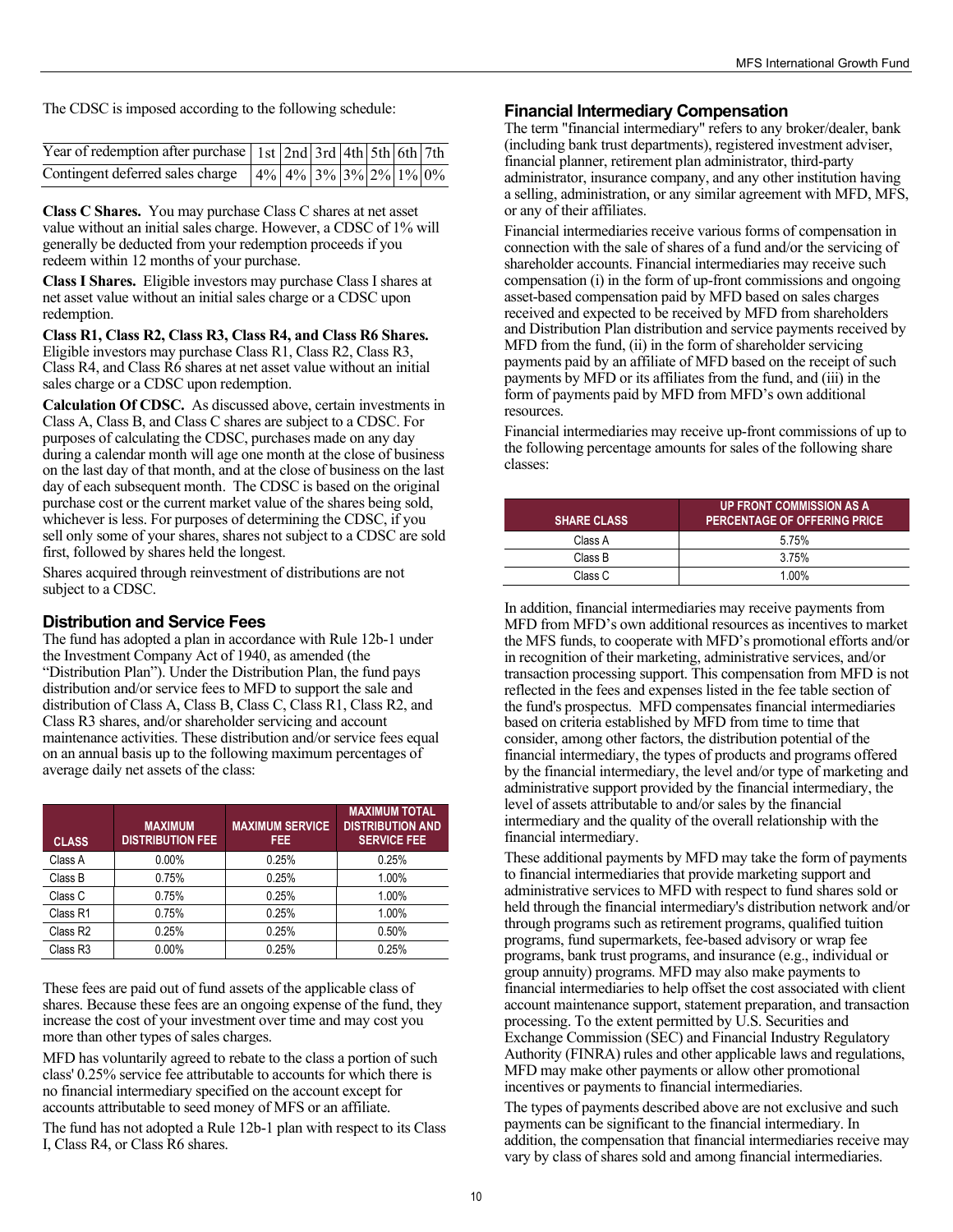<span id="page-11-0"></span>Depending upon the arrangements in place at any particular time, financial intermediaries may have a financial incentive to recommend a particular fund or share class.

You can find further details in the SAI about the payments made by MFD and its affiliates and the services provided by financial intermediaries. Financial intermediaries may charge you additional fees and/or commissions other than those disclosed in this prospectus. You can ask your financial intermediary for information about any payments it receives from MFD and its affiliates and any services it provides, as well as about fees and/or commissions it charges. Financial intermediaries that sell fund shares may also act as a broker/dealer in connection with a MFS fund's purchase or sale of portfolio securities. However, the fund and MFS do not consider financial intermediaries' sales of shares of an MFS fund as a factor when choosing broker/dealers to effect portfolio transactions for the MFS funds.

# **How To Purchase, Redeem, and Exchange Shares**

You may purchase, redeem, and exchange shares of the fund in the manner described below. The fund is generally only available to U.S. residents with a valid U.S. tax identification number (and to certain other qualified investors). If you buy or sell shares of a fund through a retirement account, Section 529 plan, or financial intermediary, the procedures for buying, selling, and exchanging shares of the fund and the features, policies, and fees may differ from those discussed in this prospectus. Investment minimums may be waived or reduced for certain types of investors and investments and your financial intermediary may have additional minimums.

#### **How to Purchase Shares**

Your shares will be bought at the offering price (the net asset value per share plus any applicable initial sales charge) next calculated after your purchase order is received in proper form. A purchase of shares by an MFS fund is treated as received by the fund when the MFS fund receives the purchase order in proper form to be allocated to the fund. Your financial intermediary is responsible for transmitting your purchase order to the fund in proper form and in a timely manner. MFSC reserves the right to reject any purchase order that is not in proper form. The specific requirements for proper form depend on the type of account and transaction and the method of purchase; contact MFSC if you have questions about your particular circumstances. Certain restrictions apply to the use of a transfer on death registration. You or your financial intermediary should contact MFSC to obtain a Transfer on Death registration form and for information regarding MFSC's other requirements for transfer on death registrations. If payment for a purchase order is not received by the time required under applicable law, your purchase order may be cancelled and your financial intermediary could be liable for any costs or losses.

The fund may reject for any reason, or cancel as permitted or required by law, any purchase orders. The fund may stop offering shares completely, or may offer shares only on a limited basis, for a period of time or permanently.

The fund is required by law to obtain from you certain information that will be used to verify the identity of the account owner. If you do not provide the information, the fund will not be able to open your account. The fund must also take certain steps to verify that the account information you provide is correct.

Purchases of Class B shares are closed to new and existing investors except through reinvestment of dividends and capital gain distributions. Existing investors may continue to exchange their Class B shares for the same share class of another MFS fund.

**Class A, Class B, and Class C Shares.** You can establish an account by having your financial intermediary process your purchase or by contacting MFSC directly.

Purchases of Class B shares are subject to a total account value limitation at the time of purchase of \$99,999, and purchases of Class C shares are subject to a total account value limitation at the time of purchase of \$999,999. If your existing accounts for all share classes held with the MFS funds have a total value equal to \$99,999 for Class B share purchases or \$999,999 for Class C share purchases, you will not be able to purchase Class B or Class C shares, as applicable. For the purpose of determining your total account value, existing accounts for all share classes held with the MFS funds that are linked under a Letter of Intent or Right of Accumulation will be included.

The fund or its agents may at their discretion accept a purchase request for Class B shares or Class C shares that would otherwise exceed the total account value limitation of \$99,999 and \$999,999, respectively, under certain circumstances, including purchases by certain types of group or sponsored retirement plans.

**Class I Shares.** You can establish an account through your MFD representative, by having your financial intermediary process your purchase, or by contacting MFSC directly.

**Class R1, Class R2, Class R3, Class R4, and Class R6 Shares.**  You can establish an account through your financial intermediary or by contacting MFSC directly. For Class R6 investors, you can also establish your account through your MFD representative.

## **Additional Purchases**

You may purchase additional shares through your financial intermediary or MFSC.

#### **Additional Purchases Directly Through MFSC.**

- **Mail.** You may purchase additional shares by mailing a check with your investment instructions to MFSC.
- **Telephone.** You may purchase additional shares by phone from your pre-designated bank account. You must elect this privilege on your account application or service application. Purchases via telephone are not available for certain types of accounts.
- **Internet.** You may purchase additional shares from a pre-designated bank account via the Internet at [mfs.com](http://mfs.com) (MFS Access). You must elect this privilege on your account application or service application and establish a password on MFS Access to use this service. Purchases via the Internet are not available for Class R1, Class R2, Class R3, Class R4, and Class R6 shares, and certain types of accounts.
- **Wire.** To purchase additional shares by wire, call MFSC for instructions.
- **Automatic Investment Plan.** You may purchase additional shares by automatically investing a designated amount from your checking or savings account on any day of the month. You must elect this privilege on your account application or service application.

# **Additional Purchases Through Your Financial**

**Intermediary.** You can have your financial intermediary purchase shares on your behalf. Your financial intermediary will be responsible for furnishing all necessary documents to MFSC and may charge you for this service.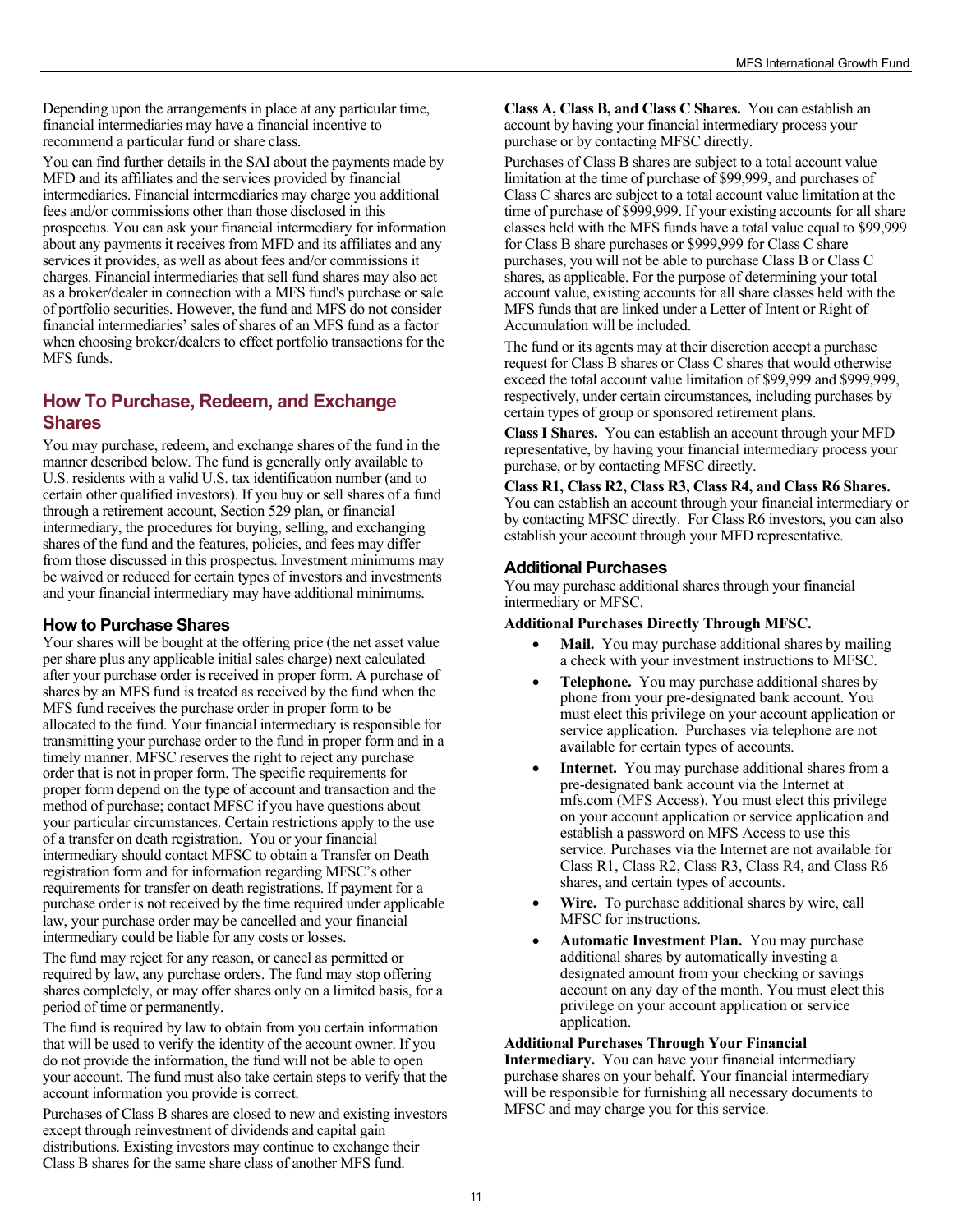#### **How to Redeem Shares**

Your shares will be sold at the net asset value per share next calculated after your redemption order is received in proper form, minus any applicable CDSC and/or other fees. A redemption of shares by an MFS fund is treated as received by the fund when the MFS fund receives the redemption order in proper form to be allocated to the fund. Your financial intermediary is responsible for transmitting your redemption order to the fund in proper form and in a timely manner. MFSC reserves the right to reject any redemption request that is not in proper form. The specific requirements for proper form depend on the type of account and transaction and the method of redemption; contact MFSC if you have questions about your particular circumstances.

In certain circumstances, you will need to have your signature guaranteed and/or submit additional documentation to redeem your shares. In general, no signature guarantee is required for a redemption order for up to \$100,000 that is signed by all owners or fiduciaries identified in the account registration, paid as registered, and mailed to the address of record. However, if you have changed your address of record within 30 days of your redemption order, a Medallion signature guarantee will generally be required. A Medallion signature guarantee will also generally be required if you want to send your redemption proceeds to a pre-designated bank account that was added or changed on your account within 30 days of your redemption order.

The fund typically processes your redemption proceeds, after your request is received in proper form, by the end of the next business day for payment by wire and payment processed through DTCC's Defined Contribution Clearance & Settlement System or Fund/SERV system (financial intermediaries can choose to have payments processed through the Fund/SERV system by the end of the second business day instead of the next business day), and by the end of the second business day for payment by check, Automated Clearing House, and for payment to MFS funds. However, the fund may delay processing your redemption request for up to seven days. Under unusual circumstances, such as when the NYSE is closed, trading on the NYSE is restricted, or as permitted by the SEC, the fund may suspend redemptions or postpone payment for more than seven days.

If you recently purchased shares and subsequently request a redemption, redemption proceeds (other than in an exchange) for the shares you recently purchased will generally be delayed until money from such purchases sufficient to cover your redemption has been received and collected. Receiving and collecting payment can take up to seven business days after a purchase. You can avoid this delay by purchasing shares by wire transfer.

The fund typically expects to meet redemption requests by holding cash and/or cash equivalents, selling investments, and using overdraft provisions or lines of credit. The fund may also meet redemption requests by redeeming shares in kind for large redemptions or during stressed market conditions. If, during any 90-day period, you redeem shares in an amount greater than the lesser of \$250,000 or 1% of fund net assets, and if MFS determines it to be feasible and appropriate, the fund may pay the redemption amount above such threshold by a distribution in kind of portfolio securities (redemption in kind). In the event that the fund makes a redemption in kind, you should expect to incur brokerage and other transaction charges when converting the securities to cash, and the securities will likely increase or decrease in value before you sell them.

You may redeem your shares either by having your financial intermediary process your redemption or by contacting MFSC directly.

**Redeeming Directly Through MFSC.** 

- **Mail.** To redeem shares by mail, you can send a letter, or the applicable redemption form, to MFSC with the name of the fund, your account number, and the number of shares or dollar amount to be redeemed. MFSC currently charges a fee to send your proceeds via overnight mail.
- **Telephone.** If a signature guarantee is not required, you can call MFSC to have shares redeemed from your account and proceeds mailed to the address of record on the account. MFSC currently charges a fee to send your proceeds via overnight mail. You can also call MFSC to have shares redeemed from your account and the proceeds sent directly to a predesignated bank account. You must elect this privilege on your account application or service application if you wish to have proceeds sent to your bank account. Telephone redemptions are not available for certain types of accounts.
- Internet. If a signature guarantee is not required, you can have shares redeemed from your account via the Internet at [mfs.com](http://mfs.com) (MFS Access) and the proceeds mailed to the address of record on the account. You can also have shares redeemed from your account via MFS Access and the proceeds sent directly to a predesignated bank account. You must elect this privilege on your account application or service application and establish a password on MFS Access to use this service. Redemptions via the Internet are not available for Class R1, Class R2, Class R3, Class R4, and Class R6 shares, and certain types of accounts.
- **Systematic Withdrawal Plan** (not available for Class R1, Class R2, Class R3, Class R4, and Class R6 shares). If you have a balance of at least \$5,000 in your account in the fund, you may elect to automatically receive (or designate someone else to receive) regular periodic payments (of at least \$50 if by check) through an automatic redemption of such classes. The fund may terminate any Systematic Withdrawal Plan for an account if the value of the account falls below \$5,000 as a result of share redemptions (other than as a result of a Systematic Withdrawal Plan). Please contact MFSC or your financial intermediary for details.

**Redeeming Through Your Financial Intermediary.** You can have your financial intermediary process a redemption on your behalf. Your financial intermediary will be responsible for furnishing all necessary documents to MFSC and may charge you for this service.

**Signature Guarantee/Additional Documentation.** If a Medallion signature guarantee is required, your signature may be guaranteed by an eligible bank, broker/dealer, credit union, national securities exchange, registered securities association, clearing agency, or savings association that participates in a Medallion program recognized by the Securities Transfer Association. MFSC may require additional documentation for certain types of registrations and under certain circumstances. Signature guarantees and this additional documentation shall be accepted in accordance with policies established by MFSC, and MFSC may, at its discretion, change and make certain exceptions to these requirements. Please contact MFSC with any questions and for the requirements for your particular situation.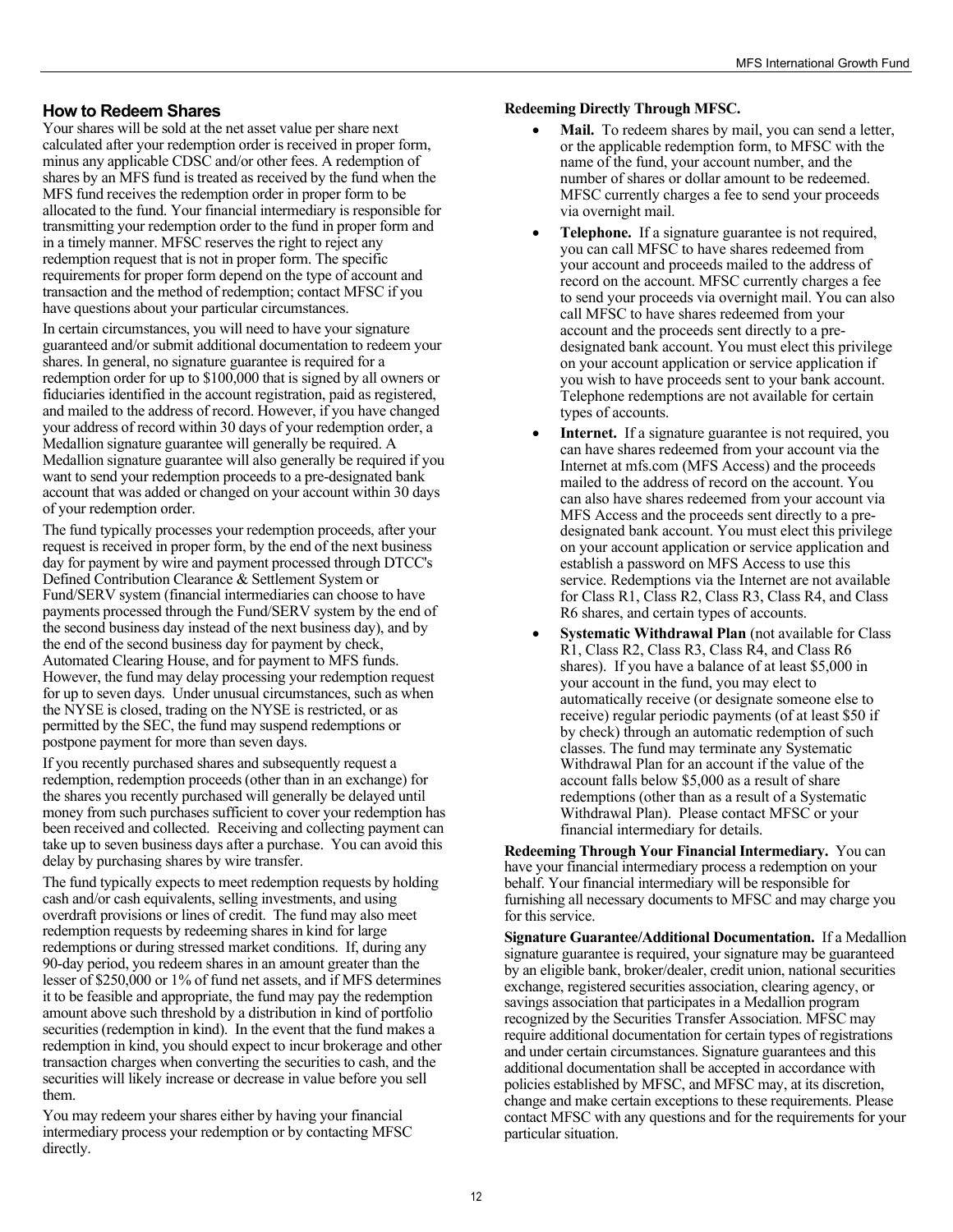**Share Certificates.** If certificates are outstanding for your shares, you may only redeem such shares by mailing the certificates to MFSC. Telephone, electronic, and systematic withdrawal plan redemptions and checkwriting are not available if certificates are outstanding for your shares.

**Involuntary Redemptions.** Because it is costly to maintain small accounts, the MFS funds have reserved the right to redeem your Class A, Class B, or Class C shares without your permission when your account contains less than \$500 for any reason, including market fluctuation. Before the fund makes such a redemption, you will be notified and given 60 days to increase your investment to at least \$500. Certain accounts are not subject to these provisions. Any applicable CDSC will be waived for shares redeemed due to the small size of a shareholder's account.

In addition, the MFS funds have reserved the right to redeem your shares without your permission in cases of threatening conduct or suspicious, fraudulent, or illegal activity. Any applicable CDSC will be assessed upon redemption of your shares.

## **How to Exchange Shares**

An exchange involves the redemption of shares of one fund and the purchase of shares of another fund.

**Exchange Privilege.** You can exchange your shares for shares of the same class, if available, of most other MFS funds at their respective net asset values by having your financial intermediary process your exchange request or by contacting MFSC directly. You can exchange your Class A shares and your Class I shares for shares of MFS U.S. Government Money Market Fund, if available, according to the terms of such fund's prospectus.

You can exchange your Class R6 shares of the fund for shares of MFS Institutional International Equity Fund, if available, subject to the eligibility requirements for such shares, according to the terms of MFS Institutional International Equity Fund's prospectus.

Shares otherwise subject to a CDSC will not be charged a CDSC in an exchange. Shares will retain the CDSC schedule in effect based upon a pro rata share of the CDSC from the exchanged fund and the original purchase date of the shares subject to the CDSC.

You should read the prospectus of the MFS fund into which you are exchanging and consider the differences in investment objectives, policies, and risks, and in fees and expenses, before making an exchange. The exchange privilege may be changed or discontinued at any time, and all exchanges are subject to certain limitations and the MFS funds' policies concerning disruptive trading practices, which are designed to protect the funds and their shareholders from the harmful effects of frequent trading. No more than ten exchanges may be made in any one exchange request by telephone.

The MFS funds allow certain financial intermediaries to place exchange orders on behalf of a group of their discretionary investment advisory clients ("group exchange orders"). As with any exchange request, the funds and their agents reserve the right to reject any group exchange order, and the funds' agents will generally reject any group exchange order received by the funds or their agents after 1 p.m., Eastern time. In addition, MFD has agreements with certain financial intermediaries which set forth the terms and conditions under which group exchange orders may be placed by these financial intermediaries. These conditions may be more restrictive than those applicable to individual exchange orders, and may include the requirement to provide the funds or their agents with advance notice of group exchange orders.

**Automatic Exchange Plan** (not available for Class R1, Class R2, Class R3, Class R4, and Class R6 shares). If you have a balance of at least \$2,000 in your account in the fund, you may participate in the automatic exchange plan, a dollar-cost averaging program. This plan permits you to make automatic periodic exchanges from your account in the fund for shares of the same class of other MFS funds. Exchanges will generally be made at net asset value without any sales charges; however, you will pay the initial sales charge, if applicable, if you have not already paid this charge on these shares.

## **Disruptive Trading**

**General Purchase and Exchange Limitation Policy**. The MFS funds reserve the right to restrict, reject, or cancel, without any prior notice, any purchase or exchange order, including transactions believed to represent frequent or other disruptive trading activity. In the event that MFSC rejects or cancels an exchange request, neither the redemption nor the purchase side of the exchange will be processed. Each MFS fund reserves the right to delay for one business day the processing of exchange requests in the event that, in MFSC's judgment, in consultation with MFS, as appropriate, such delay would be in the fund's best interest, in which case both the redemption and purchase side of the exchange will receive the funds' net asset values at the conclusion of the delay period.

**Disruptive Trading Risks.** To the extent that the MFS funds or their agents are unable to curtail disruptive trading practices in a fund (e.g., frequent trading) or to the extent there are large or frequent redemptions in a fund, these purchases and/or redemptions can interfere with the efficient management of the fund's portfolio, may result in increased transaction and administrative costs, and may adversely impact the fund's performance.

In addition, to the extent that the fund invests in foreign securities, the interests of long-term shareholders may be diluted as a result of time-zone arbitrage, a short-term trading practice that seeks to exploit changes in the value of the fund's investments that result from events occurring after the close of the foreign markets on which the investments trade, but prior to the time the fund determines its net asset value. The fund's use of fair valuation can serve to reduce arbitrage opportunities available to short-term traders, but there is no assurance that the fund's fair valuation policies and procedures will prevent dilution of the fund's net asset value by short-term traders.

To the extent that the fund invests in securities that trade infrequently or are difficult to value, such as the securities of smaller companies, high yield debt instruments, and floating rate loans, the interests of long-term shareholders may be diluted as a result of price arbitrage, a short-term trading strategy that seeks to exploit perceived pricing inefficiencies in the fund's investments. Such short-term trading strategies may interfere with efficient management of the fund's portfolio to a greater degree than funds that invest in more frequently traded or liquid securities, in part because the fund may have difficulty selling these portfolio securities at advantageous times or prices to satisfy large and/or frequent redemption requests. Any successful price arbitrage may also cause dilution in the value of fund shares held by other shareholders.

**Frequent Trading.** The fund is not intended to serve as a vehicle for frequent trading. The Board of Trustees of the fund has adopted the purchase and exchange limitation policy described below, which it believes is reasonably designed to discourage frequent fund share transactions. MFSC seeks to monitor and enforce this policy, subject to oversight by the Board of Trustees. The fund may alter its policies at any time without notice to shareholders.

MFSC will generally restrict, reject or cancel purchase and exchange orders into the fund if MFSC determines that an accountholder has made two exchanges, each in an amount of \$15,000 or more, out of an account in the fund during a calendar quarter ("two exchange limit"). This policy does not apply to MFS money market funds or to exchanges initiated by another MFS fund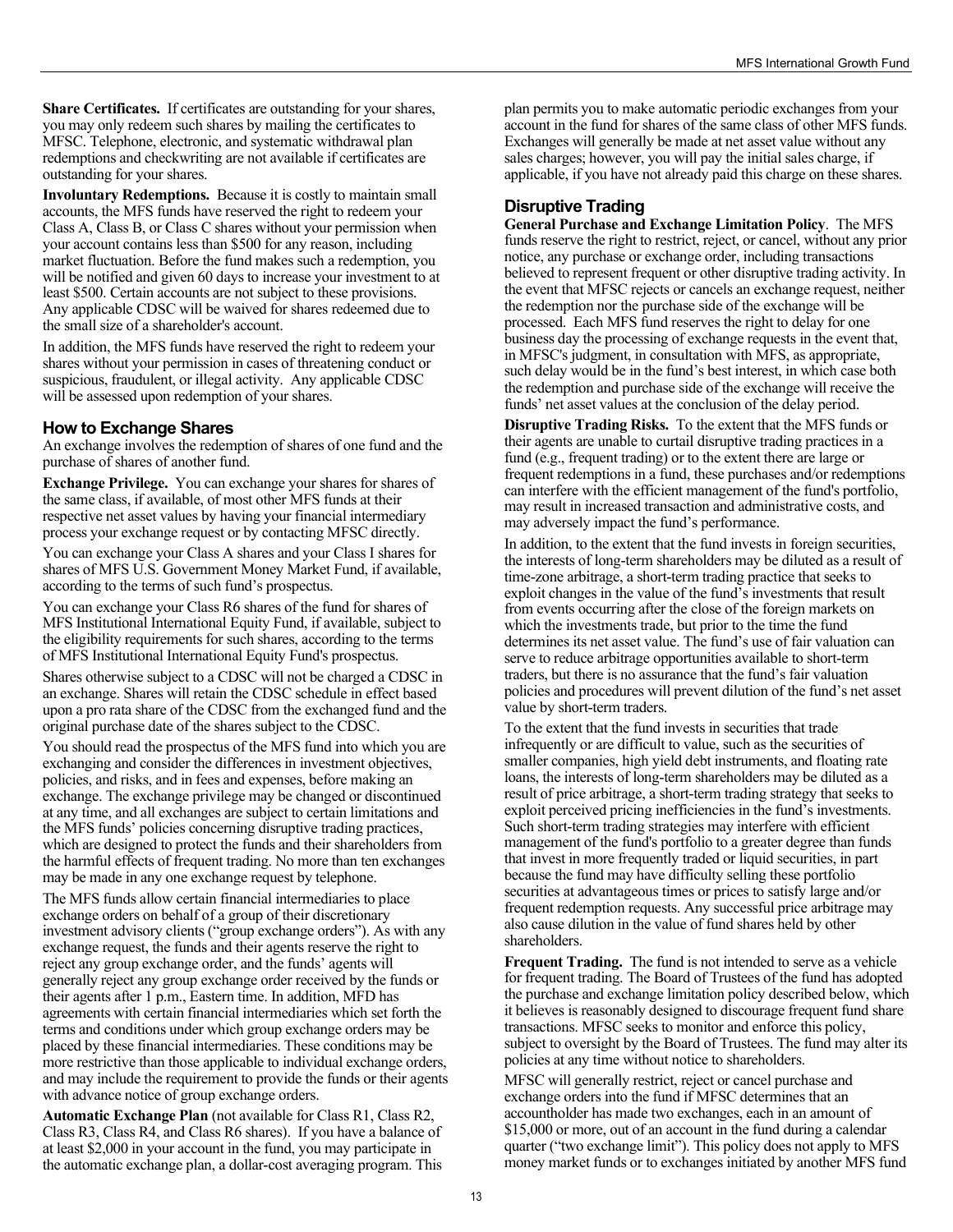that invests in the fund, a retirement plan trustee or sponsor rather than by a plan participant, and other similar non-discretionary exchanges (e.g., in connection with fund

mergers/acquisitions/liquidations). MFSC may make exceptions to this policy if, in its judgment, the transaction does not represent frequent trading activity, such as purchases made through systematic purchase plans (but not systematic exchange plans), payroll contributions, or distribution investment programs. In applying this policy, MFSC considers the information available to it at the time and reserves the right to consider trading effected through multiple accounts that are under common ownership, control, or influence to be trading out of a single account.

Exchanges made on the same day in the same account are aggregated for purposes of counting the number and dollar amount of exchanges made by the accountholder (e.g., an accountholder who on the same day exchanges \$16,000 from the fund into two other MFS funds, by exchanging \$8,000 into each of the two MFS funds, will be viewed as having made one exchange transaction exceeding \$15,000 in value).

Omnibus accounts, in which shares are held in the name of a financial intermediary on behalf of multiple underlying shareholders, are a common form of holding shares among certain financial intermediaries such as brokers, retirement and Section 529 plans, investment advisers, and insurance companies.

Financial intermediaries are required to reject any purchase or exchange orders in the fund if they believe the orders represent frequent trading activity unless they notify MFSC or an affiliate in writing that they do not monitor for frequent trading ("Waived Financial Intermediary"). With respect to Waived Financial Intermediaries, MFSC will take action reasonably designed to discourage frequent trading that is not in the best interests of the fund by the customers of such Waived Financial Intermediary, including requesting underlying shareholder account data more frequently than from other financial intermediaries.

With respect to omnibus accounts that provide MFSC with underlying shareholder data daily, MFSC will apply the two exchange limit directly to underlying shareholders. For all other accounts which MFSC determines are omnibus accounts, MFSC will apply the two exchange limit to the omnibus account itself. Applying the two exchange limit to the omnibus account itself will not necessarily detect violations of the two exchange limit by underlying shareholders. If the financial intermediary associated with an omnibus account that has triggered the two exchange limit demonstrates to MFSC, as determined in MFSC's sole discretion, that no single underlying shareholder triggered the two exchange limit, then MFSC will remove any restrictions, rejections or cancellations imposed on the account. If the financial intermediary demonstrates to MFSC that a single underlying shareholder triggered the two exchange limit and that the financial intermediary itself will apply applicable restrictions, rejections or cancellations to that underlying shareholder, MFSC will likewise remove any restrictions, rejections or cancellations imposed on the omnibus account. Otherwise, MFSC will continue to apply the two exchange limit to the omnibus account.

Certain financial intermediaries may use procedures to restrict frequent trading by their customers who invest in the fund while others may not employ any procedures to restrict frequent trading. Such procedures, if any, may be less restrictive than the fund's purchase and exchange limitation policy, may permit transactions not permitted by the fund's purchase and exchange limitation policy, including transactions in excess of the two exchange limit, and/or may prohibit transactions not subject to the fund's purchase and exchange limitation policy. You should consult your financial intermediary about any restrictions it imposes on frequent trading.

There is no assurance that MFSC will be able to detect or prevent frequent trading. Shareholders seeking to engage in frequent trading practices may deploy a variety of strategies to avoid detection, and MFSC is generally not able to identify trading by a particular underlying shareholder within an omnibus account, which makes it difficult or impossible to determine if a particular underlying shareholder is engaged in frequent trading.

MFSC reviews trading activity to detect trading activity that may be indicative of frequent trading based on its internal parameters for detecting frequent trading, including reviewing transactions (including exchanges) that exceed a certain dollar amount, transactions involving similar dollar amounts, or transactions that occur close in time to other transactions in the same account or in multiple accounts that are under common ownership or influence. Any or all of these parameters (including those not listed) may change at any time. MFSC does not review the trading activity by other MFS funds that invest in the fund. If MFSC detects suspicious trading activity at the omnibus account level, it will contact the financial intermediary to request underlying shareholder level activity to determine whether there is underlying shareholder level frequent trading. However, the underlying shareholder data received may not reflect information about the ultimate underlying shareholders because there may be multiple layers of omnibus accounts. If frequent trading is identified, MFSC will take appropriate action, such as requesting the financial intermediary to prohibit purchases into the account by the underlying shareholder, requiring purchases by the underlying shareholder to be submitted only by mail, or prohibiting purchases from the financial intermediary.

MFSC's ability to monitor and deter frequent trading in omnibus accounts depends on, among other factors, the frequency with which MFSC requests underlying shareholder account data from omnibus accounts. MFSC expects to request underlying shareholder data based on its assessment of the likelihood of frequent trading by underlying shareholders among other factors. MFSC expects to request underlying shareholder data from Waived Financial Intermediaries more frequently than from other financial intermediaries. There is no assurance that MFSC will request data with sufficient frequency to detect or prevent frequent trading in omnibus accounts effectively.

#### **Other Considerations**

**Unauthorized Transactions.** MFS will not be responsible for losses that result from unauthorized transactions unless MFSC does not follow procedures reasonably designed to verify your identity. If an account has more than one owner or authorized person, MFSC will accept telephone and online instructions from any one owner or authorized person, except MFSC will require instructions for a redemption from all trustees of trust accounts registered with multiple trustees. It is important that you contact MFSC immediately about any transactions made through MFSC you believe to be unauthorized.

**Ability to Contact MFSC.** Certain methods of contacting MFSC, such as by mail, telephone, or electronically, may be unavailable or delayed (for example, after natural disasters, during periods of significant/major political, social, or economic instability, or in the event of a cyber security incident).

**Unclaimed Accounts and Uncashed Checks.** If your account has no activity for a certain period of time and/or mail sent to you on behalf of the fund is returned by the post office, the fund may be required to transfer your account and any assets related to uncashed checks to the appropriate state under the state's abandoned property laws. To avoid such action, it is important to keep your account address up to date and periodically communicate with the fund,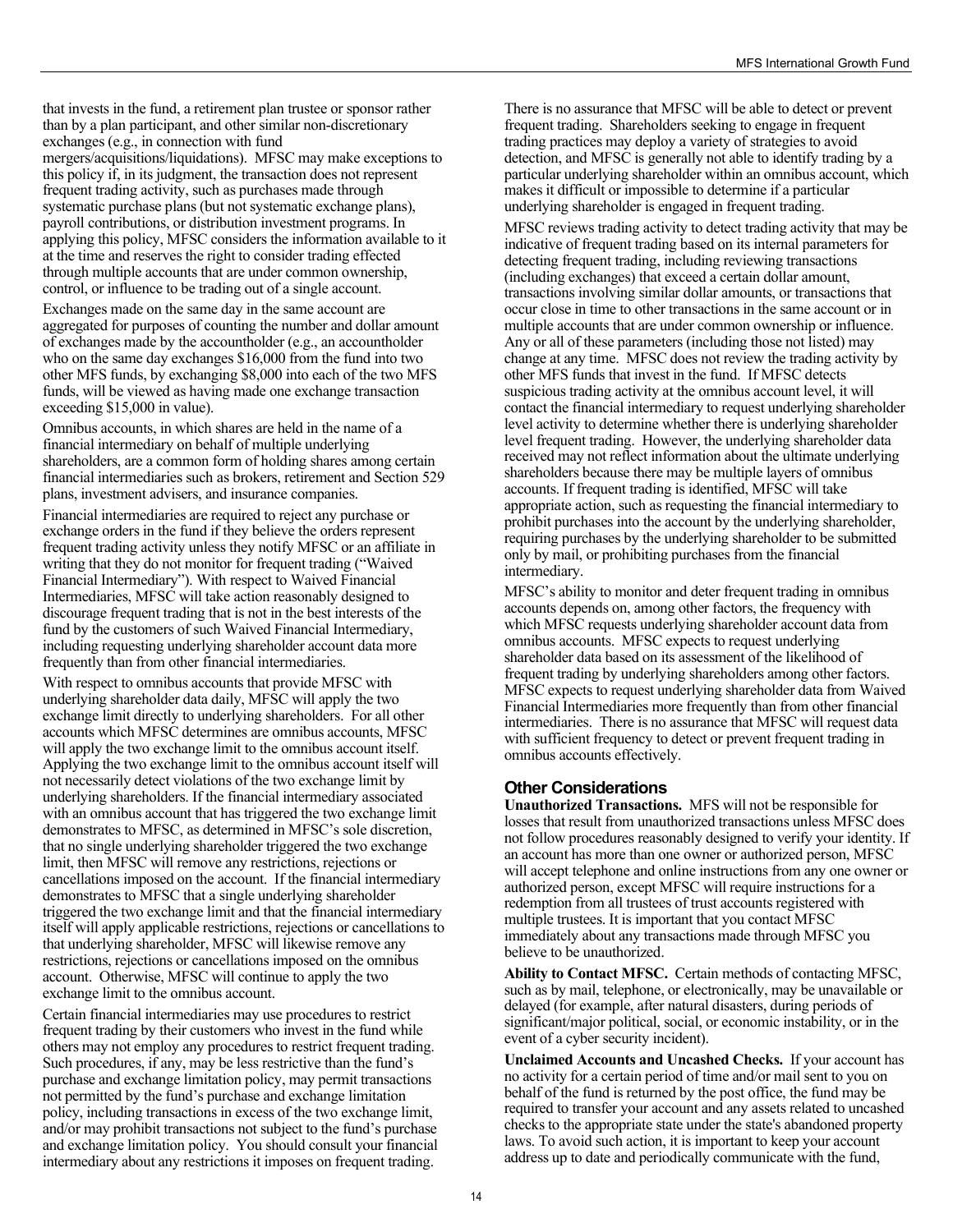<span id="page-15-0"></span>MFSC, or your financial intermediary. When a traditional IRA account is transferred to a state as abandoned property, the Internal Revenue Service considers the transfer a taxable distribution subject to federal income tax withholding and reporting. The fund and MFSC will not be liable to shareholders or their representatives for good faith compliance with abandoned property laws.

**Reservation of Other Rights.** In addition to the rights expressly stated elsewhere in this prospectus, subject to applicable rules, laws, and regulations, MFSC reserves the right to: 1) alter, add, or discontinue any conditions of purchase, redemption, service, or privilege at any time without notice; 2) freeze any account or suspend account services when MFSC has received reasonable notice (written or otherwise) of a dispute between registered or beneficial account owners or when MFSC believes a fraudulent transaction may occur or has occurred; and 3) change, impose, discontinue, or waive any fee it charges.

**Anti-Money Laundering Restrictions.** Federal law requires the fund to implement policies and procedures reasonably designed to prevent, detect and report money laundering and other illegal activity. The fund, consistent with applicable federal law, may redeem your shares and close your account; suspend, restrict or cancel purchase and redemption orders; process redemption requests and withhold your proceeds; and take other action if it is unable to verify your identity within a reasonable time or conduct required due diligence on your account or as otherwise permitted by its anti-money laundering policies and procedures. Any applicable CDSC will be assessed upon redemption of your shares.

**Confirmations in Quarterly Statements.** Transactions made under certain periodic investment and withdrawal programs (including reinvestment plans) will be confirmed on quarterly account statements.

# **Other Information**

#### **Valuation**

The price of each class of the fund's shares is based on its net asset value. The net asset value of each class of shares is determined each day the NYSE is open for trading as of the close of regular trading on the NYSE (generally 4:00 p.m. Eastern time). However, net asset value may be calculated earlier in emergency situations or as otherwise permitted by the SEC. Net asset value per share is computed by dividing the net assets allocated to each share class by the number of shares outstanding for that class. On days when the NYSE is closed (such as weekends and holidays), net asset value is not calculated, and the fund does not transact purchase and redemption orders. To the extent the fund's assets are traded in other markets on days when the fund does not price its shares, the value of the fund's assets will likely change when you will not be able to purchase or redeem shares of the fund.

To determine net asset value, the fund's investments for which reliable market quotations are readily available are valued at market value, and funds in which the fund invests are generally valued at their net asset value per share. Certain short term debt instruments may be valued at amortized cost.

The Board of Trustees has delegated primary responsibility for determining or causing to be determined the value of the fund's investments (including any fair valuation) to MFS pursuant to valuation policies and procedures approved by the Board of Trustees. If MFS determines that reliable market quotations are not readily available, investments are valued at fair value as determined in good faith by MFS in accordance with such procedures under the oversight of the Board of Trustees.

In addition, investments may be valued at fair value if MFS determines that an investment's value has been materially affected by events occurring after the close of the exchange or market on which the investment is principally traded (such as a foreign exchange or market) and prior to the determination of the fund's net asset value, or after the halting of trading of a specific security where trading does not resume prior to the close of the exchange or market on which the security is principally traded. Events that occur on a frequent basis after foreign markets close (such as developments in foreign markets and significant movements in the U.S. markets) and prior to the determination of the fund's net asset value may be deemed to have a material effect on the value of securities traded in foreign markets. Accordingly, foreign equity securities may often be valued at fair value. MFS generally relies on third-party pricing services or other information (such as the correlation with price movements of similar securities in the same or other markets; the type, cost and investment characteristics of the security; the business and financial condition of the issuer; and trading and other market data) to assist in determining whether to fair value and at what value to fair value an investment.

The value of an investment for purposes of calculating the fund's net asset value can differ depending on the source and method used to determine value. When fair valuation is used, the value of an investment used to determine the fund's net asset value may differ from quoted or published prices for the same investment. There can be no assurance that the fund could obtain the fair value assigned to an investment if it were to sell the investment at the same time at which the fund determines its net asset value per share.

## **Distributions**

The fund intends to declare and pay any dividends to shareholders at least annually.

Any capital gains are distributed at least annually.

#### **Distribution Options**

The following distribution options are generally available for Class A, Class B, Class C, and Class I shares:

- Dividend and capital gain distributions automatically reinvested in additional shares *(this option will be assigned if no other option is specified)*;
- Dividend distributions in cash; capital gain distributions automatically reinvested in additional shares;
- Dividend and capital gain distributions in cash; or
- Dividend and capital gain distributions automatically reinvested into the same class of shares of another MFS fund (not available for Class B shares).

Not all options are available for every class or every account.

Dividends and capital gain distributions for Class R1, Class R2, Class R3, Class R4, and Class R6 shares can only be reinvested in additional shares of the fund, except with respect to Class R6 shares, certain institutional shareholders, shareholders who purchase shares through brokerage programs of certain financial intermediaries, and shareholders who purchase shares through assetbased fee programs of certain financial intermediaries may elect any of the other distribution options described above.

The distribution option for accounts with dividend distributions of less than \$10 generally will be changed to reinvestment in additional shares of the fund. If you have elected to receive distributions in cash, and the postal service is unable to deliver checks to your address of record, or you do not respond to mailings from MFSC with regard to uncashed distribution checks, your distribution option may be converted to having all distributions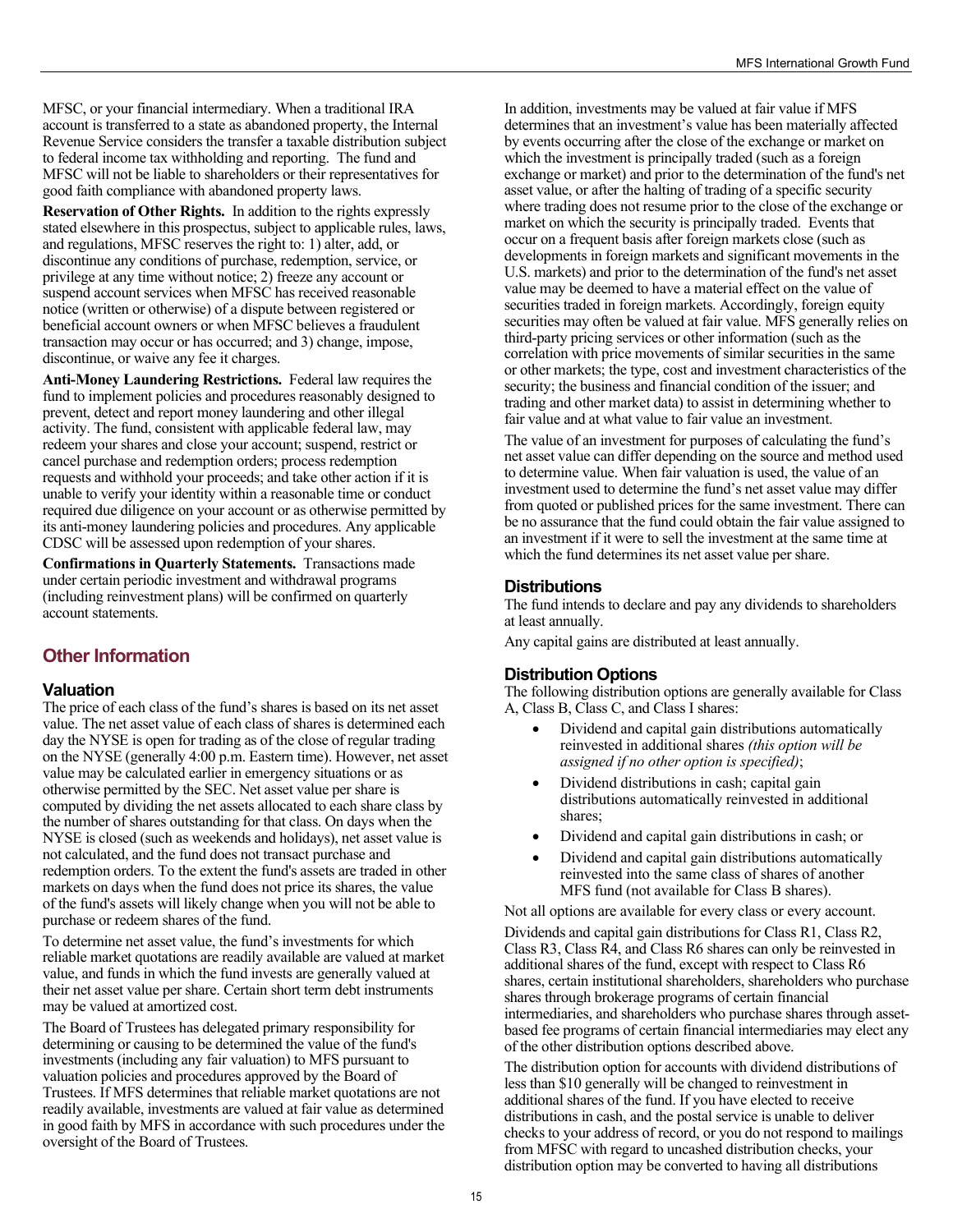reinvested in additional shares. You should contact MFSC to change your distribution option, and your request to do so must be received by MFSC before the record date for a distribution in order to be effective for that distribution. No interest will accrue on amounts represented by uncashed distribution checks.

#### **Tax Considerations**

The following discussion is very general. You are urged to consult your tax adviser regarding the effect that an investment in the fund will have on your particular tax situation, including possible foreign, state, and local taxes. This discussion does not apply to shares of the fund held through tax-advantaged retirement plans or by shareholders that are not "U.S. persons" under the Internal Revenue Code of 1986, as amended.

The fund expects to distribute substantially all of its income and gains annually. Distributions from the fund are taxable whether you receive them in cash or reinvest them in additional shares. If you buy shares when the fund has realized but not yet distributed ordinary income or capital gains, you will pay full price for the shares and then receive a portion back as a taxable distribution.

Any gain resulting from the redemption, sale, or exchange of your shares will generally also be subject to tax.

For federal income tax purposes, distributions of investment income are generally taxable as ordinary income. Taxes on distributions of capital gains are determined by how long the fund owned or is deemed to have owned the investments that generated them, rather than how long you have owned your shares. Distributions of gains from the sale of investments that the fund owned for more than one year and that are properly reported by the fund as capital gain dividends will be treated as long-term capital gains includible in net capital gain and taxed to individuals at reduced rates. Distributions of gains from the sale of investments that the fund owned for one year or less will be taxable as ordinary income. If some or all of the fund's income derives from "qualified dividend income" and if you are an individual who meets holding period and other requirements with respect to the fund's shares, those distributions that are properly reported by the fund as derived from qualified dividend income are taxed to you at the reduced rates applicable to net capital gains.

A 3.8% Medicare contribution tax is generally imposed on distributions paid by the fund (other than exempt-interest dividends, if any) to, and net gains recognized on the sale, redemption, exchange, or other taxable disposition of shares of the fund by certain individuals, estates and trusts to the extent their income exceeds certain threshold amounts.

The fund's investments in foreign securities may be subject to foreign withholding or other taxes, which will decrease the fund's return on those securities. The fund generally will be eligible to elect to "pass through" to you foreign income taxes that it pays. If the fund so elects, you must include your share of those taxes in gross income as a distribution from the fund and you will be allowed to claim a credit (or a deduction) for such amounts on your federal income tax return, subject to certain limitations. In addition, the fund's investments in certain foreign securities (including fixed income securities and derivatives) denominated in foreign currencies may increase or accelerate the fund's recognition of ordinary income and may affect the timing, amount, or character of the fund's distributions.

The Form 1099 that is provided to you early each year details your distributions from the fund and how they are treated for federal tax purposes, and cost basis information for shares purchased on or after January 1, 2012, that you redeemed, sold, or exchanged. Our default method for calculating cost basis is average cost basis. More information about other cost basis methods and a cost basis selection/change form are available on **[mfs.com](http://mfs.com)**. If your account is held by your financial intermediary, you must contact your financial intermediary to obtain information about available cost basis methods and cost basis elections for your account.

#### **Information about the Summary Prospectus, Prospectus, and SAI**

The summary prospectus, prospectus, and SAI for a fund provide information concerning the fund. The summary prospectus, prospectus, and SAI are updated at least annually and any information provided in a summary prospectus, prospectus, or SAI can be changed without a shareholder vote unless specifically stated otherwise. The summary prospectus, prospectus, and SAI are not contracts between the fund and its shareholders and do not give rise to any contractual rights or obligations or any shareholder rights other than any rights conferred explicitly by federal or state securities laws that may not be waived.

## **Provision of Financial Reports and Summary Prospectuses**

The fund produces financial reports every six months and updates its summary prospectus and prospectus annually. To avoid sending duplicate copies of materials to households, only one paper copy of the fund's annual and semiannual report and summary prospectus may be mailed to shareholders having the same last name and residential address on the fund's records. However, any shareholder may contact MFSC (please see back cover for address and telephone number) to request that copies of these reports and summary prospectuses be sent personally to that shareholder.

## **Additional Information on Fees and Expenses and Performance**

#### Fees and Expenses

The annual fund operating expenses shown in "Fees and Expenses" are based on annualized expenses reported during the fund's most recently completed fiscal year expressed as a percentage of a class' average net assets during the period. Annual fund operating expenses have not been adjusted to reflect the fund's current asset size. In general, annual fund operating expenses, expressed as a percentage of a class' average net assets, increase as the fund's assets decrease. Annual fund operating expenses will likely vary from year to year.

#### Performance Information

All performance information shown in the "Class A Bar Chart" and the "Performance Table" reflects any applicable fee reductions and waivers and expense reimbursements in effect during the periods shown; without these, the performance would have been lower.

From time to time, the fund may receive proceeds from litigation settlements, without which performance would be lower.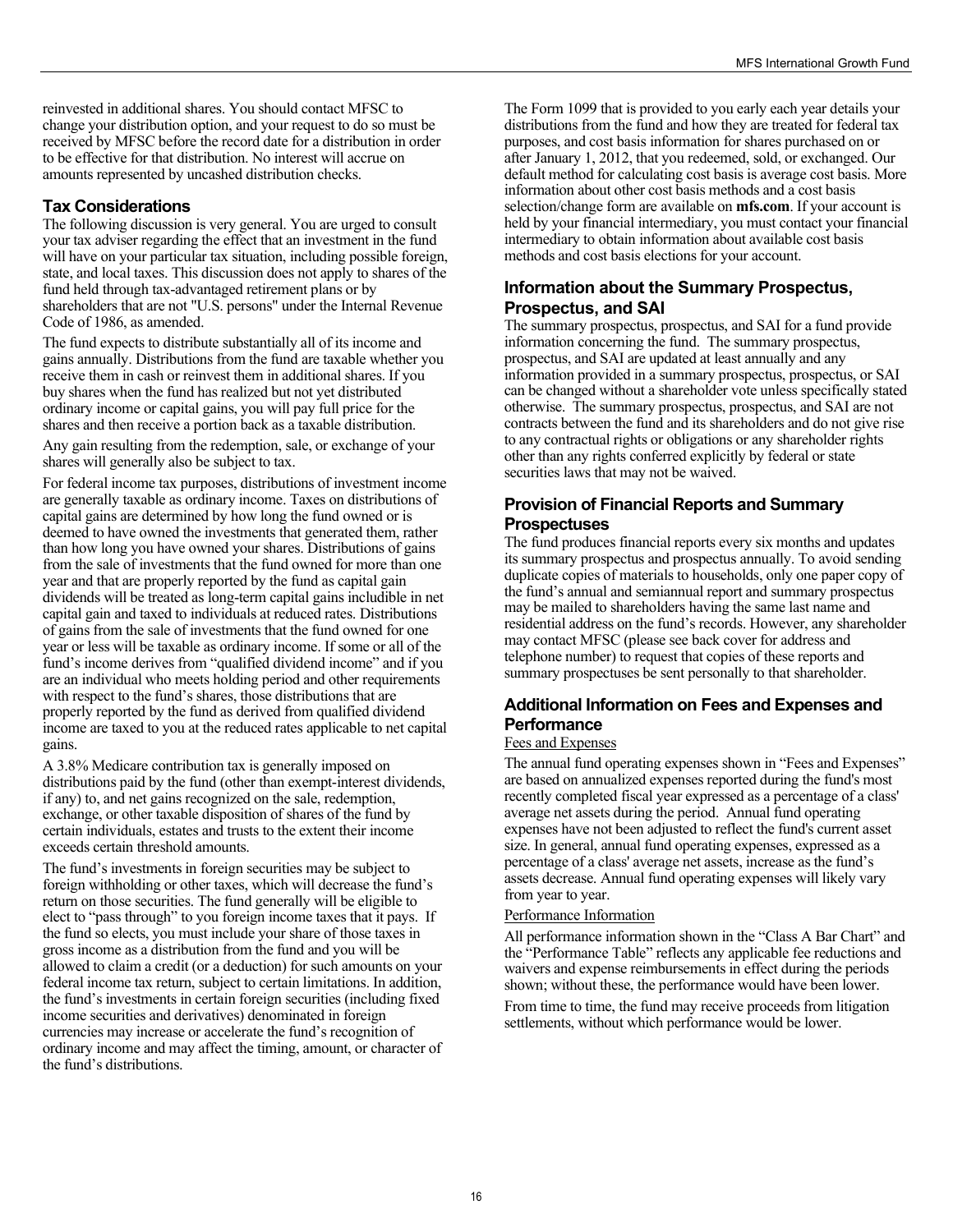# <span id="page-17-0"></span>**Financial Highlights**

The financial highlights are intended to help you understand a fund's financial performance for the past five years. Certain information reflects financial results for a single fund share. The total returns in the financial highlights represent the rate by which an investor would have earned (or lost) on an investment in a fund (assuming reinvestment of all distributions) held for the entire period. This information has been audited by the fund's independent registered public accounting firm, whose report, together with the fund's financial statements, is included in the fund's Annual Report to shareholders. The fund's Annual Report is available upon request by contacting MFSC (please see back cover for address and telephone number). The fund's independent registered public accounting firm is Ernst  $\&$  Young LLP.

| <b>Class A</b>                                               | Year ended |           |           |           |           |  |
|--------------------------------------------------------------|------------|-----------|-----------|-----------|-----------|--|
|                                                              | 5/31/20    | 5/31/19   | 5/31/18   | 5/31/17   | 5/31/16   |  |
| Net asset value, beginning of period                         | \$32.76    | \$34.20   | \$31.09   | \$26.46   | \$28.28   |  |
| Income (loss) from investment operations                     |            |           |           |           |           |  |
| Net investment income (loss) (d)                             | \$0.23     | \$0.42    | \$0.37    | \$0.14(c) | \$0.27    |  |
| Net realized and unrealized gain (loss)                      | 1.20       | (0.73)    | 3.50      | 4.75      | (1.81)    |  |
| Total from investment operations                             | \$1.43     | \$(0.31)  | \$3.87    | \$4.89    | \$(1.54)  |  |
| Less distributions declared to shareholders                  |            |           |           |           |           |  |
| From net investment income                                   | \$(0.35)   | \$(0.29)  | \$(0.23)  | \$(0.26)  | \$(0.26)  |  |
| From net realized gain                                       | (0.18)     | (0.84)    | (0.53)    |           | (0.02)    |  |
| Total distributions declared to shareholders                 | \$(0.53)   | \$(1.13)  | \$(0.76)  | \$(0.26)  | \$(0.28)  |  |
| Net asset value, end of period (x)                           | \$33.66    | \$32.76   | \$34.20   | \$31.09   | \$26.46   |  |
| Total return $(\%)$ (r) $(s)(t)(x)$                          | 4.24       | (0.64)    | 12.53     | 18.69(c)  | (5.44)    |  |
| Ratios (%) (to average net assets)<br>and Supplemental data: |            |           |           |           |           |  |
| Expenses before expense reductions (f)                       | 1.08       | 1.10      | 1.15      | 1.18(c)   | 1.21      |  |
| Expenses after expense reductions (f)                        | 1.07       | 1.09      | 1.14      | 1.17(c)   | 1.20      |  |
| Net investment income (loss)                                 | 0.66       | 1.28      | 1.12      | 0.51(c)   | 1.04      |  |
| Portfolio turnover                                           | 17         | 17        | 12        | 21        | 20        |  |
| Net assets at end of period (000 omitted)                    | \$546,391  | \$402,964 | \$360,401 | \$319,266 | \$585,089 |  |

| <b>Class B</b>                                               | Year ended |          |             |             |          |  |
|--------------------------------------------------------------|------------|----------|-------------|-------------|----------|--|
|                                                              | 5/31/20    | 5/31/19  | 5/31/18     | 5/31/17     | 5/31/16  |  |
| Net asset value, beginning of period                         | \$30.67    | \$32.01  | \$29.15     | \$24.82     | \$26.64  |  |
| Income (loss) from investment operations                     |            |          |             |             |          |  |
| Net investment income (loss) (d)                             | \$(0.06)   | \$0.11   | \$0.07      | \$(0.01)(c) | \$0.05   |  |
| Net realized and unrealized gain (loss)                      | 1.15       | (0.61)   | 3.32        | 4.41        | (1.68)   |  |
| Total from investment operations                             | \$1.09     | \$(0.50) | \$3.39      | \$4.40      | \$(1.63) |  |
| Less distributions declared to shareholders                  |            |          |             |             |          |  |
| From net investment income                                   | \$(0.20)   | \$—      | \$(0.00)(w) | \$(0.07)    | \$(0.17) |  |
| From net realized gain                                       | (0.18)     | (0.84)   | (0.53)      |             | (0.02)   |  |
| Total distributions declared to shareholders                 | \$(0.38)   | \$(0.84) | \$(0.53)    | \$(0.07)    | \$(0.19) |  |
| Net asset value, end of period $(x)$                         | \$31.38    | \$30.67  | \$32.01     | \$29.15     | \$24.82  |  |
| Total return $(\%)$ (r)(s)(t)(x)                             | 3.44       | (1.36)   | 11.68       | 17.79(c)    | (6.12)   |  |
| Ratios (%) (to average net assets)<br>and Supplemental data: |            |          |             |             |          |  |
| Expenses before expense reductions (f)                       | 1.83       | 1.85     | 1.90        | 1.93(c)     | 1.96     |  |
| Expenses after expense reductions (f)                        | 1.82       | 1.84     | 1.89        | 1.92(c)     | 1.95     |  |
| Net investment income (loss)                                 | (0.18)     | 0.35     | 0.23        | (0.02)(c)   | 0.21     |  |
| Portfolio turnover                                           | 17         | 17       | 12          | 21          | 20       |  |
| Net assets at end of period (000 omitted)                    | \$2,922    | \$4,599  | \$6,537     | \$7,799     | \$8,792  |  |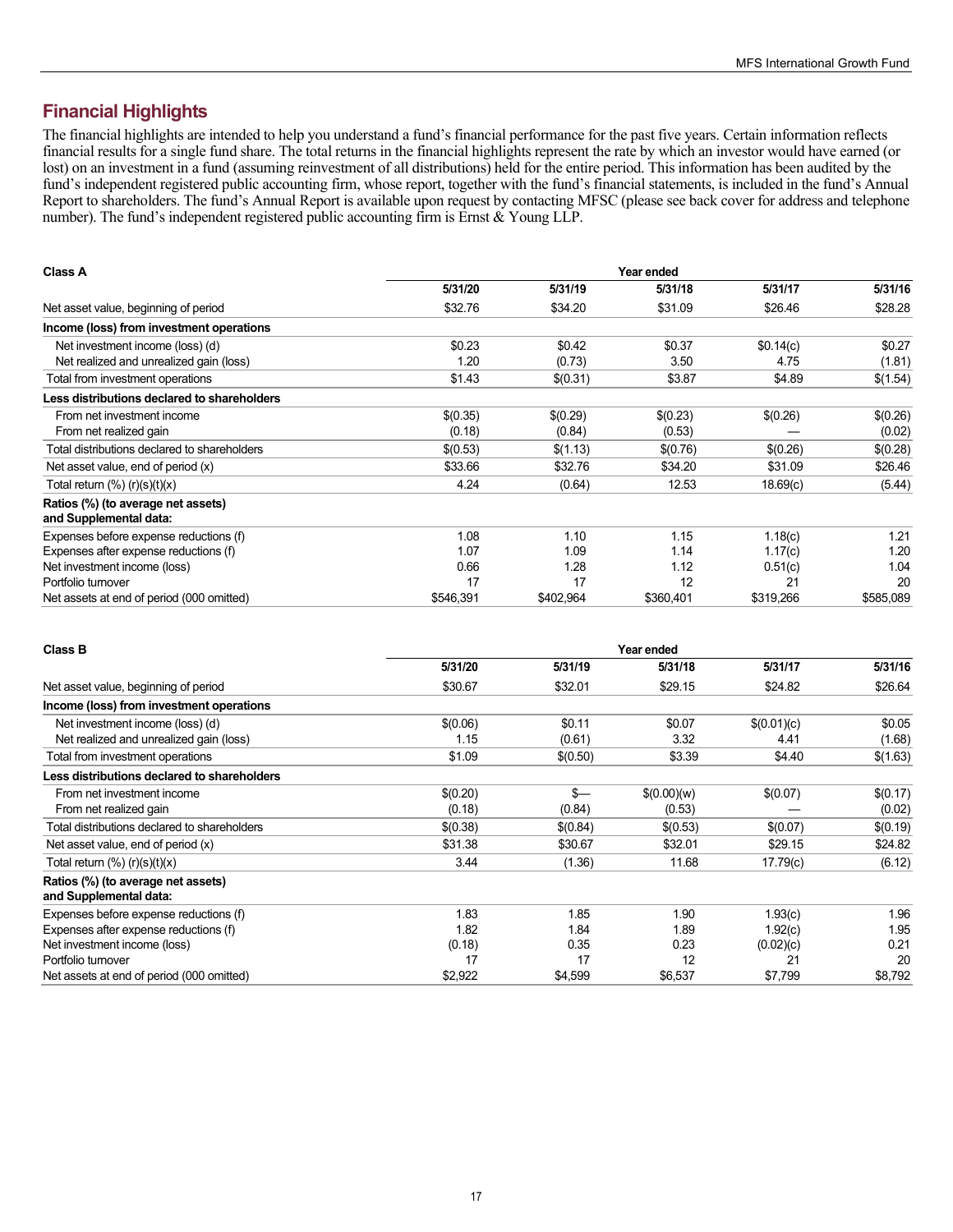| Class C                                                      | Year ended |          |          |              |          |  |
|--------------------------------------------------------------|------------|----------|----------|--------------|----------|--|
|                                                              | 5/31/20    | 5/31/19  | 5/31/18  | 5/31/17      | 5/31/16  |  |
| Net asset value, beginning of period                         | \$29.76    | \$31.15  | \$28.43  | \$24.22      | \$26.03  |  |
| Income (loss) from investment operations                     |            |          |          |              |          |  |
| Net investment income (loss) (d)                             | \$(0.04)   | \$0.14   | \$0.09   | \$0.00(c)(w) | \$0.06   |  |
| Net realized and unrealized gain (loss)                      | 1.10       | (0.64)   | 3.21     | 4.30         | (1.67)   |  |
| Total from investment operations                             | \$1.06     | \$(0.50) | \$3.30   | \$4.30       | \$(1.61) |  |
| Less distributions declared to shareholders                  |            |          |          |              |          |  |
| From net investment income                                   | \$(0.24)   | \$(0.05) | \$(0.05) | \$(0.09)     | \$(0.18) |  |
| From net realized gain                                       | (0.18)     | (0.84)   | (0.53)   |              | (0.02)   |  |
| Total distributions declared to shareholders                 | \$(0.42)   | \$(0.89) | \$(0.58) | \$(0.09)     | \$(0.20) |  |
| Net asset value, end of period $(x)$                         | \$30.40    | \$29.76  | \$31.15  | \$28.43      | \$24.22  |  |
| Total return $(\%)$ (r) $(s)(t)(x)$                          | 3.46       | (1.37)   | 11.67    | 17.81(c)     | (6.17)   |  |
| Ratios (%) (to average net assets)<br>and Supplemental data: |            |          |          |              |          |  |
| Expenses before expense reductions (f)                       | 1.83       | 1.85     | 1.90     | 1.93(c)      | 1.96     |  |
| Expenses after expense reductions (f)                        | 1.82       | 1.84     | 1.89     | 1.92(c)      | 1.95     |  |
| Net investment income (loss)                                 | (0.14)     | 0.48     | 0.30     | 0.01(c)      | 0.25     |  |
| Portfolio turnover                                           | 17         | 17       | 12       | 21           | 20       |  |
| Net assets at end of period (000 omitted)                    | \$39,530   | \$42,015 | \$42,981 | \$38,985     | \$40,163 |  |

| Class I                                                      | Year ended  |             |             |             |             |  |
|--------------------------------------------------------------|-------------|-------------|-------------|-------------|-------------|--|
|                                                              | 5/31/20     | 5/31/19     | 5/31/18     | 5/31/17     | 5/31/16     |  |
| Net asset value, beginning of period                         | \$36.61     | \$38.08     | \$34.52     | \$29.36     | \$31.29     |  |
| Income (loss) from investment operations                     |             |             |             |             |             |  |
| Net investment income (loss) (d)                             | \$0.34      | \$0.60      | \$0.50      | \$0.34(c)   | \$0.37      |  |
| Net realized and unrealized gain (loss)                      | 1.35        | (0.86)      | 3.90        | 5.16        | (2.00)      |  |
| Total from investment operations                             | \$1.69      | \$(0.26)    | \$4.40      | \$5.50      | \$(1.63)    |  |
| Less distributions declared to shareholders                  |             |             |             |             |             |  |
| From net investment income                                   | \$(0.37)    | \$(0.37)    | \$(0.31)    | \$(0.34)    | \$(0.28)    |  |
| From net realized gain                                       | (0.18)      | (0.84)      | (0.53)      |             | (0.02)      |  |
| Total distributions declared to shareholders                 | \$(0.55)    | \$(1.21)    | \$(0.84)    | \$(0.34)    | \$(0.30)    |  |
| Net asset value, end of period (x)                           | \$37.75     | \$36.61     | \$38.08     | \$34.52     | \$29.36     |  |
| Total return $(\%)$ (r) $(s)(t)(x)$                          | 4.51        | (0.41)      | 12.84       | 18.97(c)    | (5.19)      |  |
| Ratios (%) (to average net assets)<br>and Supplemental data: |             |             |             |             |             |  |
| Expenses before expense reductions (f)                       | 0.83        | 0.85        | 0.90        | 0.93(c)     | 0.96        |  |
| Expenses after expense reductions (f)                        | 0.82        | 0.84        | 0.89        | 0.92(c)     | 0.95        |  |
| Net investment income (loss)                                 | 0.89        | 1.63        | 1.35        | 1.12(c)     | 1.27        |  |
| Portfolio turnover                                           | 17          | 17          | 12          | 21          | 20          |  |
| Net assets at end of period (000 omitted)                    | \$2,457,330 | \$1,974,109 | \$1,371,442 | \$1,497,306 | \$1,174,202 |  |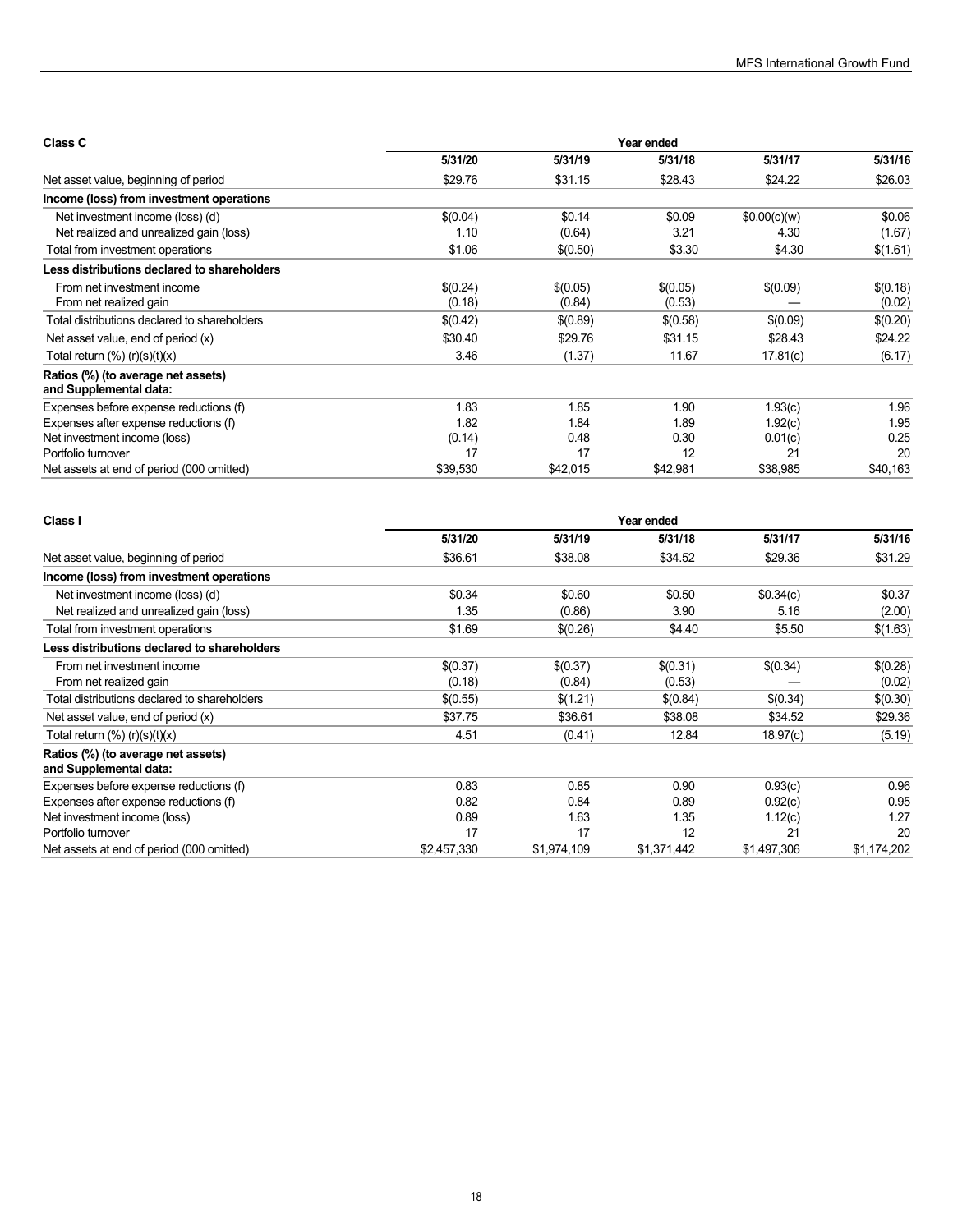| Class R1                                                     | Year ended |          |          |           |          |  |
|--------------------------------------------------------------|------------|----------|----------|-----------|----------|--|
|                                                              | 5/31/20    | 5/31/19  | 5/31/18  | 5/31/17   | 5/31/16  |  |
| Net asset value, beginning of period                         | \$29.12    | \$30.57  | \$27.93  | \$23.87   | \$25.65  |  |
| Income (loss) from investment operations                     |            |          |          |           |          |  |
| Net investment income (loss) (d)                             | \$(0.03)   | \$0.18   | \$0.14   | \$0.02(c) | \$0.10   |  |
| Net realized and unrealized gain (loss)                      | 1.07       | (0.68)   | 3.11     | 4.19      | (1.67)   |  |
| Total from investment operations                             | \$1.04     | \$(0.50) | \$3.25   | \$4.21    | \$(1.57) |  |
| Less distributions declared to shareholders                  |            |          |          |           |          |  |
| From net investment income                                   | \$(0.26)   | \$(0.11) | \$(0.08) | \$(0.15)  | \$(0.19) |  |
| From net realized gain                                       | (0.18)     | (0.84)   | (0.53)   |           | (0.02)   |  |
| Total distributions declared to shareholders                 | \$(0.44)   | \$(0.95) | \$(0.61) | \$(0.15)  | \$(0.21) |  |
| Net asset value, end of period $(x)$                         | \$29.72    | \$29.12  | \$30.57  | \$27.93   | \$23.87  |  |
| Total return $(\%)$ (r) $(s)(t)(x)$                          | 3.45       | (1.39)   | 11.69    | 17.77(c)  | (6.12)   |  |
| Ratios (%) (to average net assets)<br>and Supplemental data: |            |          |          |           |          |  |
| Expenses before expense reductions (f)                       | 1.83       | 1.85     | 1.90     | 1.93(c)   | 1.96     |  |
| Expenses after expense reductions (f)                        | 1.82       | 1.84     | 1.89     | 1.92(c)   | 1.95     |  |
| Net investment income (loss)                                 | (0.11)     | 0.61     | 0.47     | 0.08(c)   | 0.41     |  |
| Portfolio turnover                                           | 17         | 17       | 12       | 21        | 20       |  |
| Net assets at end of period (000 omitted)                    | \$4,890    | \$4,266  | \$3,663  | \$2,496   | \$1,587  |  |

| Class R <sub>2</sub>                                         | Year ended |          |          |           |          |  |
|--------------------------------------------------------------|------------|----------|----------|-----------|----------|--|
|                                                              | 5/31/20    | 5/31/19  | 5/31/18  | 5/31/17   | 5/31/16  |  |
| Net asset value, beginning of period                         | \$29.92    | \$31.31  | \$28.54  | \$24.32   | \$26.05  |  |
| Income (loss) from investment operations                     |            |          |          |           |          |  |
| Net investment income (loss) (d)                             | \$0.15     | \$0.28   | \$0.25   | \$0.14(c) | \$0.17   |  |
| Net realized and unrealized gain (loss)                      | 1.07       | (0.64)   | 3.23     | 4.29      | (1.66)   |  |
| Total from investment operations                             | \$1.22     | \$(0.36) | \$3.48   | \$4.43    | \$(1.49) |  |
| Less distributions declared to shareholders                  |            |          |          |           |          |  |
| From net investment income                                   | \$(0.33)   | \$(0.19) | \$(0.18) | \$(0.21)  | \$(0.22) |  |
| From net realized gain                                       | (0.18)     | (0.84)   | (0.53)   |           | (0.02)   |  |
| Total distributions declared to shareholders                 | \$(0.51)   | \$(1.03) | \$(0.71) | \$(0.21)  | \$(0.24) |  |
| Net asset value, end of period (x)                           | \$30.63    | \$29.92  | \$31.31  | \$28.54   | \$24.32  |  |
| Total return $(\%)$ (r) $(s)(t)(x)$                          | 3.95       | (0.89)   | 12.27    | 18.39(c)  | (5.69)   |  |
| Ratios (%) (to average net assets)<br>and Supplemental data: |            |          |          |           |          |  |
| Expenses before expense reductions (f)                       | 1.33       | 1.35     | 1.40     | 1.43(c)   | 1.46     |  |
| Expenses after expense reductions (f)                        | 1.32       | 1.34     | 1.39     | 1.42(c)   | 1.45     |  |
| Net investment income (loss)                                 | 0.48       | 0.92     | 0.83     | 0.56(c)   | 0.70     |  |
| Portfolio turnover                                           | 17         | 17       | 12       | 21        | 20       |  |
| Net assets at end of period (000 omitted)                    | \$34,149   | \$18,890 | \$23,650 | \$22,245  | \$21,051 |  |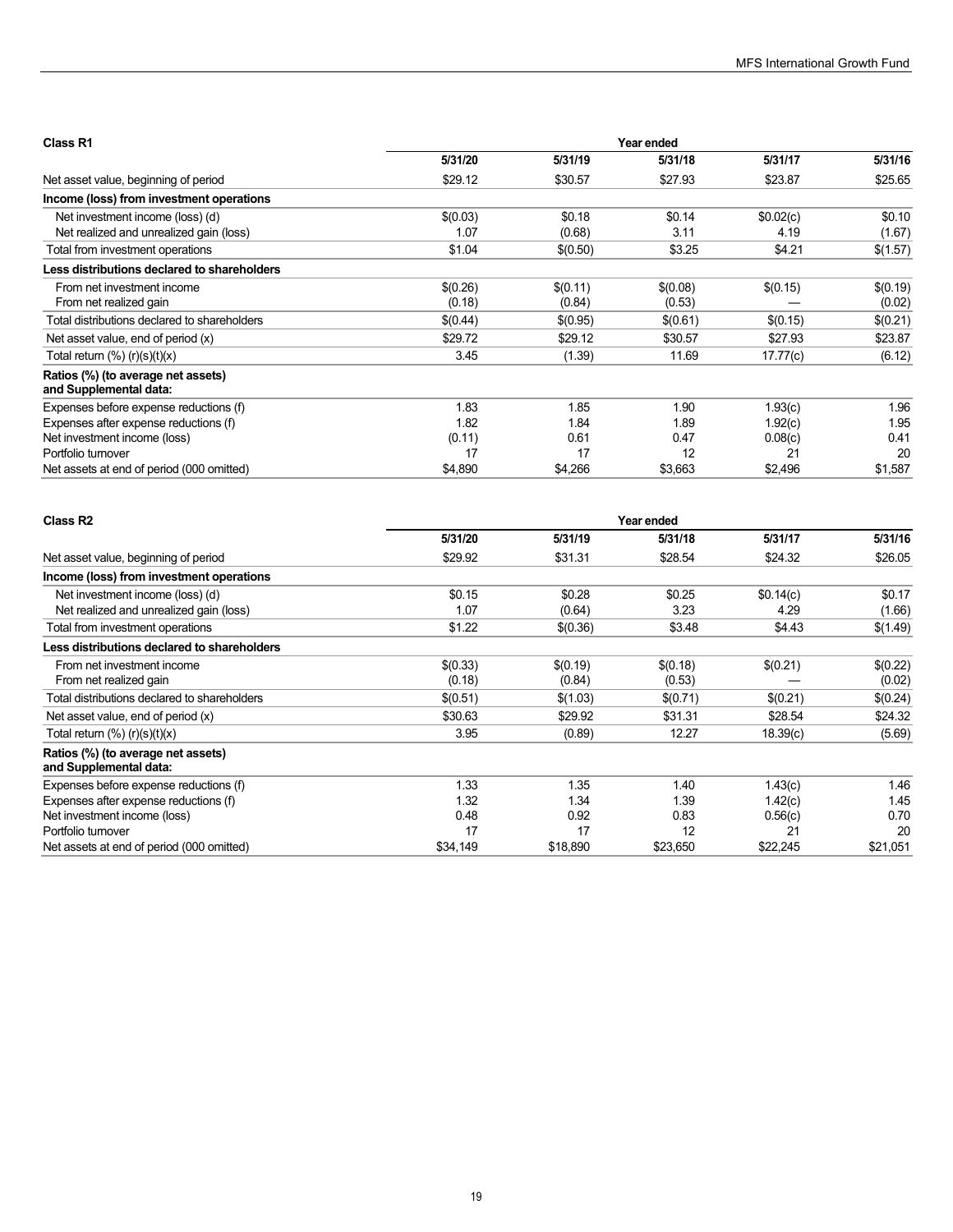| Class R <sub>3</sub>                                         | Year ended |          |          |           |          |  |
|--------------------------------------------------------------|------------|----------|----------|-----------|----------|--|
|                                                              | 5/31/20    | 5/31/19  | 5/31/18  | 5/31/17   | 5/31/16  |  |
| Net asset value, beginning of period                         | \$32.51    | \$33.96  | \$30.89  | \$26.29   | \$28.07  |  |
| Income (loss) from investment operations                     |            |          |          |           |          |  |
| Net investment income (loss) (d)                             | \$0.23     | \$0.48   | \$0.36   | \$0.20(c) | \$0.18   |  |
| Net realized and unrealized gain (loss)                      | 1.18       | (0.79)   | 3.48     | 4.66      | (1.71)   |  |
| Total from investment operations                             | \$1.41     | \$(0.31) | \$3.84   | \$4.86    | \$(1.53) |  |
| Less distributions declared to shareholders                  |            |          |          |           |          |  |
| From net investment income                                   | \$(0.36)   | \$(0.30) | \$(0.24) | \$(0.26)  | \$(0.23) |  |
| From net realized gain                                       | (0.18)     | (0.84)   | (0.53)   |           | (0.02)   |  |
| Total distributions declared to shareholders                 | \$(0.54)   | \$(1.14) | \$(0.77) | \$(0.26)  | \$(0.25) |  |
| Net asset value, end of period $(x)$                         | \$33.38    | \$32.51  | \$33.96  | \$30.89   | \$26.29  |  |
| Total return $(\%)$ (r) $(s)(t)(x)$                          | 4.22       | (0.63)   | 12.52    | 18.67(c)  | (5.43)   |  |
| Ratios (%) (to average net assets)<br>and Supplemental data: |            |          |          |           |          |  |
| Expenses before expense reductions (f)                       | 1.08       | 1.10     | 1.15     | 1.18(c)   | 1.21     |  |
| Expenses after expense reductions (f)                        | 1.07       | 1.09     | 1.14     | 1.17(c)   | 1.20     |  |
| Net investment income (loss)                                 | 0.69       | 1.47     | 1.09     | 0.72(c)   | 0.69     |  |
| Portfolio turnover                                           | 17         | 17       | 12       | 21        | 20       |  |
| Net assets at end of period (000 omitted)                    | \$124,732  | \$59,575 | \$30,465 | \$26,234  | \$27,198 |  |

| <b>Class R4</b>                                              | Year ended |           |           |           |           |  |
|--------------------------------------------------------------|------------|-----------|-----------|-----------|-----------|--|
|                                                              | 5/31/20    | 5/31/19   | 5/31/18   | 5/31/17   | 5/31/16   |  |
| Net asset value, beginning of period                         | \$32.83    | \$34.28   | \$31.17   | \$26.52   | \$28.30   |  |
| Income (loss) from investment operations                     |            |           |           |           |           |  |
| Net investment income (loss) (d)                             | \$0.31     | \$0.53    | \$0.45    | \$0.26(c) | \$0.32    |  |
| Net realized and unrealized gain (loss)                      | 1.20       | (0.76)    | 3.52      | 4.71      | (1.80)    |  |
| Total from investment operations                             | \$1.51     | \$(0.23)  | \$3.97    | \$4.97    | \$(1.48)  |  |
| Less distributions declared to shareholders                  |            |           |           |           |           |  |
| From net investment income                                   | \$(0.37)   | \$(0.38)  | \$(0.33)  | \$(0.32)  | \$(0.28)  |  |
| From net realized gain                                       | (0.18)     | (0.84)    | (0.53)    |           | (0.02)    |  |
| Total distributions declared to shareholders                 | \$(0.55)   | \$(1.22)  | \$(0.86)  | \$(0.32)  | \$(0.30)  |  |
| Net asset value, end of period $(x)$                         | \$33.79    | \$32.83   | \$34.28   | \$31.17   | \$26.52   |  |
| Total return $(\%)$ (r) $(s)(t)(x)$                          | 4.48       | (0.40)    | 12.81     | 18.97(c)  | (5.20)    |  |
| Ratios (%) (to average net assets)<br>and Supplemental data: |            |           |           |           |           |  |
| Expenses before expense reductions (f)                       | 0.83       | 0.85      | 0.90      | 0.93(c)   | 0.96      |  |
| Expenses after expense reductions (f)                        | 0.82       | 0.84      | 0.89      | 0.92(c)   | 0.95      |  |
| Net investment income (loss)                                 | 0.91       | 1.60      | 1.36      | 0.97(c)   | 1.22      |  |
| Portfolio turnover                                           | 17         | 17        | 12        | 21        | 20        |  |
| Net assets at end of period (000 omitted)                    | \$262,925  | \$209,454 | \$167,066 | \$124,580 | \$231,275 |  |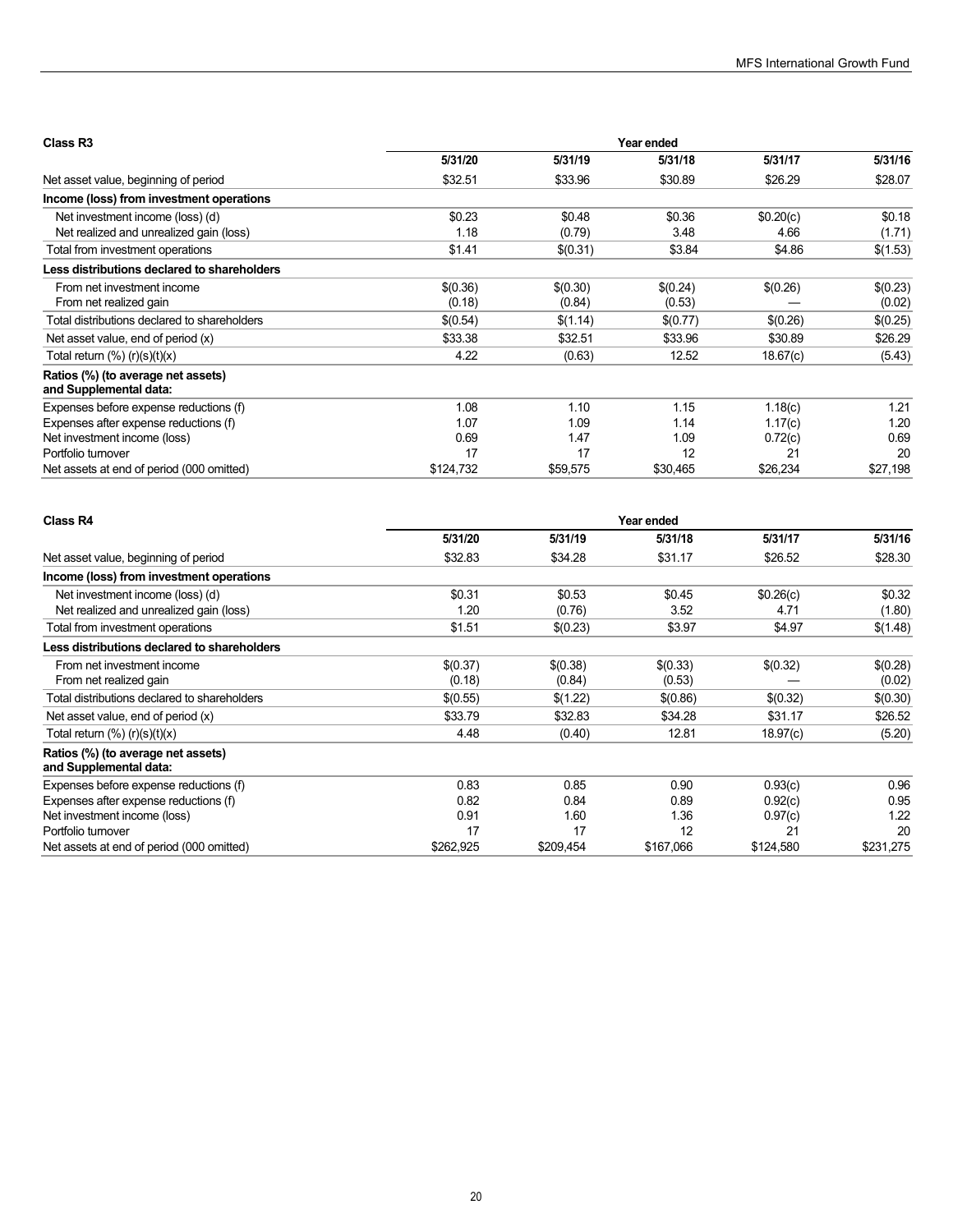| Class R6                                                     | Year ended  |             |             |             |             |  |
|--------------------------------------------------------------|-------------|-------------|-------------|-------------|-------------|--|
|                                                              | 5/31/20     | 5/31/19     | 5/31/18     | 5/31/17     | 5/31/16     |  |
| Net asset value, beginning of period                         | \$32.81     | \$34.27     | \$31.15     | \$26.54     | \$28.29     |  |
| Income (loss) from investment operations                     |             |             |             |             |             |  |
| Net investment income (loss) (d)                             | \$0.34      | \$0.56      | \$0.51      | \$0.34(c)   | \$0.37      |  |
| Net realized and unrealized gain (loss)                      | 1.21        | (0.78)      | 3.49        | 4.65        | (1.81)      |  |
| Total from investment operations                             | \$1.55      | \$(0.22)    | \$4.00      | \$4.99      | \$(1.44)    |  |
| Less distributions declared to shareholders                  |             |             |             |             |             |  |
| From net investment income                                   | \$(0.38)    | \$(0.40)    | \$(0.35)    | \$(0.38)    | \$(0.29)    |  |
| From net realized gain                                       | (0.18)      | (0.84)      | (0.53)      |             | (0.02)      |  |
| Total distributions declared to shareholders                 | \$(0.56)    | \$(1.24)    | \$(0.88)    | \$(0.38)    | \$(0.31)    |  |
| Net asset value, end of period $(x)$                         | \$33.80     | \$32.81     | \$34.27     | \$31.15     | \$26.54     |  |
| Total return $(\%)$ (r) $(s)(t)(x)$                          | 4.60        | (0.34)      | 12.95       | 19.08(c)    | (5.05)      |  |
| Ratios (%) (to average net assets)<br>and Supplemental data: |             |             |             |             |             |  |
| Expenses before expense reductions (f)                       | 0.74        | 0.77        | 0.80        | 0.82(c)     | 0.83        |  |
| Expenses after expense reductions (f)                        | 0.73        | 0.76        | 0.79        | 0.81(c)     | 0.82        |  |
| Net investment income (loss)                                 | 1.00        | 1.69        | 1.53        | 1.22(c)     | 1.41        |  |
| Portfolio turnover                                           | 17          | 17          | 12          | 21          | 20          |  |
| Net assets at end of period (000 omitted)                    | \$7.506.854 | \$6,016,478 | \$4.347.824 | \$2.717.276 | \$1,973,418 |  |

(c) Amount reflects a one-time reimbursement of expenses by the custodian (or former custodian) without which net investment income and performance would be lower and expenses would be higher.

(d) Per share data is based on average shares outstanding.

Certain expenses have been reduced without which performance would have been lower.

(f) Ratios do not reflect reductions from fees paid indirectly, if applicable.<br>
(r) Certain expenses have been reduced without which performance wou<br>
(s) From time to time the fund may receive proceeds from litigation set From time to time the fund may receive proceeds from litigation settlements, without which performance would be lower.

Total returns do not include any applicable sales charges.

Per share amount was less than \$0.01.

The net asset values and total returns have been calculated on net assets which include adjustments made in accordance with U.S. generally accepted accounting principles required at period end for financial reporting purposes.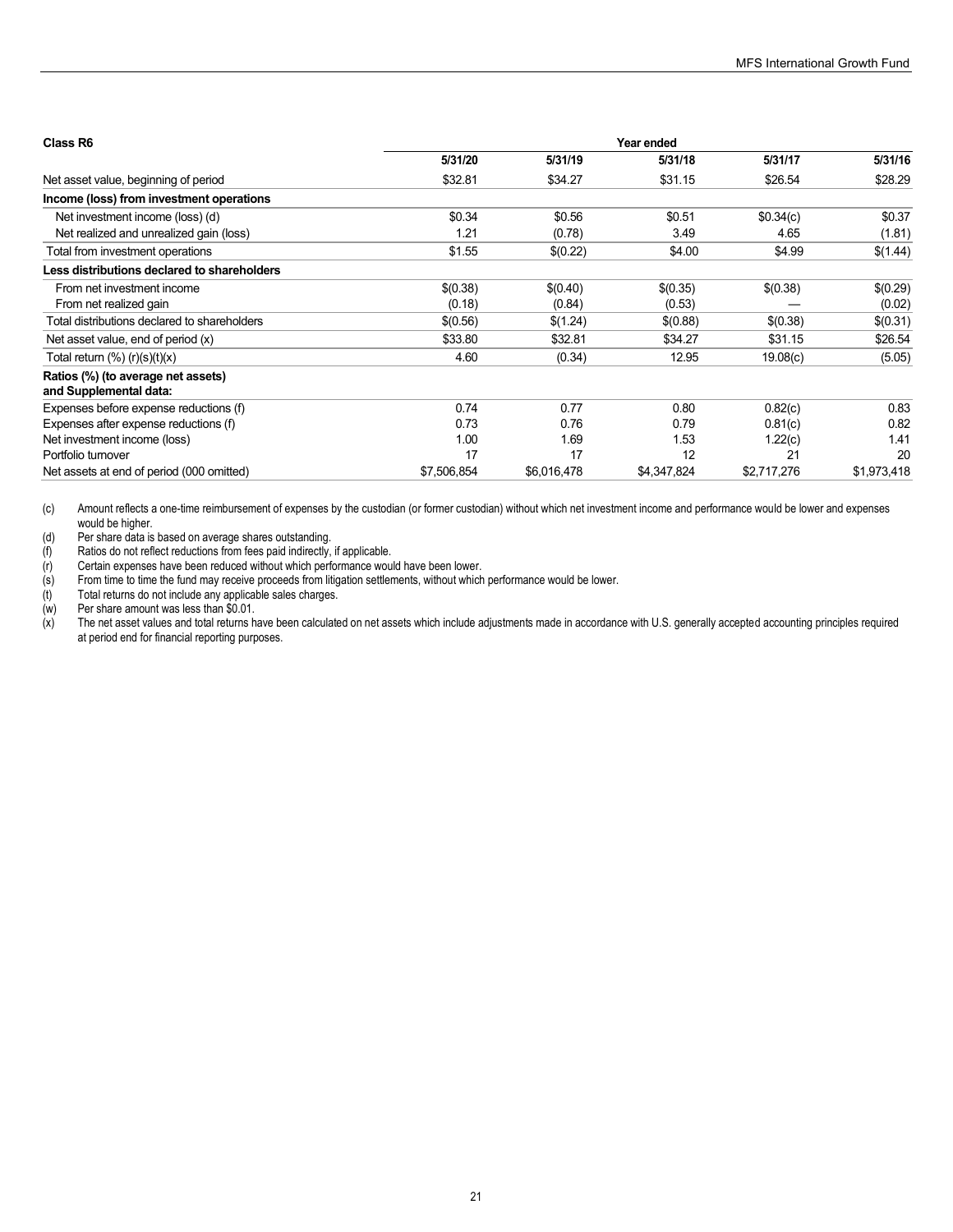# <span id="page-22-0"></span>**Appendix A - Waivers and Reductions of Sales Charges**

This Appendix sets forth the various circumstances in which the initial sales charge ("ISC") and/or the CDSC is waived or reduced for the MFS funds' share classes. The waivers and reductions that are applicable to your transaction depend on your financial intermediary and the type of account and transaction. You should contact your financial intermediary if you have questions on the waivers and reductions that apply to your account and/or transaction type, including whether your account is maintained at an omnibus level with the fund by your financial intermediary. The following Categories of waivers and reductions apply:

- Merrill Lynch -- If Merrill Lynch is the record owner of your shares and/or broker of record on your account and the account is maintained at an omnibus level by Merrill Lynch with the fund, Category II waivers apply.
- Ameriprise Financial -- If Ameriprise Financial is the record owner and/or broker of record on your account invested in Class A shares and the account is maintained at an omnibus level by Ameriprise Financial with the fund, Category III waivers apply.
- Morgan Stanley -- If Morgan Stanley is the record owner and/or broker of record on your account invested in Class A shares of the fund and the account is a Morgan Stanley Wealth Management transactional brokerage account maintained at an omnibus level by Morgan Stanley with the fund, the Class A ISC waivers set forth in Category IV apply.
- Raymond James -- If you are invested in shares of the fund through a Raymond James platform or account, or through an introducing broker-dealer or independent registered investment adviser for which Raymond James provides trade execution, clearance, and/or custody services, and the account is maintained at an omnibus level by Raymond James with the fund, Category V waivers apply.
- Janney Montgomery Scott LLC ("Janney") -- If you are invested in shares of the fund through an account maintained at an omnibus level by or on behalf of Janney with the fund, Category VI waivers apply.
- Edward Jones Effective on or after May 1, 2020, if you are invested in shares of the fund through an Edward Jones platform or account maintained at an omnibus level by Edward Jones with the fund, Category VII waivers apply.
- D.A. Davidson & Co. ("D.A. Davidson") -- If you are invested in shares of the fund through a D.A. Davidson platform or account maintained at an omnibus level by or on behalf of D.A. Davidson with the fund, Category VIII waivers apply.
- Baird If you are invested in shares through a Baird platform or account maintained at an omnibus level by or on behalf of Baird with the fund, Category IX waivers apply.
- All Others -- Category I waivers apply to other accounts and transactions that do not otherwise fall under Category  $II IX$ .

Not all MFS funds offer each share class. In order to qualify for a sales charge waiver or reduction, you must advise MFSC or your financial intermediary that you are eligible for the waiver at the time of purchase and/or redemption. The fund, MFS, and their affiliates reserve the right to eliminate, modify, and add waivers and reductions of sales charges at any time at their discretion.

Shares otherwise subject to a CDSC will not be charged a CDSC in an exchange. Shares will retain the CDSC schedule in effect prior to an exchange based upon a pro rata share of the CDSC from the exchanged fund and the original purchase date of the shares subject to the CDSC. If you exchange your shares out of MFS U.S. Government Money Market Fund into Class A shares of any other MFS fund, or if you exchange your shares out of MFS U.S. Government Cash Reserve Fund into Class A shares or Class 529A shares of any other MFS fund, you will pay the initial sales charge, if applicable, if you have not already paid this charge on these shares. You will not pay the initial sales charge if:

- the shares exchanged from either MFS fund were acquired by an exchange from any other MFS fund;
- the shares exchanged from either MFS fund were acquired by automatic investment of distributions from any other MFS fund; or
- the shares being exchanged would have, at the time of purchase, been eligible for purchase at net asset value had you invested directly in the MFS fund into which the exchange is being made.

In addition, transfers, rollovers, or other transactions from an account to a second account that purchases shares of the same class of the same fund or another MFS fund will not be charged the CDSC or ISC, as applicable, provided that the redemption order from the first account and the purchase order for the second account are combined into a single order for the transfer, rollover, or other transaction, and MFSC has available to it the necessary information about the CDSC applicable to the first account. Shares will retain the CDSC schedule in effect based upon a pro rata share of the CDSC from the fund in the first account and the original purchase date of the shares subject to the CDSC. You should contact your financial intermediary or MFSC if you have questions on the sales charge waivers and reductions that apply in a transfer between accounts, including whether MFSC has the required information.

The CDSC may be waived from time to time pursuant to Conduct Rule 2341 of the Financial Industry Regulatory Authority ("FINRA").

With respect to MFS Municipal Income Fund, all references to Class A shares shall also apply to Class A1 shares and all references to Class B shares shall also apply to Class B1 shares.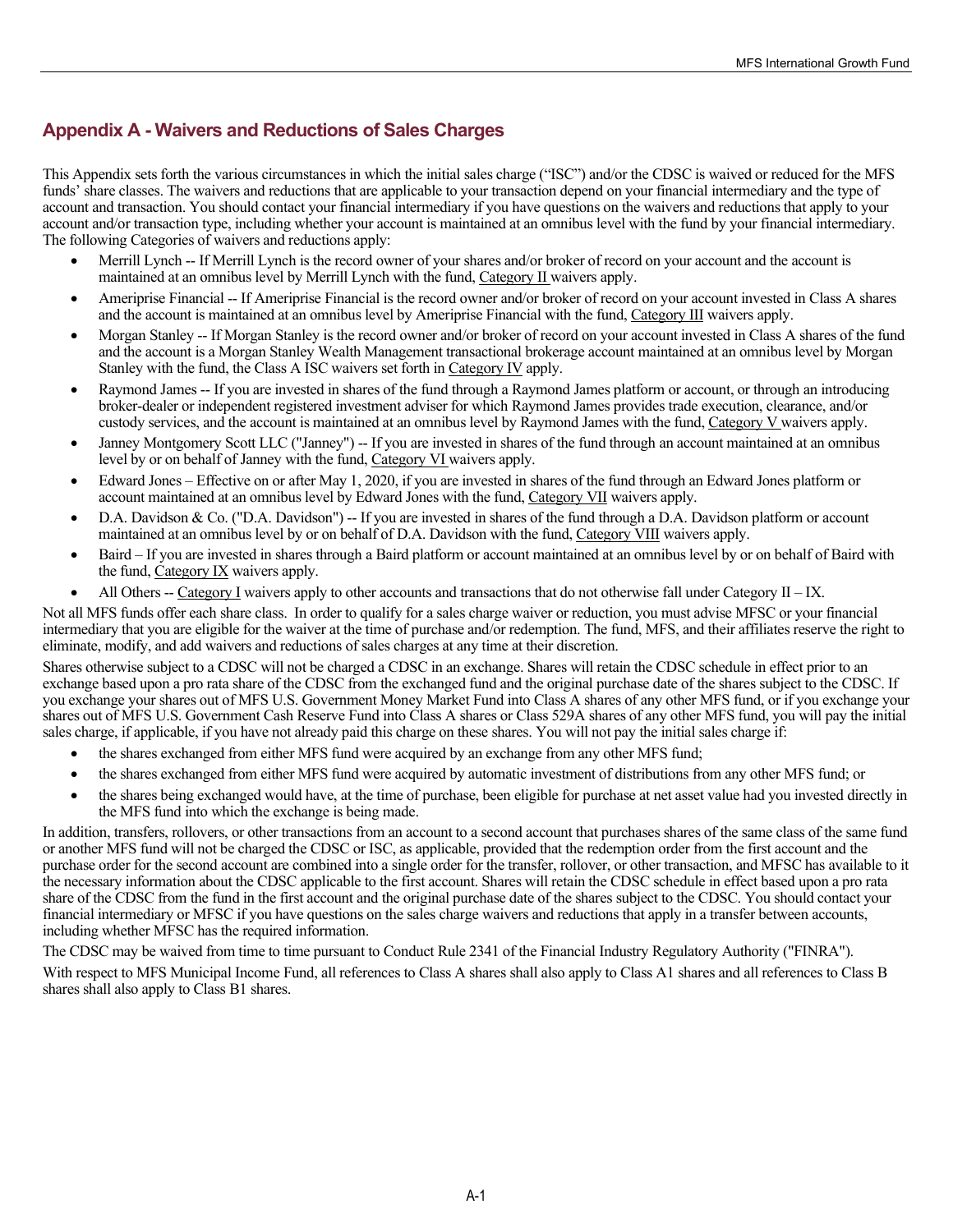**Sales Chaves Weight** 

# **WAIVERS AND REDUCTIONS**

# **Financial Intermediary Category I**

# **Eligible Accounts: Accounts that are not Eligible for Financial Intermediary Categories II – IX**

As used below, the term "ESP" refers to employer sponsored plans; the term "SRO" refers to salary reduction only plans; the term "Employer Retirement Plans" includes 401(k) plans, 457 plans, employer-sponsored 403(b) plans, profit sharing and money purchase pension plans, defined benefit plans and non-qualified deferred compensation plans any of whose accounts are maintained by the fund at an omnibus level; the term "IRA" refers to traditional, Roth, rollover, SEP and SIMPLE IRAs; the term "ERISA" refers to the Employment Retirement Income Security Act of 1974, as amended.

## **GENERAL WAIVERS**

|                                                                                                                                                                                                                                                                                                                                                                                                                                                                                                                                                                                                                                                                                                                                                                                                                          | Jales Unarge Walveu                  |                               |                                              |                                       |
|--------------------------------------------------------------------------------------------------------------------------------------------------------------------------------------------------------------------------------------------------------------------------------------------------------------------------------------------------------------------------------------------------------------------------------------------------------------------------------------------------------------------------------------------------------------------------------------------------------------------------------------------------------------------------------------------------------------------------------------------------------------------------------------------------------------------------|--------------------------------------|-------------------------------|----------------------------------------------|---------------------------------------|
| <b>Waiver Category</b>                                                                                                                                                                                                                                                                                                                                                                                                                                                                                                                                                                                                                                                                                                                                                                                                   | <b>Class</b><br>A/529A<br><b>ISC</b> | <b>Class A</b><br><b>CDSC</b> | <b>Class</b><br><b>B/529B</b><br><b>CDSC</b> | <b>Class</b><br>C/529C<br><b>CDSC</b> |
| A. Distribution Reinvestment                                                                                                                                                                                                                                                                                                                                                                                                                                                                                                                                                                                                                                                                                                                                                                                             |                                      |                               |                                              |                                       |
| Shares acquired through dividend or capital gain reinvestment into the same class of the fund.                                                                                                                                                                                                                                                                                                                                                                                                                                                                                                                                                                                                                                                                                                                           | $\sqrt{}$                            | $\sqrt{}$                     | V                                            | $\sqrt{}$                             |
| Shares acquired by automatic reinvestment of distributions of dividends and capital gains of any MFS fund into the<br>same class of shares of another MFS fund.                                                                                                                                                                                                                                                                                                                                                                                                                                                                                                                                                                                                                                                          | $\sqrt{}$                            | $\sqrt{}$                     | V                                            | N                                     |
| <b>B. Affiliates of Funds/Certain Financial Advisers</b>                                                                                                                                                                                                                                                                                                                                                                                                                                                                                                                                                                                                                                                                                                                                                                 |                                      |                               |                                              |                                       |
| Shares acquired by officers, eligible directors, employees (including former employees) and agents of MFS, Sun Life<br>Financial, or any of their subsidiary companies.                                                                                                                                                                                                                                                                                                                                                                                                                                                                                                                                                                                                                                                  | $\sqrt{}$                            | $\sqrt{}$                     | V                                            | $\boldsymbol{\gamma}$                 |
| Shares acquired by trustees and former trustees of any investment company for which MFD serves as distributor.                                                                                                                                                                                                                                                                                                                                                                                                                                                                                                                                                                                                                                                                                                           | $\sqrt{ }$                           | $\sqrt{}$                     | V                                            | $\sqrt{}$                             |
| Shares acquired by employees, directors, partners, officers and trustees of any subadvisor to any MFS fund.                                                                                                                                                                                                                                                                                                                                                                                                                                                                                                                                                                                                                                                                                                              | $\sqrt{}$                            | $\sqrt{}$                     | $\sqrt{}$                                    | $\sqrt{}$                             |
| Shares acquired by certain family members of any such individual identified above and their spouses (or legal<br>equivalent under applicable state law), and certain trusts, pension, profit-sharing or other retirement plans for the sole<br>benefit of such persons, provided the shares are not resold except to the fund which issued the shares.                                                                                                                                                                                                                                                                                                                                                                                                                                                                   | $\sqrt{}$                            | $\sqrt{2}$                    | N                                            | N                                     |
| Shares acquired by employees or registered representatives (including former employees) of financial intermediaries<br>that have a selling agreement with MFD or an employee's spouse (or legal equivalent under applicable state law) or<br>employee's children under the age of 21. For employees or registered representatives of such financial intermediaries<br>who established an account with MFS prior to May 1, 2006, shares acquired by certain family members of employees<br>or registered representatives of financial intermediaries and their spouses (or legal equivalent under applicable state<br>law), and certain trusts, pension, profit-sharing or other retirement plans for the sole benefit of such persons, provided<br>the shares are not resold except to the fund which issued the shares. | $\sqrt{}$                            | $\sqrt{}$                     | $\sqrt{}$                                    | N                                     |
| Shares acquired by institutional clients of MFS or MFS Institutional Advisors, Inc.                                                                                                                                                                                                                                                                                                                                                                                                                                                                                                                                                                                                                                                                                                                                      | $\sqrt{ }$                           | $\sqrt{}$                     | $\sqrt{ }$                                   | $\sqrt{}$                             |
| C. Involuntary Redemptions                                                                                                                                                                                                                                                                                                                                                                                                                                                                                                                                                                                                                                                                                                                                                                                               |                                      |                               |                                              |                                       |
| Shares redeemed at a fund's direction due to the small size of a shareholder's account.                                                                                                                                                                                                                                                                                                                                                                                                                                                                                                                                                                                                                                                                                                                                  |                                      | V                             | V                                            | N                                     |
| D. Investment of Proceeds From Certain Redemptions of Class I Shares                                                                                                                                                                                                                                                                                                                                                                                                                                                                                                                                                                                                                                                                                                                                                     |                                      |                               |                                              |                                       |
| The initial sales charge imposed on purchases of Class A or Class 529A shares and the contingent deferred sales<br>charge imposed on certain redemptions of Class A shares, are waived with respect to Class A or Class 529A shares<br>acquired of any MFS fund through the immediate reinvestment of the proceeds of a redemption of Class I shares of<br>any MFS fund.                                                                                                                                                                                                                                                                                                                                                                                                                                                 | $\sqrt{}$                            | V                             |                                              |                                       |
| E. Systematic Withdrawals                                                                                                                                                                                                                                                                                                                                                                                                                                                                                                                                                                                                                                                                                                                                                                                                |                                      |                               |                                              |                                       |
| Systematic withdrawals with respect to up to 10% per year of the account value determined at the time of your first<br>withdrawal under the plan(s) (or January 4, 2016, with respect to Class A and Class 529A shares, whichever is later).                                                                                                                                                                                                                                                                                                                                                                                                                                                                                                                                                                             |                                      |                               |                                              | ٦                                     |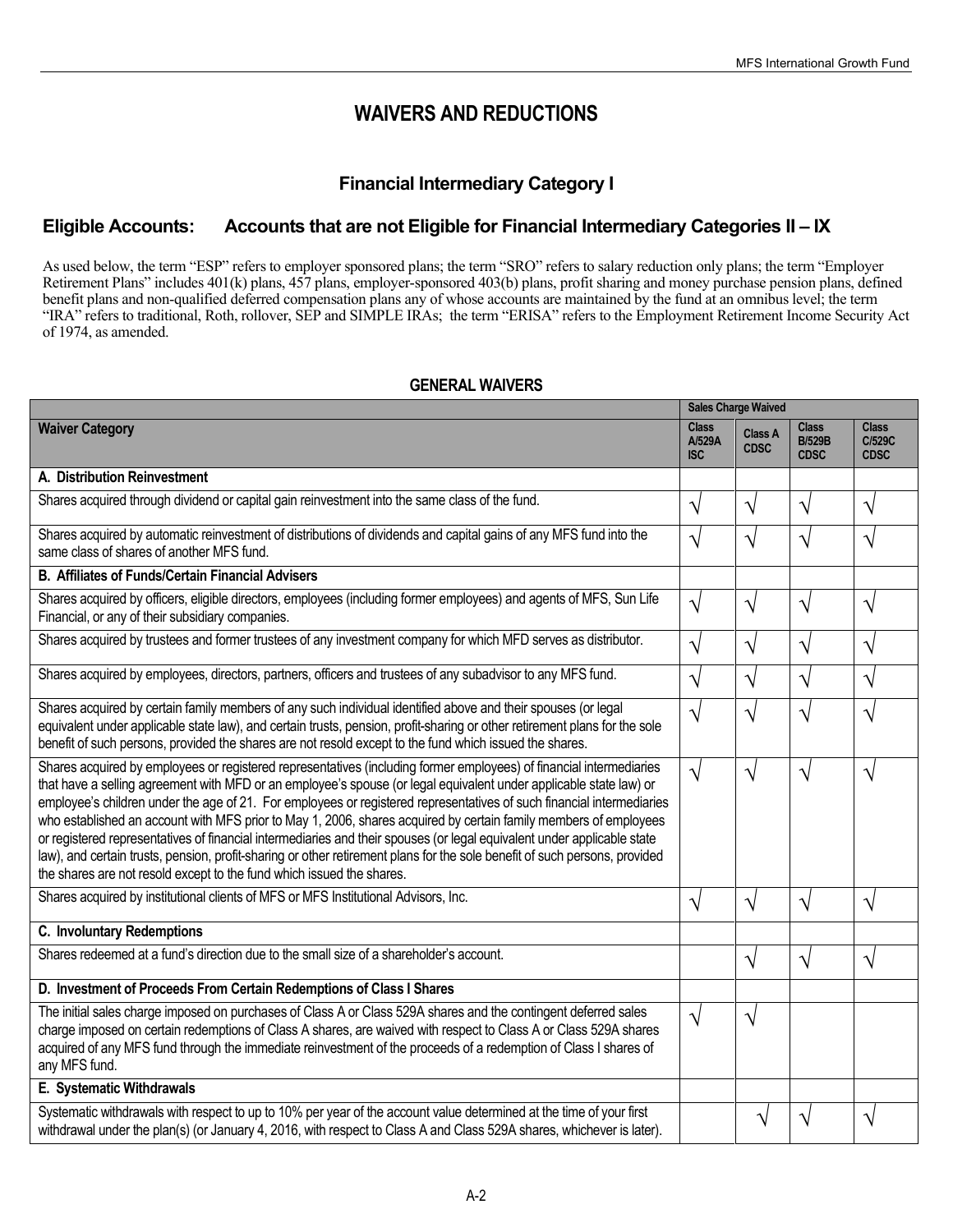|                                                                                                                                                                                                                                                                                                                                                                                                                                                    | <b>Sales Charge Waived</b>           |                               |                                              |                                       |
|----------------------------------------------------------------------------------------------------------------------------------------------------------------------------------------------------------------------------------------------------------------------------------------------------------------------------------------------------------------------------------------------------------------------------------------------------|--------------------------------------|-------------------------------|----------------------------------------------|---------------------------------------|
| <b>Waiver Category</b>                                                                                                                                                                                                                                                                                                                                                                                                                             | <b>Class</b><br>A/529A<br><b>ISC</b> | <b>Class A</b><br><b>CDSC</b> | <b>Class</b><br><b>B/529B</b><br><b>CDSC</b> | <b>Class</b><br>C/529C<br><b>CDSC</b> |
| F. Death of Owner                                                                                                                                                                                                                                                                                                                                                                                                                                  |                                      |                               |                                              |                                       |
| Shares redeemed on account of the death of the account owner (e.g., shares redeemed by the estate or any<br>transferee of the shares from the estate) if the shares were held solely in the deceased individual's name, or for the<br>benefit of the deceased individual.                                                                                                                                                                          |                                      | N                             | N                                            | J                                     |
| G. Disability of Owner                                                                                                                                                                                                                                                                                                                                                                                                                             |                                      |                               |                                              |                                       |
| Shares redeemed on account of the disability of the account owner if shares are held either solely or jointly in the<br>disabled individual's name or for the benefit of the disabled individual (in which case a disability certification form is<br>required to be submitted to MFSC), or shares redeemed on account of the disability of the 529 account beneficiary.                                                                           |                                      | V                             | N                                            | ٦                                     |
| H. Asset-based Fee Programs                                                                                                                                                                                                                                                                                                                                                                                                                        |                                      |                               |                                              |                                       |
| Shares acquired by investors who purchase shares through asset-based fee programs available through financial<br>intermediaries.                                                                                                                                                                                                                                                                                                                   | $\sqrt{}$                            | V                             |                                              |                                       |
| I. Insurance Company Separate Accounts                                                                                                                                                                                                                                                                                                                                                                                                             |                                      |                               |                                              |                                       |
| Shares acquired by insurance company separate accounts.                                                                                                                                                                                                                                                                                                                                                                                            | V                                    | $\gamma$                      |                                              |                                       |
| J. No Commissions Paid                                                                                                                                                                                                                                                                                                                                                                                                                             |                                      |                               |                                              |                                       |
| Shares redeemed where MFD has not paid an up-front commission with respect to the sale of the shares, provided<br>that such arrangement meets certain conditions established by MFD from time to time.                                                                                                                                                                                                                                             |                                      | V                             | N                                            | V                                     |
| K. Conversions                                                                                                                                                                                                                                                                                                                                                                                                                                     |                                      |                               |                                              |                                       |
| In connection with a conversion from Class A shares to Class I shares of the same fund.                                                                                                                                                                                                                                                                                                                                                            |                                      | V                             |                                              |                                       |
| In connection with a conversion from Class A shares to Class I shares of the same fund as a result of no financial<br>intermediary being specified on the account.                                                                                                                                                                                                                                                                                 |                                      | V                             |                                              |                                       |
| In connection with a conversion from Class B shares to Class I shares of the same fund as a result of no financial<br>intermediary being specified on the account.                                                                                                                                                                                                                                                                                 |                                      |                               | N                                            |                                       |
| In connection with a conversion from Class C shares to Class I shares of the same fund as a result of no financial<br>intermediary being specified on the account.                                                                                                                                                                                                                                                                                 |                                      |                               |                                              | V                                     |
| In connection with a conversion from Class I shares to Class A shares of the same fund.                                                                                                                                                                                                                                                                                                                                                            | V                                    | $\gamma$                      |                                              |                                       |
| In connection with an automatic conversion from Class B or Class 529B shares to Class A or Class 529A shares,<br>respectively, of the same fund.                                                                                                                                                                                                                                                                                                   | V                                    | V                             |                                              |                                       |
| In connection with an automatic conversion from Class C or Class 529C shares to Class A or Class 529A shares.<br>respectively, of the same fund.                                                                                                                                                                                                                                                                                                   | V                                    | V                             |                                              |                                       |
| In connection with a conversion from Class C or Class 529C shares to Class A or Class 529A shares, respectively, of<br>the same fund if the shareholder's financial intermediary provides written notification to MFD prior to such conversion<br>that the intermediary has determined that Class A or Class 529A was the appropriate share class at the time of<br>purchase for such shareholder and receives approval of such conversion by MFD. | $\sqrt{}$                            | V                             |                                              | V                                     |
| L. Exchanges                                                                                                                                                                                                                                                                                                                                                                                                                                       |                                      |                               |                                              |                                       |
| The initial sales charge imposed on purchases of Class A shares is waived on shares purchased pursuant to an<br>Automatic Exchange Plan.                                                                                                                                                                                                                                                                                                           | $\sqrt{}$                            |                               |                                              |                                       |
| The initial sales charge imposed on purchases of Class A or Class 529A shares is waived when shares are purchased<br>by exchange from another MFS fund.                                                                                                                                                                                                                                                                                            | V                                    |                               |                                              |                                       |
| M. Reinstatement Privilege                                                                                                                                                                                                                                                                                                                                                                                                                         |                                      |                               |                                              |                                       |
| The initial sales charge imposed on purchases of Class A shares is waived when shares are purchased pursuant to<br>the Reinstatement Privilege as described below.                                                                                                                                                                                                                                                                                 | V                                    |                               |                                              |                                       |
| N. Large Purchases                                                                                                                                                                                                                                                                                                                                                                                                                                 |                                      |                               |                                              |                                       |
| The initial sales charge imposed on purchases of Class A/Class 529A shares is waived in the following transactions:                                                                                                                                                                                                                                                                                                                                | V                                    |                               |                                              |                                       |
| • Purchases of \$1 million or more for funds with an initial sales charge of 5.75% (MFS Aggressive Growth Allocation<br>Fund, MFS Conservative Allocation Fund, MFS Growth Allocation Fund, MFS Moderate Allocation Fund, and MFS<br>Total Return Fund are excluded);                                                                                                                                                                              |                                      |                               |                                              |                                       |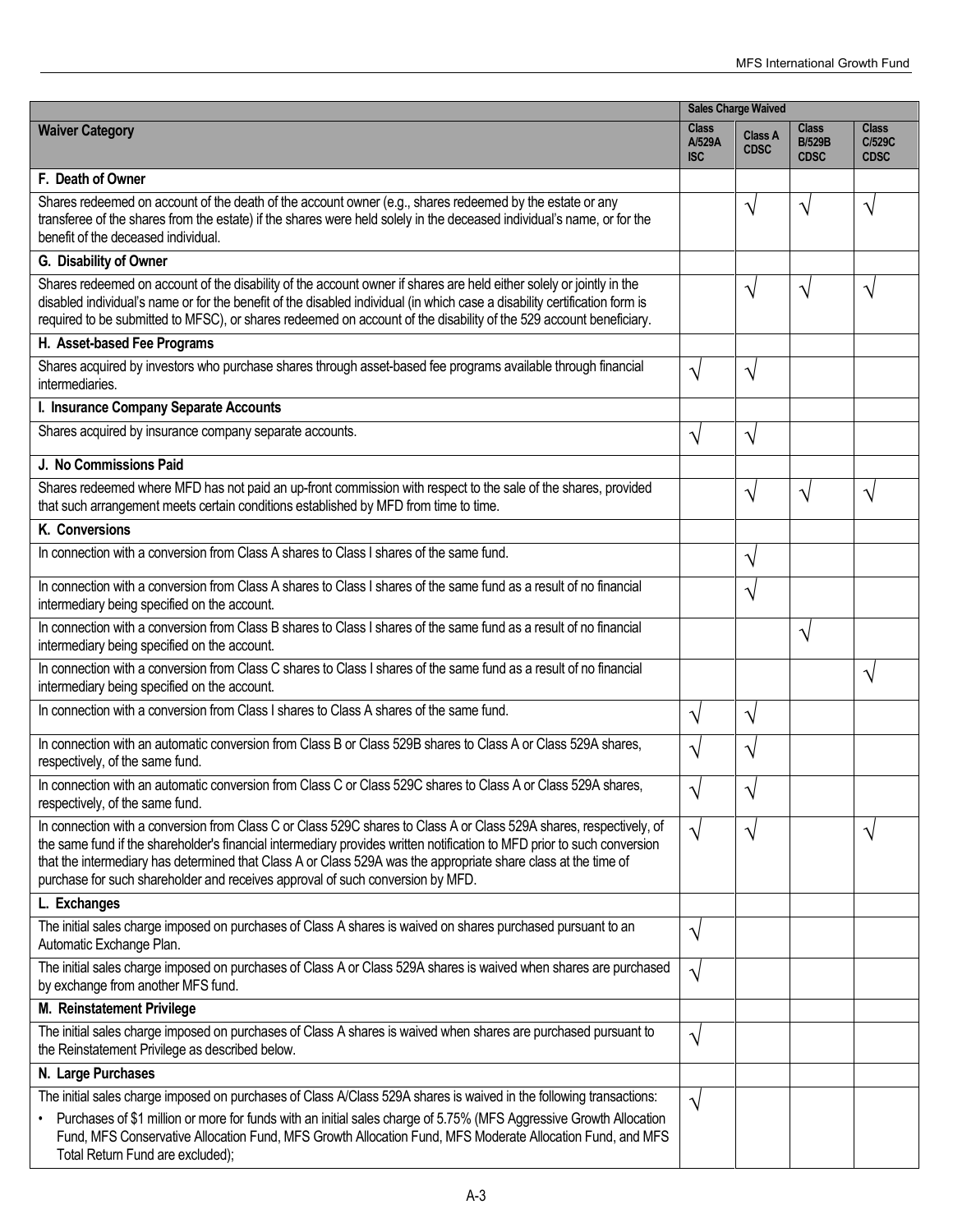|                                                                                                                                                                                                                                                                                                                                                                                                                                                                                                                                                                                                                                                                                                                                                          |                               | <b>Sales Charge Waived</b> |                                              |                                       |
|----------------------------------------------------------------------------------------------------------------------------------------------------------------------------------------------------------------------------------------------------------------------------------------------------------------------------------------------------------------------------------------------------------------------------------------------------------------------------------------------------------------------------------------------------------------------------------------------------------------------------------------------------------------------------------------------------------------------------------------------------------|-------------------------------|----------------------------|----------------------------------------------|---------------------------------------|
| <b>Waiver Category</b>                                                                                                                                                                                                                                                                                                                                                                                                                                                                                                                                                                                                                                                                                                                                   | <b>Class</b><br>A/529A<br>ISC | Class A<br><b>CDSC</b>     | <b>Class</b><br><b>B/529B</b><br><b>CDSC</b> | <b>Class</b><br>C/529C<br><b>CDSC</b> |
| Purchases of \$500,000 or more for funds with an initial sales charge of 4.25% or 2.50%; or<br>$\bullet$                                                                                                                                                                                                                                                                                                                                                                                                                                                                                                                                                                                                                                                 |                               |                            |                                              |                                       |
| Purchases of \$250,000 or more for the MFS Aggressive Growth Allocation Fund, MFS Conservative Allocation<br>$\bullet$<br>Fund, MFS Growth Allocation Fund, MFS Moderate Allocation Fund, and MFS Total Return Fund.                                                                                                                                                                                                                                                                                                                                                                                                                                                                                                                                     |                               |                            |                                              |                                       |
| Letter of Intent or Right of Accumulation provisions may apply for purposes of determining purchase amount as<br>described below.                                                                                                                                                                                                                                                                                                                                                                                                                                                                                                                                                                                                                        |                               |                            |                                              |                                       |
| O. Miscellaneous                                                                                                                                                                                                                                                                                                                                                                                                                                                                                                                                                                                                                                                                                                                                         |                               |                            |                                              |                                       |
| In connection with settlements reached between certain broker/dealers and the Financial Industry Regulatory<br>Authority, SEC, and/or other regulatory bodies regarding sales of Class B, Class 529B, Class C, and Class 529C<br>shares in excess of certain dollar thresholds, the fund will, at times, permit shareholders who are clients of these firms<br>to redeem Class B, Class 529B, Class C, and Class 529C shares of the fund and concurrently purchase Class A or<br>Class 529A shares without paying an initial sales charge.                                                                                                                                                                                                               | V                             | $\gamma$                   |                                              |                                       |
| The initial sales charge imposed on purchases of Class A shares, and the CDSC imposed on certain redemptions of<br>Class 529B and Class 529C shares, are waived where Class A, Class B and Class C shares are acquired following<br>reinvestment of proceeds of a redemption of Class 529A, Class 529B and Class 529C shares, respectively, of the<br>same fund; provided however, that any applicable CDSC liability on the Class 529B or Class 529C shares redeemed<br>will carry over to the Class B or Class C shares acquired for purposes of calculating the CDSC, the length of time you<br>have owned your Class B or Class C shares will be measured from the date of the original purchase of the Class 529B<br>or Class 529C shares redeemed. | $\sqrt{ }$                    |                            | V                                            | ٦                                     |
| P. Self-Directed Brokerage Account Platforms (Class A shares only)                                                                                                                                                                                                                                                                                                                                                                                                                                                                                                                                                                                                                                                                                       |                               |                            |                                              |                                       |
| Shares acquired through a self-directed brokerage account platform (that may or may not charge a transaction fee to<br>investors) offered by a financial intermediary who has entered into an agreement with MFD to offer fund shares<br>through such platform. As of the date of this prospectus, the following financial intermediaries had entered into an<br>agreement with MFD to offer fund shares through such a platform: Charles Schwab & Co. Inc.; National Financial<br>Services LLC; Fidelity Brokerage Services LLC; J.P. Morgan Securities LLC; Morgan Stanley Smith Barney LLC,<br>Merrill Lynch, Pierce, Fenner & Smith Incorporated, and Nationwide Financial Services, Inc.                                                            | $\sqrt{ }$                    | V                          |                                              |                                       |
| Q. LPL Mutual Funds Only Platform (Class A shares only)                                                                                                                                                                                                                                                                                                                                                                                                                                                                                                                                                                                                                                                                                                  |                               |                            |                                              |                                       |
| Shares acquired through the Mutual Fund Only Platform or other similar platform offered by LPL Financial LLC who<br>has entered into an agreement with MFD to offer fund shares through such platform.                                                                                                                                                                                                                                                                                                                                                                                                                                                                                                                                                   | V                             | V                          |                                              |                                       |
| R. Stifel, Nicolaus & Company, Inc. ("Stifel") Accounts Maintained at an Omnibus Level (Class A shares only)                                                                                                                                                                                                                                                                                                                                                                                                                                                                                                                                                                                                                                             |                               |                            |                                              |                                       |
| A shareholder in the fund's Class C shares will have such Class C shares converted at net asset value to Class A<br>shares of the fund in the 7th year following the anniversary of the purchase date or earlier at the discretion of Stifel, but<br>in no event earlier than the expiration of the applicable Class C CDSC.                                                                                                                                                                                                                                                                                                                                                                                                                             | $\sqrt{}$                     |                            |                                              |                                       |

## **WAIVERS FOR RETIREMENT PLANS**

|                                                                                                                                                                                                                                                     | <b>Sales Charge Waived</b>   |                             |                                  |                               |
|-----------------------------------------------------------------------------------------------------------------------------------------------------------------------------------------------------------------------------------------------------|------------------------------|-----------------------------|----------------------------------|-------------------------------|
| <b>Waiver Category</b>                                                                                                                                                                                                                              | <b>Class A</b><br><b>ISC</b> | <b>Class</b><br><b>CDSC</b> | <b>Class</b><br>B<br><b>CDSC</b> | <b>Class C</b><br><b>CDSC</b> |
| A. General Waivers                                                                                                                                                                                                                                  |                              |                             |                                  |                               |
| <b>Employer Retirement Plans.</b>                                                                                                                                                                                                                   | $\gamma$                     |                             |                                  |                               |
| <b>B. Benefit Responsive Waivers</b>                                                                                                                                                                                                                |                              |                             |                                  |                               |
| Distributions made from an IRA, SAR-SEP or a 403(b) SRO Plan pursuant to Section 72(t) of the Internal Revenue<br>Code of 1986, as amended.                                                                                                         |                              |                             |                                  | $\gamma$                      |
| Death, disability or retirement of 401(a) or ESP Plan participant, or death or disability of IRA owner, SAR-SEP Plan<br>participant or 403(b) SRO Plan participant.                                                                                 |                              |                             | $\mathbf{\hat{}}$                | $\gamma$                      |
| Eligible participant distributions, such as distributions due to death, disability, financial hardship, retirement and<br>termination of employment from nonqualified deferred compensation plans (excluding, however, a termination of a<br>plan). |                              |                             | $\mathbf{\hat{}}$                | $\mathcal{N}$                 |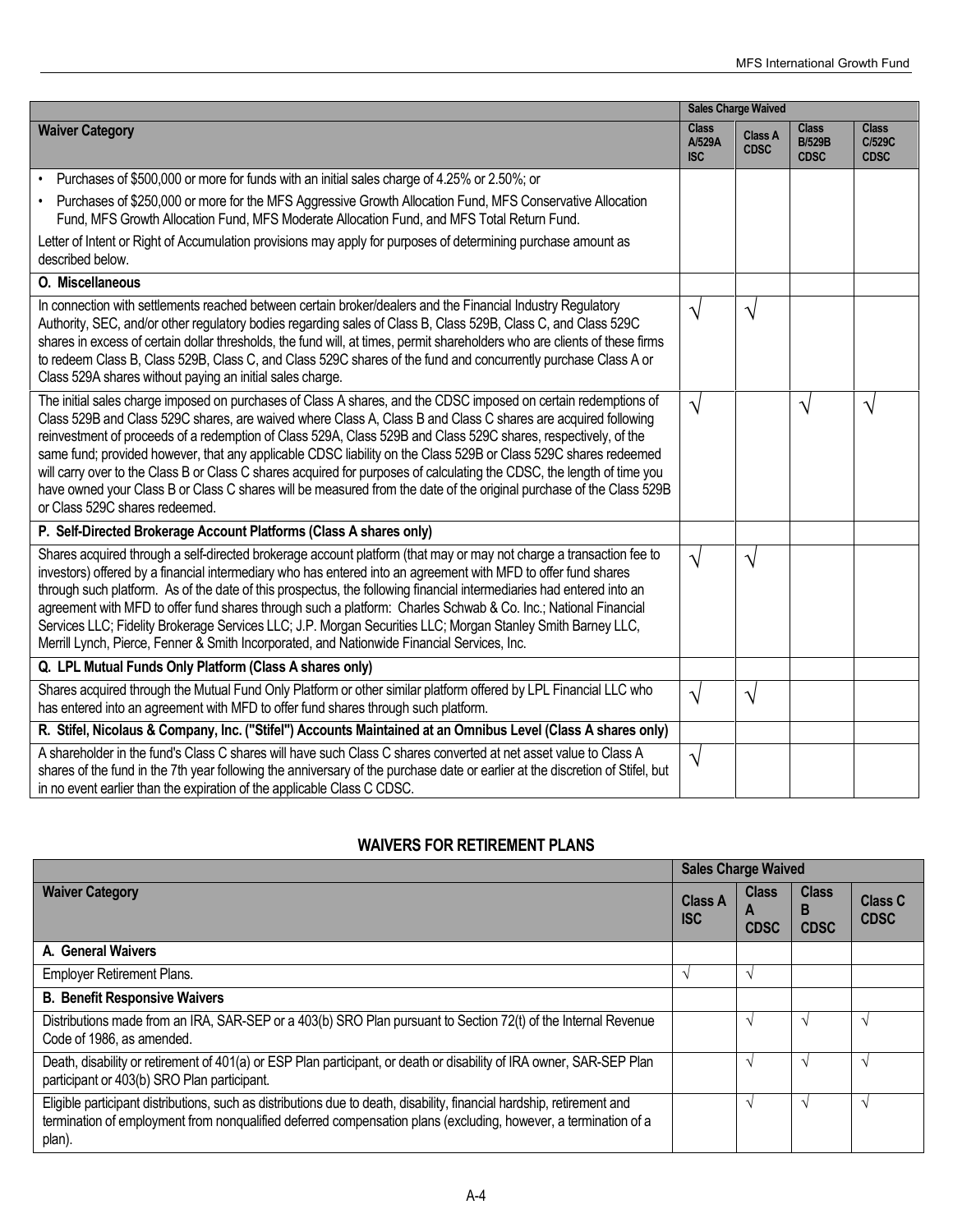|                                                                                                                                                                                                                                                                                                                                      | <b>Sales Charge Waived</b>   |                                  |                                  |                               |
|--------------------------------------------------------------------------------------------------------------------------------------------------------------------------------------------------------------------------------------------------------------------------------------------------------------------------------------|------------------------------|----------------------------------|----------------------------------|-------------------------------|
| <b>Waiver Category</b>                                                                                                                                                                                                                                                                                                               | <b>Class A</b><br><b>ISC</b> | <b>Class</b><br>A<br><b>CDSC</b> | <b>Class</b><br>B<br><b>CDSC</b> | <b>Class C</b><br><b>CDSC</b> |
| Loan from 401(a) or ESP Plan.                                                                                                                                                                                                                                                                                                        |                              |                                  |                                  | $\Delta$                      |
| Financial hardship (as defined in Treasury Regulation Section 1.401(k)-I(d)(2), as amended from time to time) for<br>401(a) Plans and ESP Plans.                                                                                                                                                                                     |                              |                                  | $\Delta$                         |                               |
| Termination of employment of 401(a) or ESP Plan participant (excluding, however, a termination of the Plan).                                                                                                                                                                                                                         |                              |                                  |                                  |                               |
| Tax-free return of excess 401(a) Plan, ESP Plan, IRA or SAR-SEP contributions.                                                                                                                                                                                                                                                       |                              |                                  |                                  |                               |
| Certain involuntary redemptions and redemptions in connection with certain automatic withdrawals from a 401(a)<br>Plan.                                                                                                                                                                                                              |                              |                                  |                                  | $\Delta$                      |
| Required minimum distributions pursuant to Internal Revenue Code rules made on or after the 401(a) Plan<br>participant, ESP Plan participant, IRA owner, SAR-SEP Plan participant or 403(b) SRO Plan participant, as<br>applicable, has attained the age at which such distributions are required under Internal Revenue Code rules. |                              |                                  | $\Delta$                         | $\Delta$                      |

## **WAIVERS FOR 529 TUITION PROGRAMS**

|                                                                                                                                                                                                                                                                                                                                                                                                                                                                                                                                                                                                                                                                                                                                                                        | <b>Sales Charge Waived</b> |                           |                           |  |
|------------------------------------------------------------------------------------------------------------------------------------------------------------------------------------------------------------------------------------------------------------------------------------------------------------------------------------------------------------------------------------------------------------------------------------------------------------------------------------------------------------------------------------------------------------------------------------------------------------------------------------------------------------------------------------------------------------------------------------------------------------------------|----------------------------|---------------------------|---------------------------|--|
| <b>Waiver Category</b>                                                                                                                                                                                                                                                                                                                                                                                                                                                                                                                                                                                                                                                                                                                                                 | Class 529A<br><b>ISC</b>   | Class 529B<br><b>CDSC</b> | Class 529C<br><b>CDSC</b> |  |
| A. Certain Sponsored Plans                                                                                                                                                                                                                                                                                                                                                                                                                                                                                                                                                                                                                                                                                                                                             |                            |                           |                           |  |
| Shares acquired on behalf of a group, association or employer sponsored plan, if the fund were offered as an<br>investment option by such group, association, or employer sponsored plan on July 1, 2009.                                                                                                                                                                                                                                                                                                                                                                                                                                                                                                                                                              | ٦                          | V                         | V                         |  |
| B. Investment Proceeds from certain Redemptions of Class A, Class B and Class C Shares                                                                                                                                                                                                                                                                                                                                                                                                                                                                                                                                                                                                                                                                                 |                            |                           |                           |  |
| The initial sales charge imposed on purchases of Class 529A shares, and the CDSC imposed on certain<br>redemptions of Class A, Class B and Class C shares, are waived where Class 529A, Class 529B and Class<br>529C shares are acquired following the reinvestment of the proceeds of a redemption of Class A, Class B and<br>Class C shares, respectively, of the same fund; provided however, that any applicable CDSC liability on the<br>Class B or Class C shares redeemed will carry over to the Class 529B or Class 529C shares acquired and for<br>purposes of calculating the CDSC, the length of time you have owned your Class 529B or Class 529C shares<br>will be measured from the date of original purchase of the Class B or Class C shares redeemed. | $\mathcal{L}$              | V                         | N                         |  |
| C. Qualified Higher Education Expenses                                                                                                                                                                                                                                                                                                                                                                                                                                                                                                                                                                                                                                                                                                                                 |                            |                           |                           |  |
| Shares redeemed where the redemption proceeds are used to pay for qualified higher education expenses,<br>which include tuition, fees, books, supplies, equipment and room and board (see the program description for<br>further information on qualified higher education expenses); however the CDSC will not be waived for<br>redemptions where the proceeds are transferred or rolled over to another tuition program.                                                                                                                                                                                                                                                                                                                                             |                            | $\mathcal N$              | N                         |  |
| D. Scholarship                                                                                                                                                                                                                                                                                                                                                                                                                                                                                                                                                                                                                                                                                                                                                         |                            |                           |                           |  |
| Shares redeemed where the account beneficiary has received a scholarship, up to the amount of the<br>scholarship.                                                                                                                                                                                                                                                                                                                                                                                                                                                                                                                                                                                                                                                      |                            | ٦                         | ٦                         |  |
| E. Death of 529 Plan Beneficiary                                                                                                                                                                                                                                                                                                                                                                                                                                                                                                                                                                                                                                                                                                                                       |                            |                           |                           |  |
| Shares redeemed on account of the death of the 529 plan account beneficiary if the shares were held solely for<br>the benefit of the deceased individual.                                                                                                                                                                                                                                                                                                                                                                                                                                                                                                                                                                                                              |                            | N                         | V                         |  |

## **Description of Certain Investment Programs Eligible for Sales Charge Waivers or Reductions**

Letter Of Intent (LOI). You may pay a reduced or no initial sales charge on purchases of Class A or Class 529A shares if you intend to invest a specific dollar amount, based on the gross amount of your investment (including the amount of any sales charge paid), including investments through any linked accounts in any class of any MFS fund within a 13-month period (36 months for a \$1 million commitment). Distributions reinvested in additional shares of the fund or distributions from other MFS funds automatically invested in shares of the fund will not apply toward the satisfaction of the LOI.

For each purchase you make under the LOI you will pay the initial sales charge rate applicable to the total amount you intended to purchase.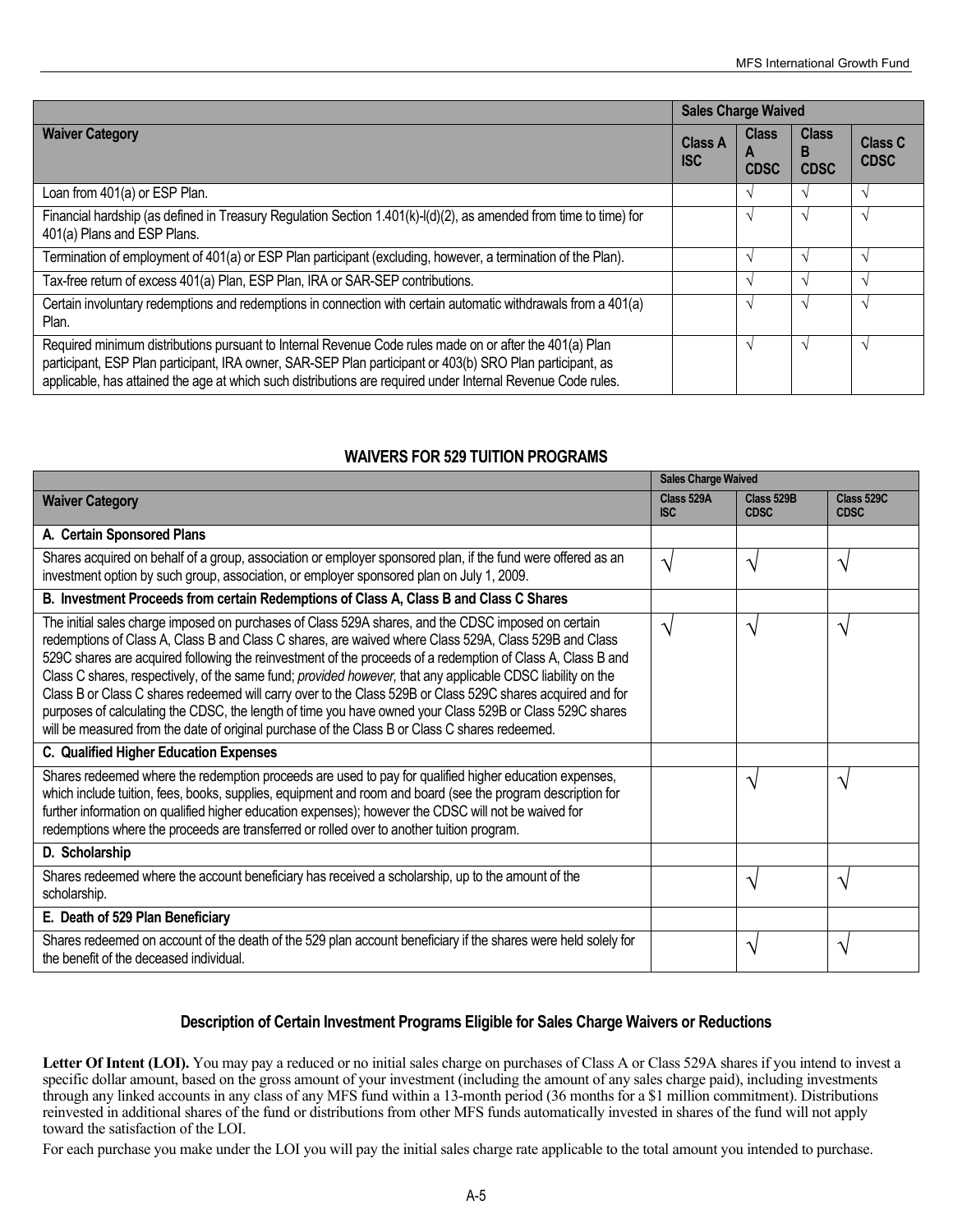Out of the shareholder's initial purchase (or subsequent purchases if necessary), 5% of the dollar amount specified in the Letter of Intent application shall be held in escrow by MFSC in the form of shares registered in the shareholder's name. All distributions on escrowed shares will be paid to the shareholder or to the shareholder's order. At the end of the 13-month period or 36-month period, as applicable, the shareholder will be notified, the escrowed shares will be released, and the Letter of Intent will be terminated.

If the intended minimum investment amount is not completed, MFSC will redeem an appropriate number of the escrowed shares in order to pay the higher sales charge level for the amount actually purchased. Shares remaining after any such redemption will be released by MFSC. By completing and signing the Account Application or separate Service Application, the shareholder irrevocably appoints MFSC his or her attorney to surrender for redemption any or all escrowed shares with full power of substitution in the premises.

To establish an LOI, complete the Letter of Intent section of your account application or service application. In order to benefit from the LOI, it is your responsibility to inform your financial intermediary or MFSC that the LOI is in effect each time shares of a fund are purchased.

**Right Of Accumulation (ROA).** Under the ROA, you may pay a reduced or no initial sales charge on purchases of Class A or Class 529A shares by aggregating the total dollar amount of your investment with your existing investments or any linked accounts invested in MFS funds, based on the current maximum public offering price of the funds. For example, you will pay a sales charge on your current purchase at the rate applicable to the total value of all eligible accounts.

Linking Accounts For LOI and ROA. For purposes of obtaining reduced sales charges under the LOI and ROA, you may combine the value of your accounts with those of your spouse (or legal equivalent under applicable state law) and your children under the age of 21.

Eligible accounts that you may link under an LOI and ROA are:

- Individual accounts;
- Joint accounts;
- Trust accounts of which you, your spouse (or legal equivalent under applicable state law), or child under the age of 21 is the grantor;
- MFS 529 Savings Plan accounts;
- Certain single-participant retirement plan accounts;
- Certain Individual Retirement Accounts;
- Uniform Gifts/Transfers to Minor Acts accounts; and
- Accounts held in the name of your financial intermediary on your behalf.

It is your responsibility to inform the broker/dealer for each current purchase of any accounts held with the MFS funds that you believe are eligible to be linked under an LOI or an ROA. If you have not designated a broker/dealer, you should inform MFSC directly of any accounts held with the MFS funds that you believe are eligible to be linked under an LOI or an ROA. You should provide your financial intermediary (or MFSC if you have not designated a broker/dealer) with certain supporting information at the time of each purchase regarding accounts held with the MFS funds that are eligible to be combined for purposes of an LOI or ROA. Such information may include shareholder identification numbers or applicable account numbers or account statements. Your financial intermediary is responsible for taking into account this information about accounts eligible to be combined when transmitting your purchase order to the fund.

**Group Purchases.** A bona fide group and all its members may be treated at MFD's discretion as a single purchaser and, under the ROA (but not the LOI), obtain quantity sales charge discounts on the purchase of Class A, Class A1, or Class 529A shares if the group (1) gives its endorsement or authorization to the investment program so that it may be used by the financial intermediary to facilitate solicitation of the membership, thus effecting economies of the sales efforts; (2) has a legitimate purpose other than to purchase mutual fund shares at a discount; (3) is not a group of individuals whose sole organizational nexus is as credit cardholders of a company, policyholders of an insurance company, customers of a bank or financial intermediary, clients of an investment adviser, or other similar groups; and (4) agrees to provide certification of membership of those members investing money in the funds upon the request of MFD. Employer-sponsored retirement plans, such as a 401(a) plan, 457 deferred compensation plan, an Employer Sponsored Group IRA, and an IRA SEP/SARSEP, SIMPLE and 403(b) plans, may qualify as a bona fide group if they meet the above criteria.

**Reinstatement Privilege.** With respect to Class A, Class B and Class C shares, after you have redeemed fund shares, you have a one-time right per fund per registration to reinvest the proceeds in the fund within 90 days of the redemption without paying a sales charge. Proceeds can only be reinvested in Class A shares of the same fund under the same account registration.

Any CDSC paid upon the redemption of Class A shares will be credited to your account, and your new Class A shares will be subject to a CDSC according to the CDSC schedule applicable to your original shares.

Any CDSC paid upon the redemption of Class B or Class C shares will not be credited to your account.

In order to benefit from the reinstatement privilege, it is your responsibility to inform your financial intermediary or MFSC that the reinstatement privilege is in effect each time shares of the fund are purchased under this privilege.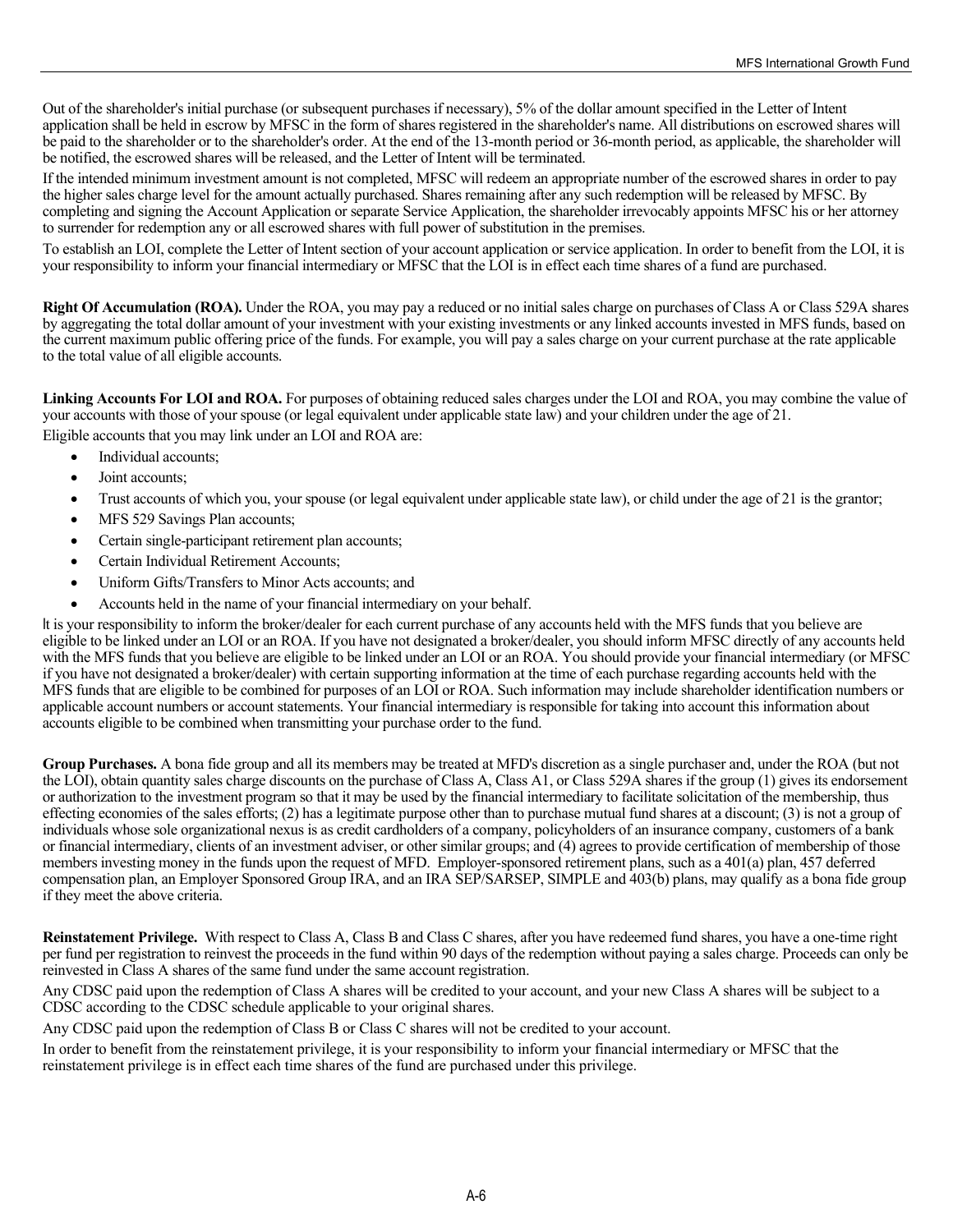# **Financial Intermediary Category II**

# **Eligible Accounts: Accounts with Merrill Lynch Listed as Record Owner and/or Broker of Record and Which Are Maintained at an Omnibus Level by Merrill Lynch with the Fund**

|                                                                                                                                                                                                                                                                                                                                                                          | <b>Sales Charge Waived</b> |                        |                        |                        |
|--------------------------------------------------------------------------------------------------------------------------------------------------------------------------------------------------------------------------------------------------------------------------------------------------------------------------------------------------------------------------|----------------------------|------------------------|------------------------|------------------------|
| <b>Waiver Category</b>                                                                                                                                                                                                                                                                                                                                                   | <b>Class</b><br>A ISC      | Class A<br><b>CDSC</b> | Class B<br><b>CDSC</b> | Class C<br><b>CDSC</b> |
| A. Distribution Reinvestment                                                                                                                                                                                                                                                                                                                                             |                            |                        |                        |                        |
| Shares acquired through dividend or capital gain reinvestment into the same class of the fund.                                                                                                                                                                                                                                                                           | $\mathcal{N}$              | N                      | V                      | V                      |
| <b>B. Affiliates of Funds/Merrill Lynch</b>                                                                                                                                                                                                                                                                                                                              |                            |                        |                        |                        |
| Shares acquired by employees of MFS and its affiliates described in the prospectus.                                                                                                                                                                                                                                                                                      | V                          | V                      |                        |                        |
| Shares acquired by trustees of the fund.                                                                                                                                                                                                                                                                                                                                 | V                          | V                      |                        |                        |
| Shares acquired by employees and registered representatives of Merrill Lynch or its affiliates and family members.                                                                                                                                                                                                                                                       | V                          | V                      |                        |                        |
| <b>C. Reinstatement Privilege</b>                                                                                                                                                                                                                                                                                                                                        |                            |                        |                        |                        |
| The initial sales charge imposed on purchases of Class A shares is waived when shares are purchased pursuant to<br>the Reinstatement Privilege as described below and the CDSC for Class A, Class B and Class C shares is waived<br>upon the redemption of Class A, Class B, and Class C shares purchased pursuant to the Reinstatement Privilege as<br>described below. | $\sqrt{}$                  | V                      | V                      |                        |
| D. Large Purchases                                                                                                                                                                                                                                                                                                                                                       |                            |                        |                        |                        |
| Volume breakpoints as described in the fund's prospectus (including pursuant to a Letter of Intent or Right of<br>Accumulation as described below).                                                                                                                                                                                                                      | V                          |                        |                        |                        |
| <b>E. Retirement Plans</b>                                                                                                                                                                                                                                                                                                                                               |                            |                        |                        |                        |
| Employer-sponsored retirement, deferred compensation and employee benefit plans (including health savings<br>accounts) and trusts used to fund those plans, provided that the shares are not held in a commission-based<br>brokerage account and shares are held for the benefit of the plan.                                                                            | V                          | V                      |                        |                        |
| F. 529 Plans                                                                                                                                                                                                                                                                                                                                                             |                            |                        |                        |                        |
| Shares purchased by a 529 Plan (does not include 529-specific share classes or equivalents covered under<br>"Waivers for Merrill 529 Omnibus Account" below).                                                                                                                                                                                                            | V                          | V                      |                        |                        |
| <b>G. Merrill Lynch Programs</b>                                                                                                                                                                                                                                                                                                                                         |                            |                        |                        |                        |
| Shares purchased through a Merrill Lynch affiliated investment advisory program.                                                                                                                                                                                                                                                                                         | $\sqrt{}$                  | V                      |                        |                        |
| Exchanges or conversions of shares purchased through a Merrill Lynch affiliated investment advisory program<br>due to the holdings moving from the program to a Merrill Lynch brokerage (non-advisory) account pursuant to<br>Merrill Lynch's policies relating to sales load discounts and waivers.                                                                     | V                          | ٦                      |                        |                        |
| Shares purchased by third party investment advisers on behalf of their advisory clients through Merrill Lynch's<br>platform.                                                                                                                                                                                                                                             | V                          | V                      |                        |                        |
| Shares of funds purchased through the Merrill Edge Self-Directed platform (if applicable).                                                                                                                                                                                                                                                                               | $\sqrt{}$                  | $\sqrt{ }$             |                        |                        |
| H. Exchanges                                                                                                                                                                                                                                                                                                                                                             |                            |                        |                        |                        |
| The initial sales charge imposed on purchases of Class A shares is waived when shares are purchased by exchange<br>from another MFS fund.                                                                                                                                                                                                                                | $\sqrt{}$                  |                        |                        |                        |
| I. Systematic Withdrawals                                                                                                                                                                                                                                                                                                                                                |                            |                        |                        |                        |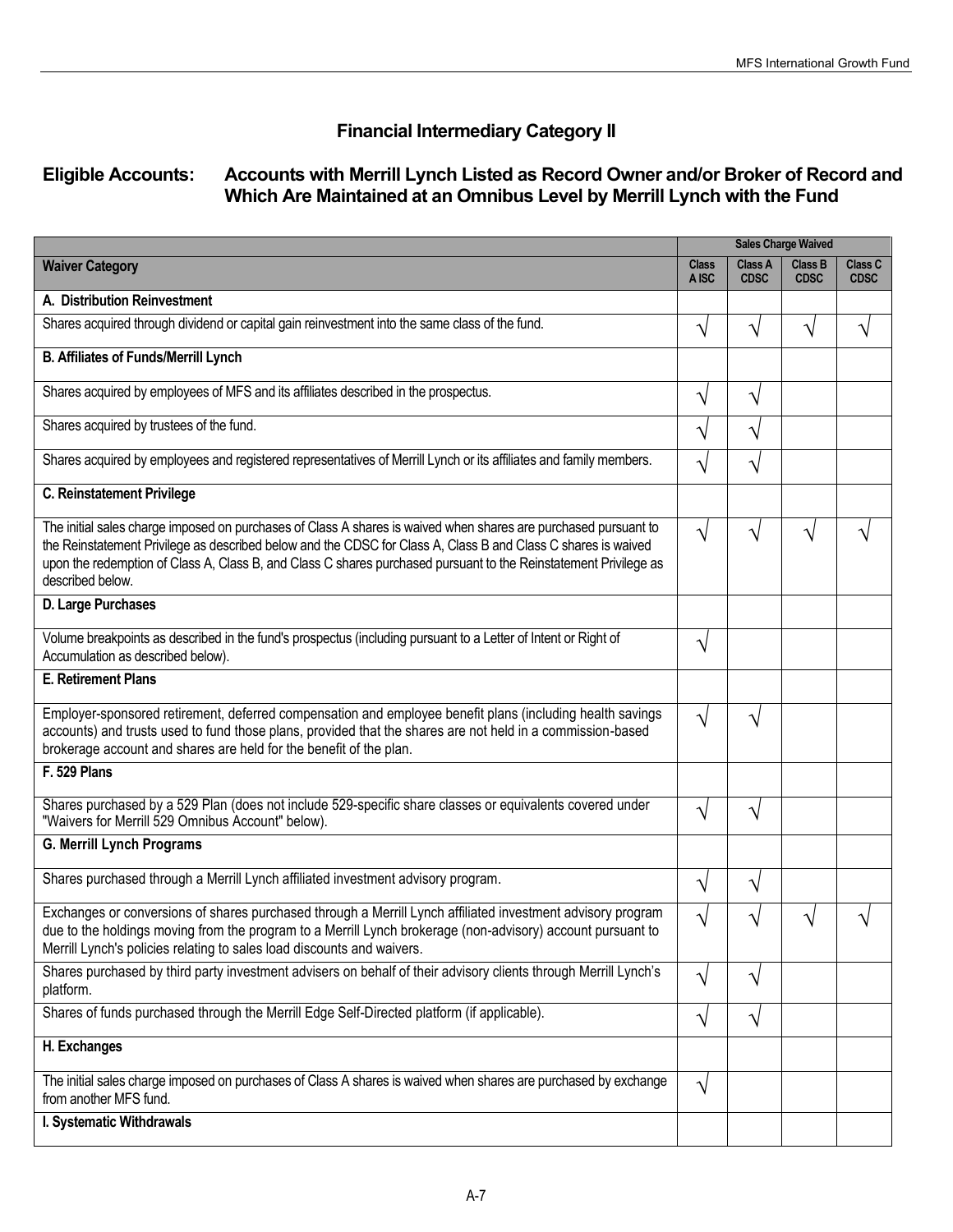|                                                                                                                                                                                                                                                                                                                                                                                      | <b>Sales Charge Waived</b> |                        |                               |                        |
|--------------------------------------------------------------------------------------------------------------------------------------------------------------------------------------------------------------------------------------------------------------------------------------------------------------------------------------------------------------------------------------|----------------------------|------------------------|-------------------------------|------------------------|
| <b>Waiver Category</b>                                                                                                                                                                                                                                                                                                                                                               | Class<br>A ISC             | Class A<br><b>CDSC</b> | <b>Class B</b><br><b>CDSC</b> | Class C<br><b>CDSC</b> |
| Systematic withdrawals with respect to up to 10% per year of the account value determined at the time of your first<br>withdrawal under the plan(s) (or January 4, 2016, with respect to Class A and Class 529A shares, whichever is later).                                                                                                                                         |                            | ٦                      | ٦                             | ٦                      |
| J. Death or Disability of Owner                                                                                                                                                                                                                                                                                                                                                      |                            |                        |                               |                        |
| Shares redeemed on account of the death or disability of the account shareholder.                                                                                                                                                                                                                                                                                                    |                            | ٦                      | V                             |                        |
| K. Benefit Responsive Waivers for Retirement Accounts                                                                                                                                                                                                                                                                                                                                |                            |                        |                               |                        |
| Return of excess contributions from an IRA Account.                                                                                                                                                                                                                                                                                                                                  |                            | ٦                      | ٦                             |                        |
| Shares sold as part of a required minimum distribution for IRA and retirement accounts due to the shareholder<br>reaching a qualified age based on applicable IRS regulations.                                                                                                                                                                                                       |                            | ٦                      | ٦                             |                        |
| L. Transactions between Share Classes                                                                                                                                                                                                                                                                                                                                                |                            |                        |                               |                        |
| In connection with the sale of Class A or Class C shares held in certain retirement brokerage accounts<br>(Traditional IRAs, Roth IRAs, Rollover IRAs, Inherited IRAs, SEP IRAs, SIMPLE IRAs, BASIC Plans,<br>Educational Savings Accounts and Medical Savings Accounts) and the purchase of a lower cost share class<br>due to transfer to certain fee based accounts or platforms. |                            | ٦                      |                               |                        |
| A shareholder in the fund's Class C shares will have such Class C shares converted at net asset value to Class A<br>shares of the same fund if the shares are no longer subject to a CDSC and the conversion is in line with the policies<br>of Merrill Lynch as it relates to sales load discounts and waivers.                                                                     | ٦                          |                        |                               |                        |
| M. Payment of Merrill Lynch Fees                                                                                                                                                                                                                                                                                                                                                     |                            |                        |                               |                        |
| Shares sold to pay Merrill Lynch fees but only if the transaction is initiated by Merrill Lynch.                                                                                                                                                                                                                                                                                     |                            |                        |                               |                        |

## **WAIVERS FOR MERRILL 529 OMNIBUS ACCOUNT**

If you establish or hold your MFS 529 Savings Plan account on the Merrill Lynch, Pierce, Fenner & Smith Incorporated ("Merrill") omnibus platform, the features and policies related to share class sales charges (including initial sales charges ("ISC") and contingent deferred sales charges ("CDSC")), share class sales charge waiver eligibility, and Class 529C share conversion period likely will be different than referenced in this prospectus and in the MFS 529 Savings Plan program description and will be governed by the Merrill Unit Class Disclosure and Terms and Conditions ("T&Cs") provided to you by Merrill prior to establishing your account. Importantly, if you establish or hold your MFS 529 Savings Plan account on the Merrill omnibus platform, then the unit class your account will purchase will generally be based on your eligible assets or meeting other eligibility criteria as set forth in the T&Cs. Each account will purchase a specific share class when an initial or subsequent contribution is credited to the account. The share class will be automatically determined by Merrill at the time of the contribution based on the participant's eligible assets and/or meeting other eligibility criteria. You will not be able to select the share class. Among other things, Class 529C shares generally will be automatically converted to Class 529A shares (not subject to an initial sales charge) after four years from their respective dates of purchase.

|                                                                                                                                                                                                  | <b>Sales Charge Waived</b>      |                                      |             |  |
|--------------------------------------------------------------------------------------------------------------------------------------------------------------------------------------------------|---------------------------------|--------------------------------------|-------------|--|
| <b>Waiver Category</b>                                                                                                                                                                           | <b>Class</b><br><b>529A ISC</b> | Class 529B Class 529C<br><b>CDSC</b> | <b>CDSC</b> |  |
| A. Merrill Programs                                                                                                                                                                              |                                 |                                      |             |  |
| Class 529A shares acquired though a Corporate 529 Plan (as defined in Merrill's policies and procedures).                                                                                        |                                 |                                      |             |  |
| Class 529A shares acquired through a client rollover of assets from another 529 plan.                                                                                                            |                                 |                                      |             |  |
| <b>B.</b> Large Purchases                                                                                                                                                                        |                                 |                                      |             |  |
| The initial sales charge imposed on purchases of Class 529A shares is waived on Class 529A purchases of \$250,000<br>or more (including pursuant to a Right of Accumulation) as described below. |                                 |                                      |             |  |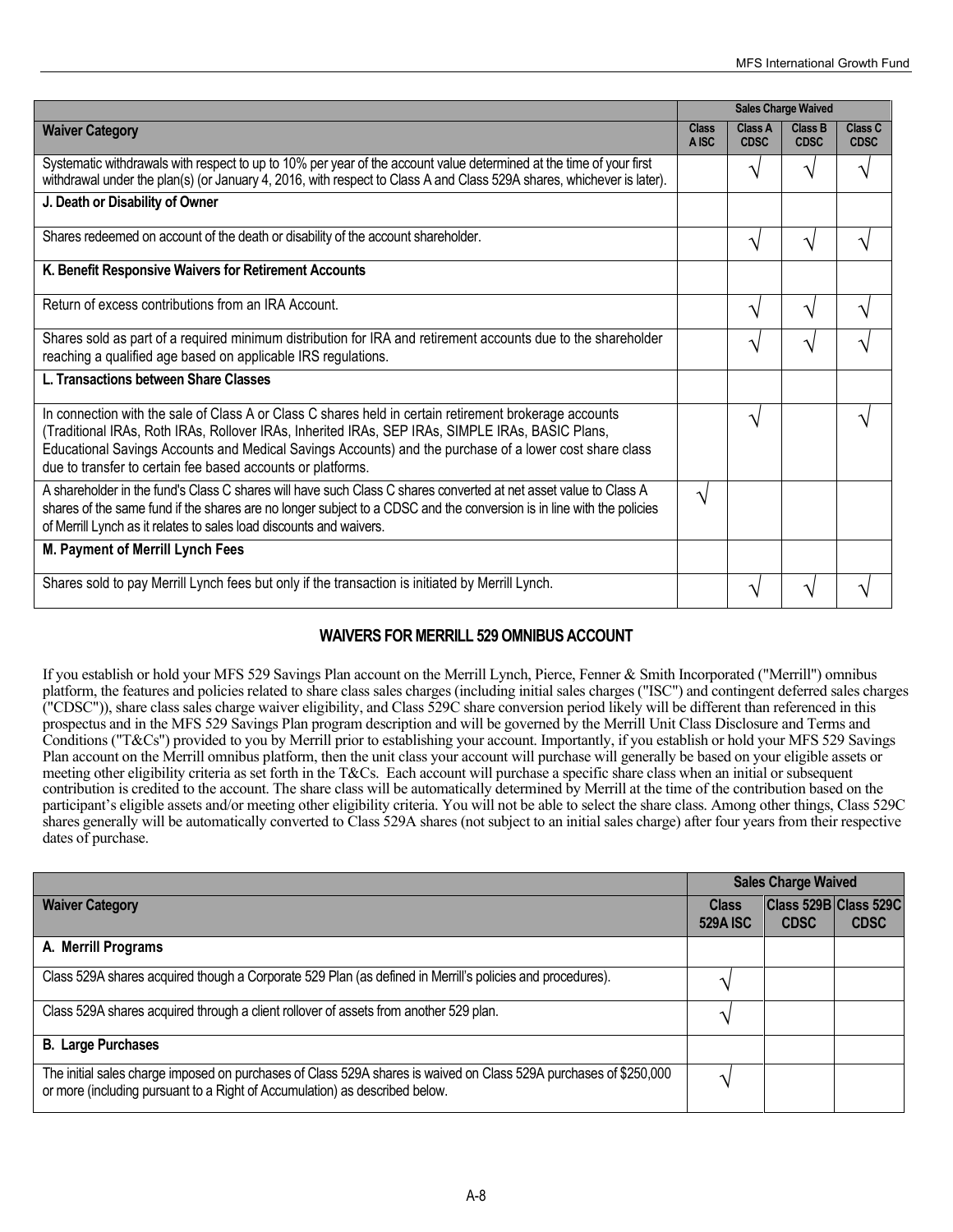|                                                                                                                                                                                                                        | <b>Sales Charge Waived</b>      |             |                                      |
|------------------------------------------------------------------------------------------------------------------------------------------------------------------------------------------------------------------------|---------------------------------|-------------|--------------------------------------|
| <b>Waiver Category</b>                                                                                                                                                                                                 | <b>Class</b><br><b>529A ISC</b> | <b>CDSC</b> | Class 529B Class 529C<br><b>CDSC</b> |
| C. Share Class Conversions                                                                                                                                                                                             |                                 |             |                                      |
| A shareholder in the fund's Class 529C shares will have such Class 529C shares converted by Merrill at net asset<br>value to Class 529A shares of the same fund four years after the anniversary of the purchase date. | ٦                               |             |                                      |
| D. Distribution Reinvestment                                                                                                                                                                                           |                                 |             |                                      |
| Shares acquired through dividend or capital gain reinvestment into the same class of the fund.                                                                                                                         | ٦                               | ٦           |                                      |
| E. Affiliates of Funds/Merrill Lynch                                                                                                                                                                                   |                                 |             |                                      |
| Shares acquired by employees of MFS and its affiliates described in the prospectus.                                                                                                                                    | ٦١                              |             |                                      |
| Shares acquired by employees and registered representatives of Merrill Lynch or its affiliates and family members.                                                                                                     | ٦                               |             |                                      |
| F. Exchanges                                                                                                                                                                                                           |                                 |             |                                      |
| The initial sales charge imposed on purchases of Class 529A shares is waived when shares are purchased by<br>exchange from another MFS fund held within the MFS 529 Savings Plan.                                      | ٦                               |             |                                      |
| G. Death or Disability of Owner                                                                                                                                                                                        |                                 |             |                                      |
| Shares redeemed on account of the death or disability of the account shareholder.                                                                                                                                      |                                 | ٦           |                                      |

## **Description of Certain Investment Programs Eligible for Sales Charge Waivers or Reductions**

Letter Of Intent (LOI). You may pay a reduced or no initial sales charge on purchases of Class A shares if you intend to invest a specific dollar amount, based on the gross amount of your investment (including the amount of any sales charge paid), including investments through any linked accounts in any class of any MFS fund within a 13-month period. Distributions reinvested in additional shares of the fund or distributions from other MFS funds automatically invested in shares of the fund will not apply toward the satisfaction of the LOI.

For each purchase you make under the LOI you will pay the initial sales charge rate applicable to the total amount you intended to purchase. If, however, you do not purchase the intended amount within the relevant time period, your account will be adjusted by redemption of the amount of shares needed to pay the higher initial sales charge level for the amount actually purchased.

**Right Of Accumulation (ROA).** Under the ROA, you may pay a reduced or no initial sales charge, as described in the fund's prospectus and this waiver schedule, on purchases of Class A or Class 529A shares by aggregating the total dollar amount of your investment with your existing investments or any linked accounts invested in MFS funds, based on the current maximum public offering price of the funds. For example, you will pay a sales charge on your current purchase at the rate applicable to the total value of all eligible accounts.

**Linking Accounts For LOI and ROA (if applicable).** For purposes of obtaining reduced sales charges under the LOI and ROA (if applicable), you may combine the value of your accounts with those of your spouse (or legal equivalent under applicable state law) and your children under the age of 21.

Eligible accounts that you may link under an LOI and ROA (if applicable) are:

- Individual accounts;
- Joint accounts;
- Trust accounts of which you, your spouse (or legal equivalent under applicable state law), or child under the age of 21 is the grantor;
- Accounts in 529 Plans held at an omnibus basis;
- Certain single-participant retirement plan accounts;
- Certain Individual Retirement Accounts;
- Uniform Gifts/Transfers to Minor Acts accounts; and
- Accounts held in the name of your financial intermediary on your behalf.

It is your responsibility to inform Merrill Lynch for each current purchase of any accounts not held by Merrill Lynch that hold shares of the MFS funds that you believe are eligible to be linked under an LOI or an ROA.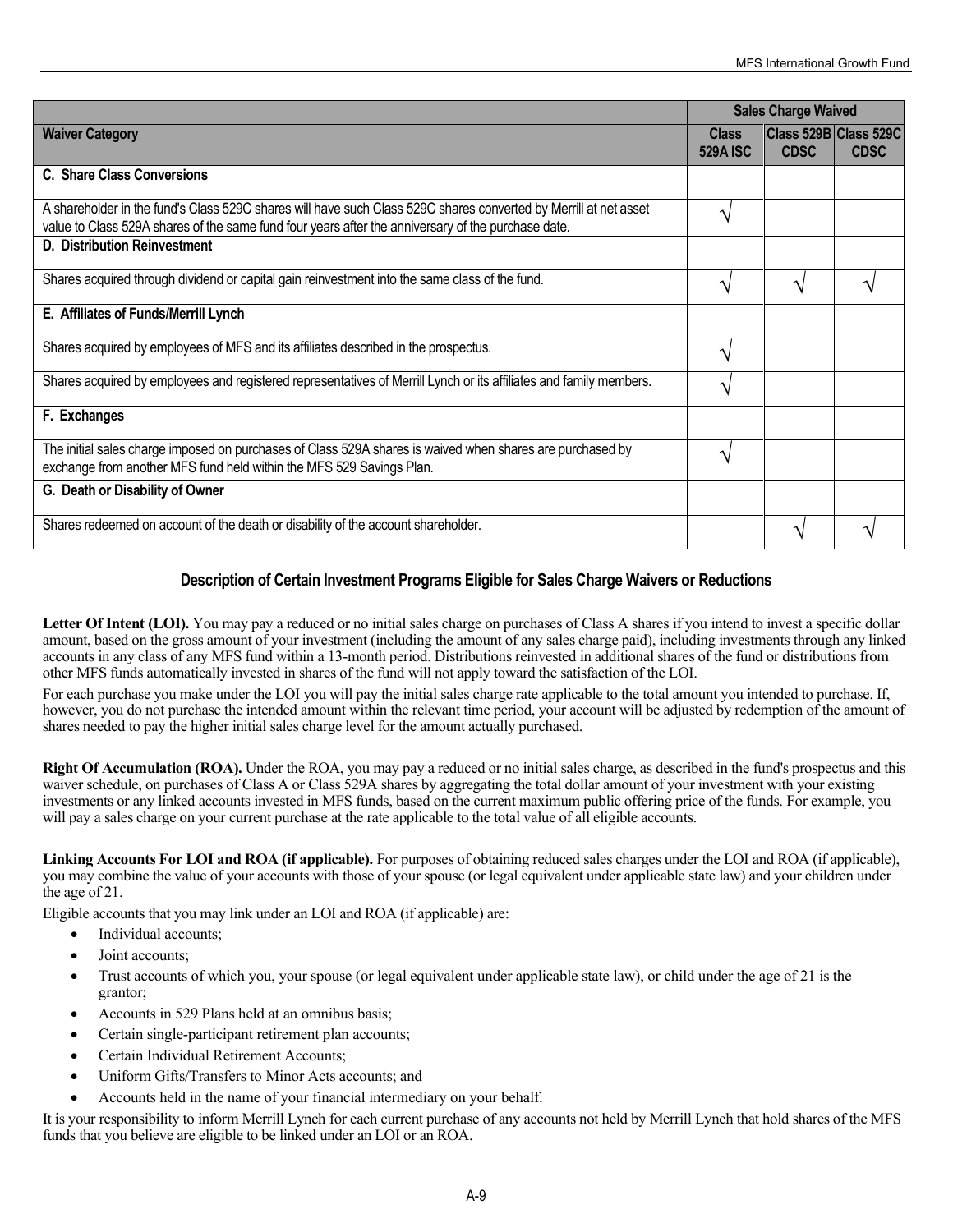**Reinstatement Privilege.** With respect to Class A, Class B and Class C shares, after you have redeemed fund shares, you have a one-time right per fund per registration to reinvest the proceeds in the fund within 90 days of the redemption without paying a sales charge. Proceeds can only be reinvested in the same class of the same fund under the same account registration. Automated transactions (i.e., systematic purchases and withdrawals) and purchases made after shares are automatically sold to pay Merrill Lynch's account maintenance fees are not eligible for reinstatement.

Any CDSC paid upon the redemption of Class A, Class B, or Class C shares will not be credited to your account, however, your new Class A, Class B or Class C shares will not be subject to a CDSC.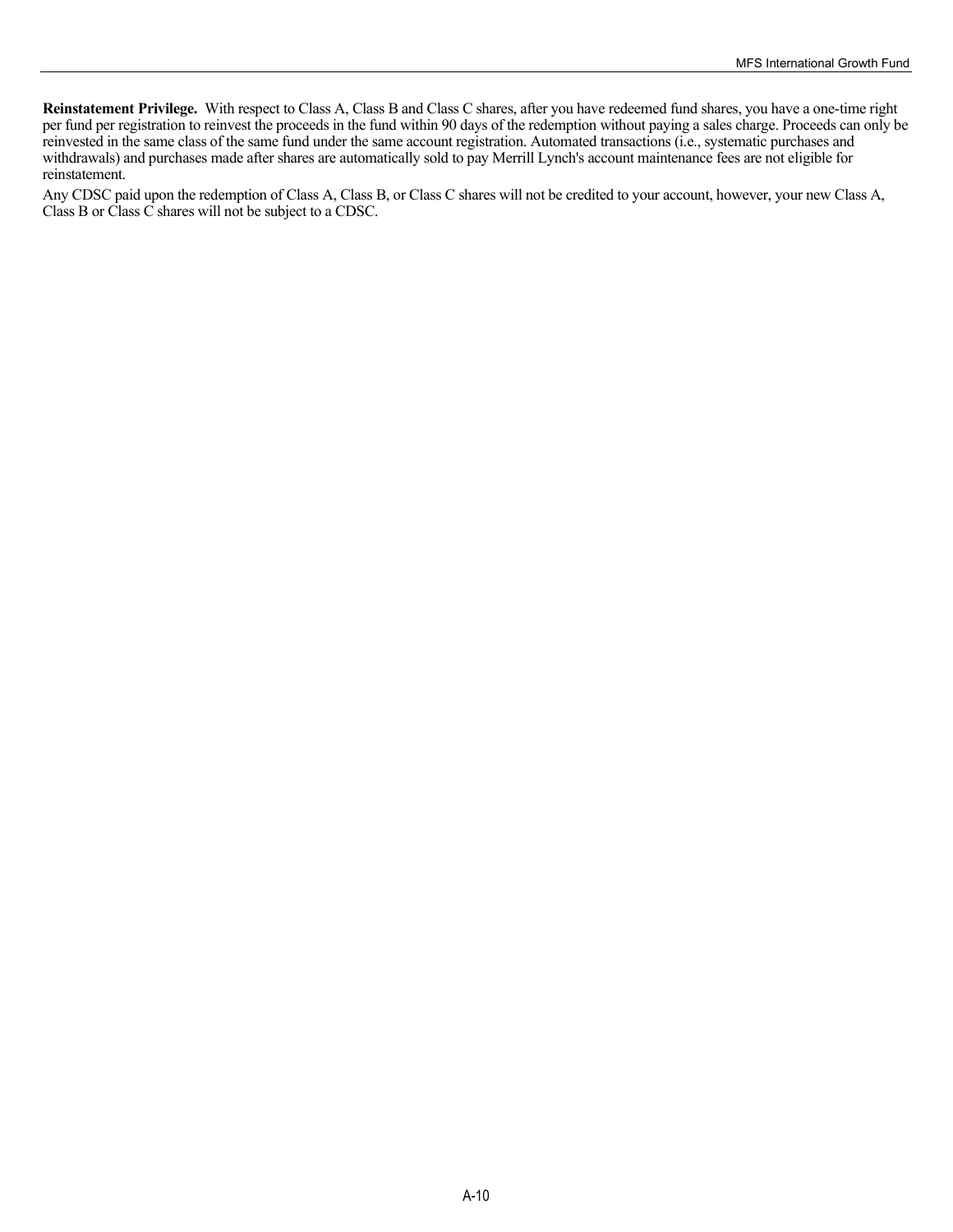# **Financial Intermediary Category III**

# **Eligible Accounts: Accounts Investing in Class A Shares with Ameriprise Financial Listed as Record Owner and/or Broker of Record and Which Are Maintained at an Omnibus Level by Ameriprise Financial with the Fund**

|                                                                                                                                                                                                                                                                                                                                                                                                                                                                                                                                                                                                                                  | <b>Sales Charge Waived</b> |                        |
|----------------------------------------------------------------------------------------------------------------------------------------------------------------------------------------------------------------------------------------------------------------------------------------------------------------------------------------------------------------------------------------------------------------------------------------------------------------------------------------------------------------------------------------------------------------------------------------------------------------------------------|----------------------------|------------------------|
| <b>Waiver Category</b>                                                                                                                                                                                                                                                                                                                                                                                                                                                                                                                                                                                                           | <b>Class A ISC</b>         | Class A<br><b>CDSC</b> |
| A. Distribution Reinvestment                                                                                                                                                                                                                                                                                                                                                                                                                                                                                                                                                                                                     |                            |                        |
| Shares acquired through dividend or capital gain reinvestment into the same class of the fund.                                                                                                                                                                                                                                                                                                                                                                                                                                                                                                                                   |                            |                        |
| B. Employees/Registered Representatives of Ameriprise Financial                                                                                                                                                                                                                                                                                                                                                                                                                                                                                                                                                                  |                            |                        |
| Shares purchased by employees and registered representatives of Ameriprise Financial or its affiliates and their immediate<br>family members.                                                                                                                                                                                                                                                                                                                                                                                                                                                                                    |                            |                        |
| Shares purchased by or through qualified accounts (including IRAs, Coverdell Education Savings Accounts, 401(k)s, 403(b)<br>TSCAs subject to ERISA and defined benefit plans) that are held by a covered family member, defined as an Ameriprise<br>financial adviser and/or the adviser's spouse, adviser's lineal ascendant (mother, father, grandmother, grandfather, great<br>grandmother, great grandfather), adviser's lineal descendant (son, step-son, daughter, step-daughter, grandson,<br>granddaughter, great grandson, great granddaughter) or any spouse of a covered family member who is a lineal<br>descendant. |                            |                        |
| C. Reinstatement Privilege                                                                                                                                                                                                                                                                                                                                                                                                                                                                                                                                                                                                       |                            |                        |
| Shares purchased from the proceeds of redemptions within the same fund family, provided (i) the repurchase occurs within<br>90 days following the redemption, (ii) the redemption and purchase occur in the same account, and (iii) redeemed shares<br>were subject to a front-end or deferred sales charge.                                                                                                                                                                                                                                                                                                                     |                            |                        |
| D. Retirement Plans                                                                                                                                                                                                                                                                                                                                                                                                                                                                                                                                                                                                              |                            |                        |
| Employer-sponsored retirement plans (e.g., 401(k) plans, 457 plans, employer-sponsored 403(b) plans, profit sharing and<br>money purchase pension plans and defined benefit plans). For purposes of this provision, employer-sponsored retirement<br>plans do not include SEP IRAs, Simple IRAs, or SAR-SEPs.                                                                                                                                                                                                                                                                                                                    |                            |                        |
| E. Ameriprise Financial Programs                                                                                                                                                                                                                                                                                                                                                                                                                                                                                                                                                                                                 |                            |                        |
| Shares purchased through an Ameriprise Financial investment advisory program (if an Advisory or similar share class for<br>such investment advisory program is not available).                                                                                                                                                                                                                                                                                                                                                                                                                                                   | V                          |                        |
| Shares purchased by third party investment advisers on behalf of their advisory clients through Ameriprise Financial's<br>platform (if an Advisory or similar share class for such investment advisory program is not available).                                                                                                                                                                                                                                                                                                                                                                                                |                            |                        |
| F. Transactions between Share Classes                                                                                                                                                                                                                                                                                                                                                                                                                                                                                                                                                                                            |                            |                        |
| Shares exchanged from Class C shares of the same fund in the month of or following the 10-year anniversary of the<br>purchase date. To the extent that this prospectus elsewhere provides for a waiver with respect to such shares<br>following a shorter holding period, that waiver will apply to exchanges following such shorter period. To the extent that<br>this prospectus elsewhere provides for a waiver with respect to exchanges of Class C shares for load-waived shares,<br>that waiver will also apply to such exchanges.                                                                                         |                            |                        |

## **Description of Certain Investment Programs Eligible for Sales Charge Waivers or Reductions**

Letter Of Intent (LOI). You may pay a reduced or no initial sales charge on purchases of Class A shares if you intend to invest a specific dollar amount, based on the gross amount of your investment (including the amount of any sales charge paid), including investments through any linked accounts in any class of any MFS fund within a 13-month period (36 months for a \$1 million commitment). Distributions reinvested in additional shares of the fund or distributions from other MFS funds automatically invested in shares of the fund will not apply toward the satisfaction of the LOI.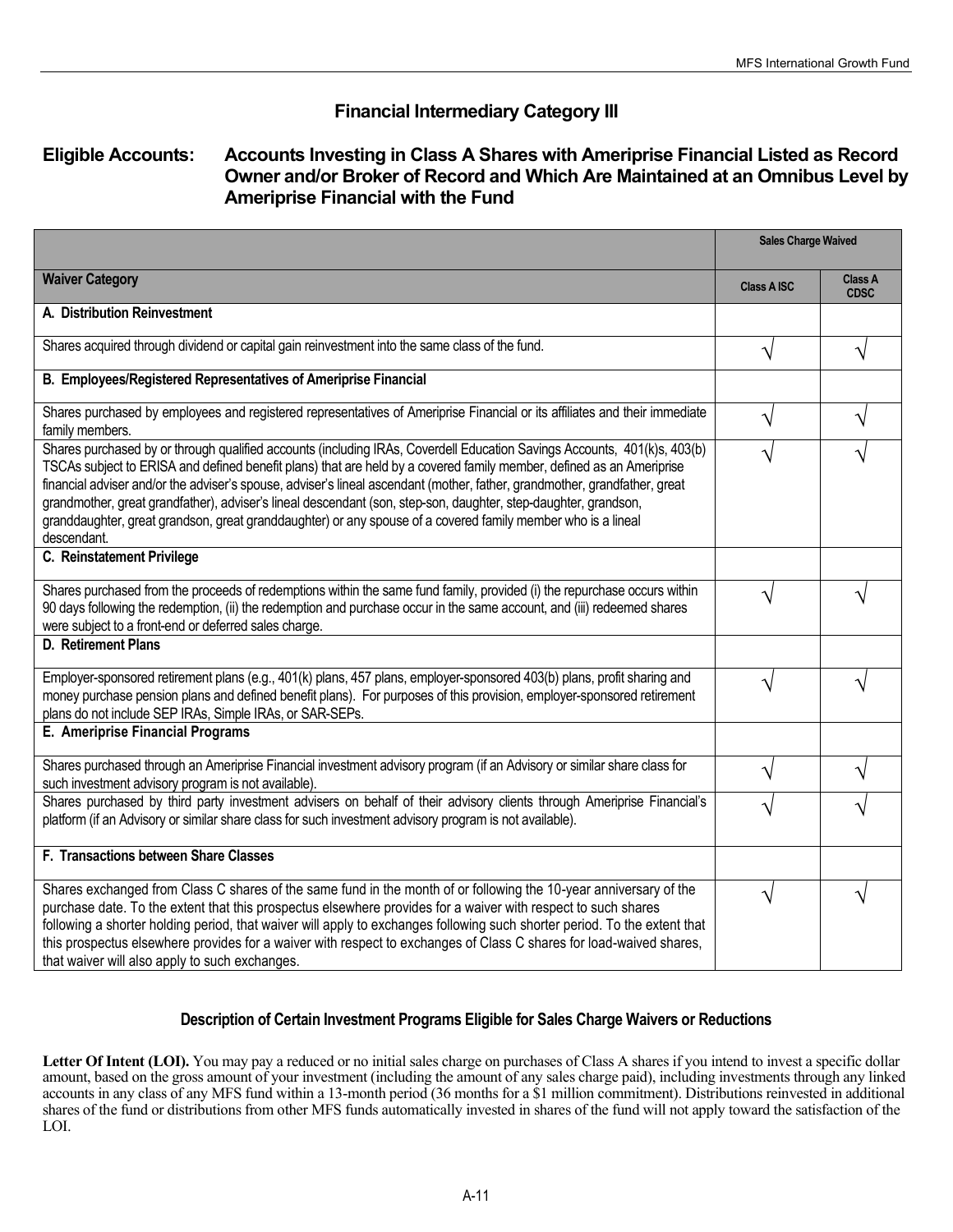**Right Of Accumulation (ROA).** Under the ROA, you may pay a reduced or no initial sales charge on purchases of Class A shares by aggregating the total dollar amount of your investment with your existing investments or any linked accounts invested in MFS funds, based on the current maximum public offering price of the funds. For example, you will pay a sales charge on your current purchase at the rate applicable to the total value of all eligible accounts.

Linking Accounts For LOI and ROA. For purposes of obtaining reduced sales charges under the LOI and ROA, you may combine the value of your accounts with those of your spouse (or legal equivalent under applicable state law) and your children under the age of 21.

Eligible accounts that you may link under an LOI and ROA are:

- Individual accounts;
- Joint accounts;
- Trust accounts of which you, your spouse (or legal equivalent under applicable state law), or child under the age of 21 is the grantor;
- Certain single-participant retirement plan accounts;
- Certain Individual Retirement Accounts;
- Uniform Gifts/Transfers to Minor Acts accounts; and
- Accounts held in the name of your financial intermediary on your behalf.

It is your responsibility to inform Ameriprise Financial for each current purchase of any accounts not held by Ameriprise Financial that hold shares of the MFS funds that you believe are eligible to be linked under an LOI or an ROA.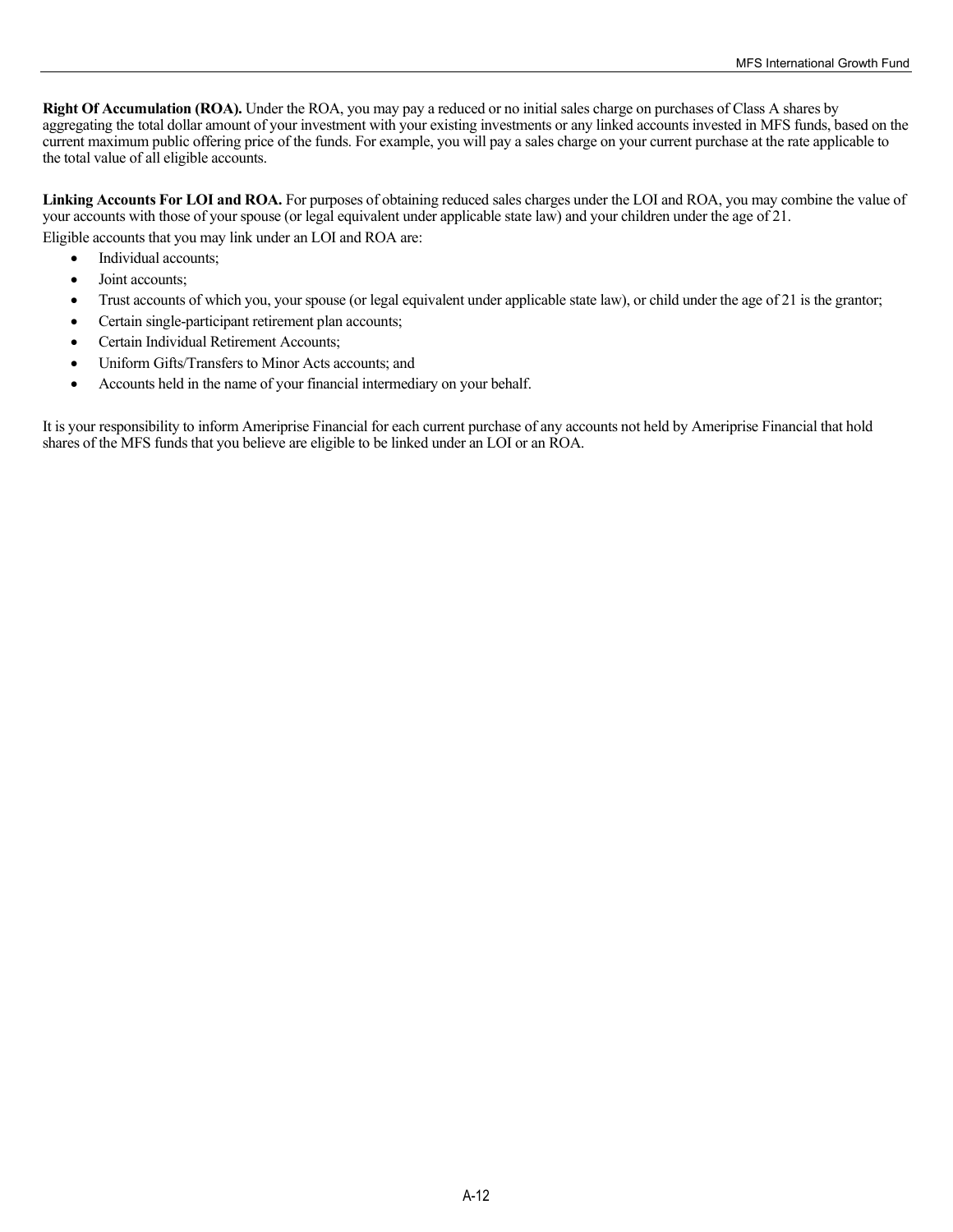# **Financial Intermediary Category IV**

# **Eligible Accounts: Accounts Investing in Class A Shares through a Morgan Stanley Wealth Management Transactional Brokerage Account Maintained at an Omnibus Level with the Fund**

Shareholders purchasing fund shares through a Morgan Stanley Wealth Management transactional brokerage account will be eligible only for the following front-end sales charge waivers with respect to Class A shares, which may differ from and may be more limited than those disclosed elsewhere in this fund's prospectus or SAI. Shareholders remain eligible for other reductions in Class A front-end sales charges available pursuant to exchange features or volume breakpoints (including Rights of Accumulation ("ROA") and Letter of Intent ("LOI") programs) as described elsewhere in this fund's prospectus or SAI.

|                                                                                                                                                                                                                                                                                                                           | <b>Class A Front-end</b><br><b>Sales Charge Waived</b> |
|---------------------------------------------------------------------------------------------------------------------------------------------------------------------------------------------------------------------------------------------------------------------------------------------------------------------------|--------------------------------------------------------|
| <b>Waiver Category</b>                                                                                                                                                                                                                                                                                                    | <b>Class A ISC</b>                                     |
| A. Dividend and Distribution Reinvestment                                                                                                                                                                                                                                                                                 |                                                        |
| Shares purchased through reinvestment of dividends and capital gains distributions when purchasing shares of the same fund.                                                                                                                                                                                               |                                                        |
| <b>B. Employees of Morgan Stanley</b>                                                                                                                                                                                                                                                                                     |                                                        |
| Morgan Stanley employee and employee-related accounts according to Morgan Stanley's account linking rules.                                                                                                                                                                                                                |                                                        |
| C. Reinstatement Privilege                                                                                                                                                                                                                                                                                                |                                                        |
| Shares purchased from the proceeds of redemptions within the same fund family, provided (i) the repurchase occurs within 90 days<br>following the redemption, (ii) the redemption and purchase occur in the same account, and (iii) redeemed shares were subject to a front-<br>end or deferred sales charge.             |                                                        |
| <b>D.</b> Retirement Plans                                                                                                                                                                                                                                                                                                |                                                        |
| Employer-sponsored retirement plans (e.g., 401(k) plans, 457 plans, employer-sponsored 403(b) plans, profit sharing and<br>money purchase pension plans and defined benefit plans). For purposes of this provision, employer-sponsored retirement plans<br>do not include SEP IRAs, Simple IRAs, SAR-SEPs or Keogh plans. |                                                        |
| E. Morgan Stanley Self-Directed Programs                                                                                                                                                                                                                                                                                  |                                                        |
| Shares purchased through a Morgan Stanley self-directed brokerage account.                                                                                                                                                                                                                                                |                                                        |
| F. Morgan Stanley Wealth Management Share Class Conversion Program                                                                                                                                                                                                                                                        |                                                        |
| Class C shares that are no longer subject to a contingent deferred sales charge and are converted to Class A shares of the<br>same fund pursuant to Morgan Stanley Wealth Management's share class conversion program.                                                                                                    |                                                        |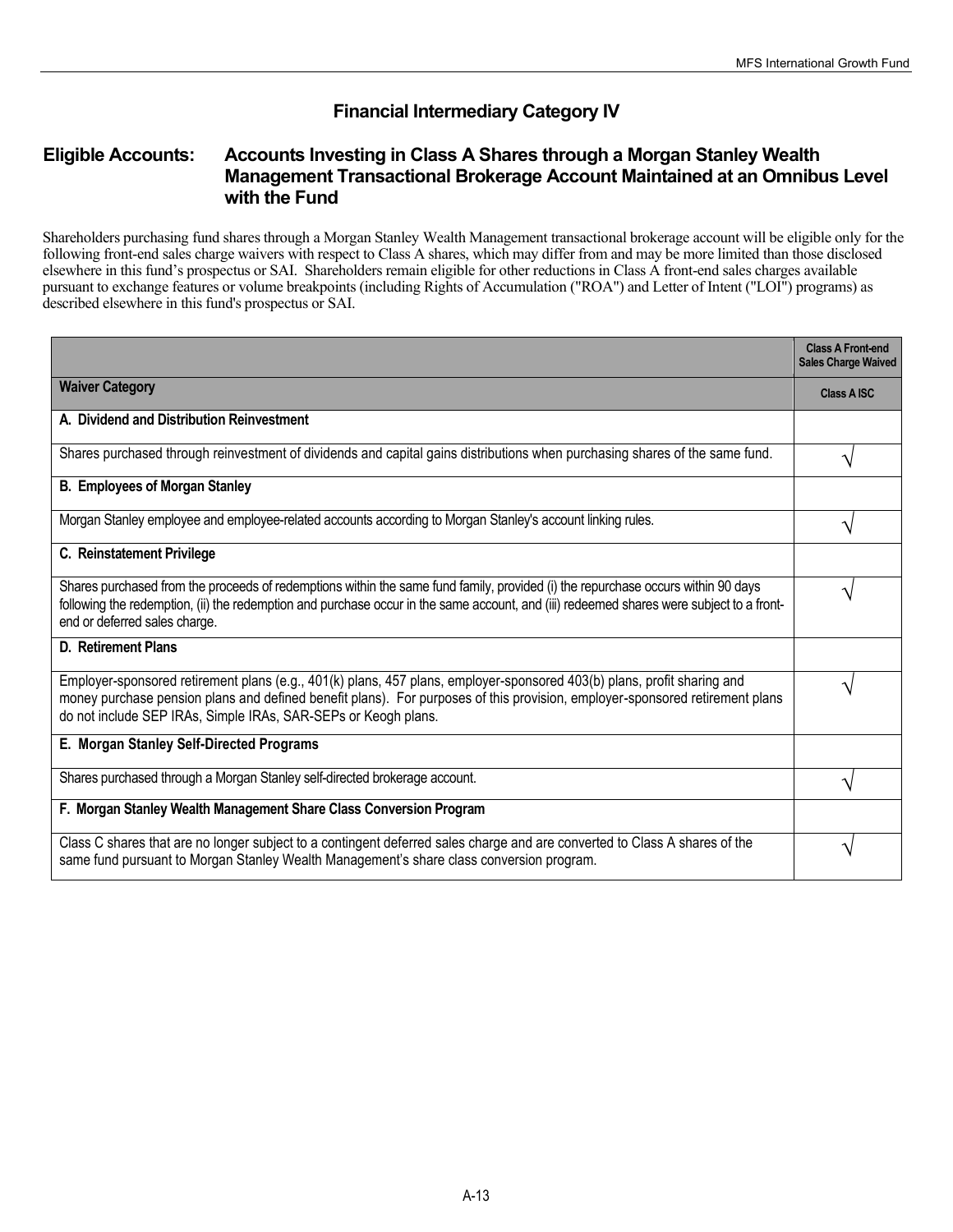# **Financial Intermediary Category V**

# **Eligible Accounts: Accounts Investing in Shares through a Raymond James Platform or Account Maintained at an Omnibus Level by Raymond James with the Fund**

Shareholders purchasing fund shares through a Raymond James platform or account, or through an introducing broker-dealer or independent registered investment adviser for which Raymond James provides trade execution, clearance, and/or custody services, will be eligible only for the following load waivers (front-end sales charge waivers and CDSC waivers) and discounts, which may differ from those disclosed elsewhere in this fund's prospectus or SAI. In all instances, it is the purchaser's responsibility to notify the purchaser's financial intermediary at the time of purchase of any relationship or other facts qualifying the purchaser for sales charge waivers or discounts. As described elsewhere in this fund's prospectus or SAI, there is no initial sales charge imposed on purchases of Class A shares pursuant to an Automatic Exchange Plan or purchased by exchange from another MFS fund.

|                                                                                                                                                                                                                                                                                                                                                        | <b>Sales Charge Waived</b> |                               |                               |                        |
|--------------------------------------------------------------------------------------------------------------------------------------------------------------------------------------------------------------------------------------------------------------------------------------------------------------------------------------------------------|----------------------------|-------------------------------|-------------------------------|------------------------|
| <b>Waiver Category</b>                                                                                                                                                                                                                                                                                                                                 | <b>Class</b><br>A ISC      | <b>Class A</b><br><b>CDSC</b> | <b>Class B</b><br><b>CDSC</b> | Class C<br><b>CDSC</b> |
| A. Investment Advisory Programs                                                                                                                                                                                                                                                                                                                        |                            |                               |                               |                        |
| Shares purchased in a Raymond James investment advisory program.                                                                                                                                                                                                                                                                                       | $\sqrt{}$                  |                               |                               |                        |
| <b>B. Dividend and Distribution Reinvestment</b>                                                                                                                                                                                                                                                                                                       |                            |                               |                               |                        |
| Shares purchased within the same fund family through a systematic reinvestment of capital gains and dividend<br>distributions.                                                                                                                                                                                                                         | V                          |                               |                               |                        |
| C. Employees/Registered Representatives of Raymond James                                                                                                                                                                                                                                                                                               |                            |                               |                               |                        |
| Shares acquired by employees and registered representatives of Raymond James or its affiliates and their family<br>members as designated by Raymond James.                                                                                                                                                                                             | $\sqrt{}$                  |                               |                               |                        |
| D. Large Purchases                                                                                                                                                                                                                                                                                                                                     |                            |                               |                               |                        |
| Breakpoints as described in this prospectus.                                                                                                                                                                                                                                                                                                           | $\sqrt{}$                  |                               |                               |                        |
| E. Reinstatement Privilege                                                                                                                                                                                                                                                                                                                             |                            |                               |                               |                        |
| Shares purchased from the proceeds of redemptions within the same fund family, provided (i) the repurchase occurs<br>within 90 days following the redemption, (ii) the redemption and purchase occur in the same account, and (iii)<br>redeemed shares were subject to a front-end or deferred sales charge (also known as "Rights of Reinstatement"). | $\sqrt{}$                  | ٦                             | V                             |                        |
| F. Raymond James Share Class Conversion Program                                                                                                                                                                                                                                                                                                        |                            |                               |                               |                        |
| A shareholder in the fund's Class C shares will have such Class C shares converted at net asset value to Class A<br>shares (or the appropriate share class) of the fund if the shares are no longer subject to a CDSC and the conversion<br>is in line with the policies and procedures of Raymond James.                                              | $\sqrt{}$                  |                               |                               |                        |
| G. Death or Disability of Owner                                                                                                                                                                                                                                                                                                                        |                            |                               |                               |                        |
| Shares redeemed on account of the death or disability of the account shareholder.                                                                                                                                                                                                                                                                      |                            | N                             | $\sqrt{}$                     | ٦                      |
| H. Systematic Withdrawals                                                                                                                                                                                                                                                                                                                              |                            |                               |                               |                        |
| Systematic withdrawals with respect to up to 10% per year of the account value determined at the time of your first<br>withdrawal under the plan(s) (or January 4, 2016, with respect to Class A shares, whichever is later).                                                                                                                          |                            | N                             | $\sqrt{}$                     | ٦1                     |
| I. Benefit Responsive Waivers for Retirement Accounts                                                                                                                                                                                                                                                                                                  |                            |                               |                               |                        |
| Return of excess contributions from an IRA Account.                                                                                                                                                                                                                                                                                                    |                            | N                             | $\boldsymbol{\gamma}$         | ٦                      |
| Shares sold as part of a required minimum distribution for IRA and retirement accounts due to the shareholder<br>reaching the qualified age based on applicable IRS regulations.                                                                                                                                                                       |                            | ٦                             |                               |                        |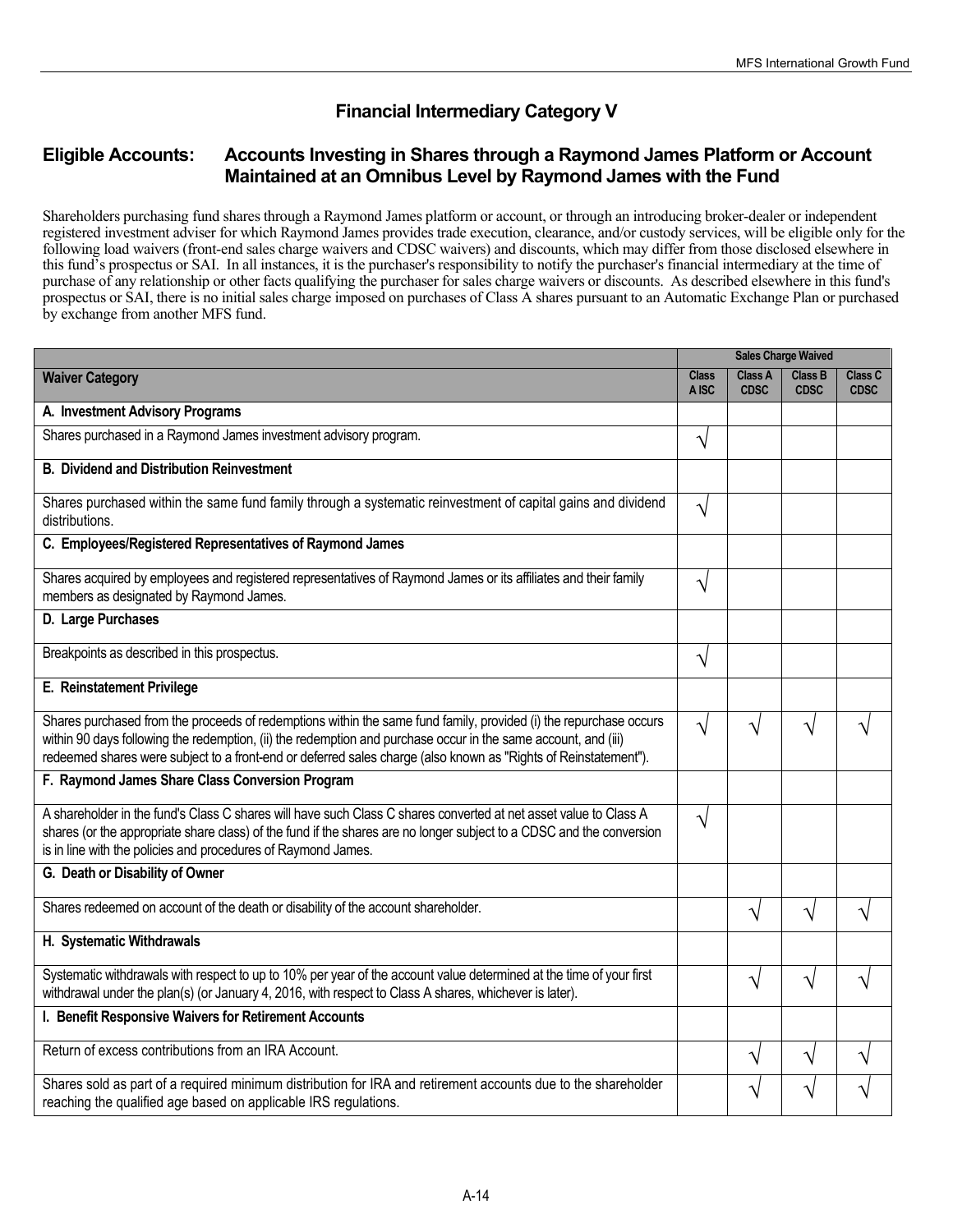|                                                                                                                                                                                                                                                                                                                                                                                                                                                   | <b>Sales Charge Waived</b> |                        |                               |                        |
|---------------------------------------------------------------------------------------------------------------------------------------------------------------------------------------------------------------------------------------------------------------------------------------------------------------------------------------------------------------------------------------------------------------------------------------------------|----------------------------|------------------------|-------------------------------|------------------------|
| <b>Waiver Category</b>                                                                                                                                                                                                                                                                                                                                                                                                                            | <b>Class</b><br>A ISC      | Class A<br><b>CDSC</b> | <b>Class B</b><br><b>CDSC</b> | Class C<br><b>CDSC</b> |
| J. Payment of Raymond James Fees                                                                                                                                                                                                                                                                                                                                                                                                                  |                            |                        |                               |                        |
| Shares sold to pay Raymond James fees but only if the transaction is initiated by Raymond James.                                                                                                                                                                                                                                                                                                                                                  |                            | ٦                      |                               |                        |
| K. Rights of Accumulation                                                                                                                                                                                                                                                                                                                                                                                                                         |                            |                        |                               |                        |
| Rights of accumulation which entitle shareholders to breakpoint discounts will be automatically calculated<br>based on the aggregated holding of fund family assets held by accounts within the purchaser's household at<br>Raymond James. Eligible fund family assets not held at Raymond James may be included in the calculation of<br>rights of accumulation only if the shareholder notifies his or her financial adviser about such assets. |                            |                        |                               |                        |
| L. Letters of Intent                                                                                                                                                                                                                                                                                                                                                                                                                              |                            |                        |                               |                        |
| Letters of intent which allow for breakpoint discounts based on anticipated purchases within a fund family over<br>a 13-month time period. Eligible fund family assets not held at Raymond James may be included in the<br>calculation of letters of intent only if the shareholder notifies his or her financial adviser about such assets.                                                                                                      | ٦                          |                        |                               |                        |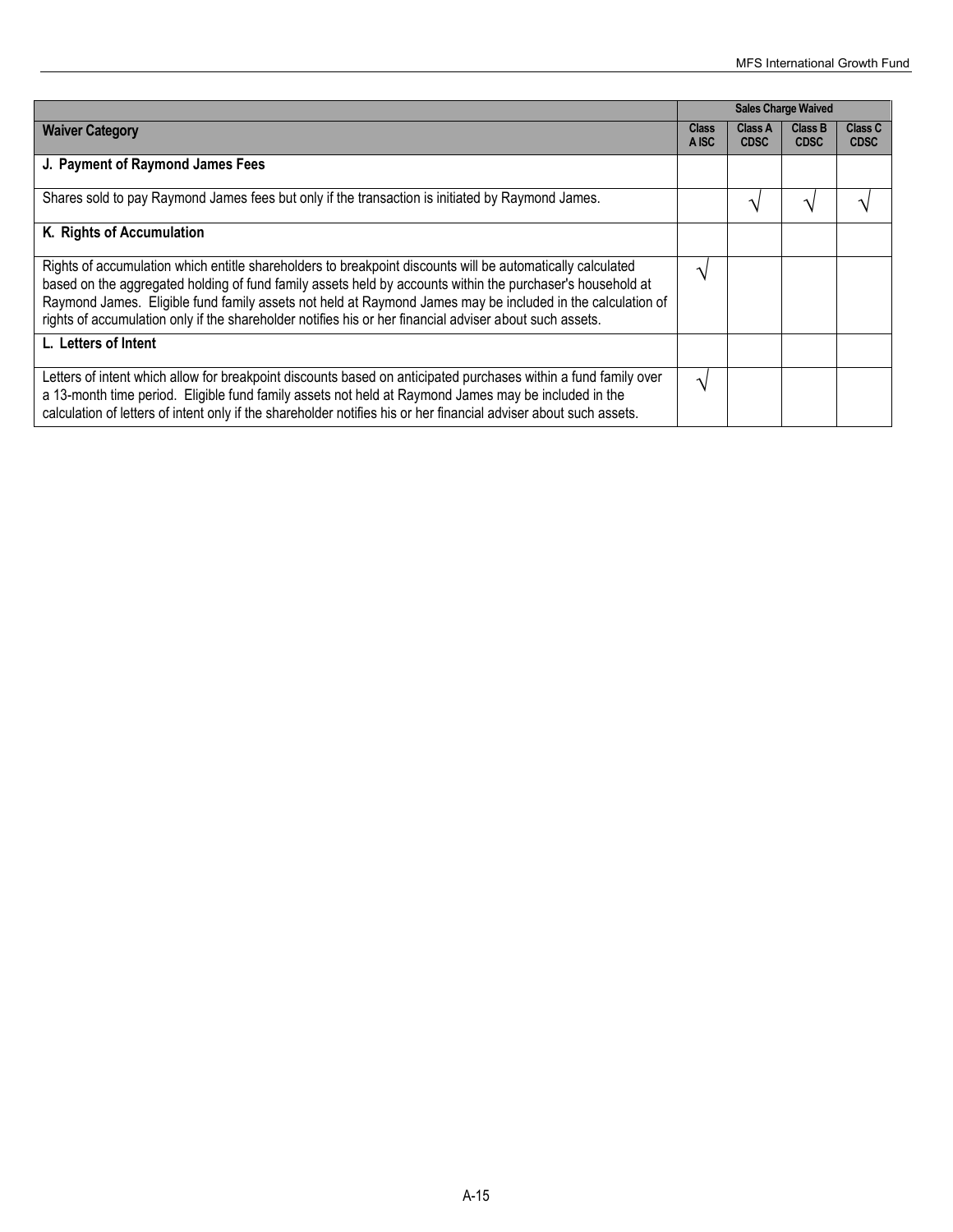# **Financial Intermediary Category VI**

## **Eligible Accounts: Accounts Maintained at an Omnibus Level by or on behalf of Janney Montgomery Scott LLC with the Fund**

Shareholders purchasing fund shares through an account maintained at an omnibus level with the fund by Janney Montgomery Scott LLC ("Janney"), or by a clearing broker or custodian on behalf of Janney, will be eligible only for the following load waivers (front-end sales charge waivers and CDSC waivers) and discounts, which may differ from those disclosed elsewhere in the fund's prospectus or SAI. Customers of Janney whose accounts are established directly with the fund are not eligible for these waivers and discounts.

Shareholders remain eligible for volume breakpoints as described in the fund's prospectus or SAI.

|                                                                                                                                                                                                                                                                                                                           | <b>Sales Charge Waived</b> |                               |                        |
|---------------------------------------------------------------------------------------------------------------------------------------------------------------------------------------------------------------------------------------------------------------------------------------------------------------------------|----------------------------|-------------------------------|------------------------|
| <b>Waiver Category</b>                                                                                                                                                                                                                                                                                                    | <b>Class A ISC</b>         | <b>Class A</b><br><b>CDSC</b> | Class C<br><b>CDSC</b> |
| A. Dividend and Distribution Reinvestment                                                                                                                                                                                                                                                                                 |                            |                               |                        |
| Shares purchased of the same fund within the MFS fund family through reinvestment of capital gains and<br>dividend distributions.                                                                                                                                                                                         | V                          |                               |                        |
| B. Employees/Registered Representatives of Janney                                                                                                                                                                                                                                                                         |                            |                               |                        |
| Shares purchased by employees and registered representatives of Janney or its affiliates and their family members<br>as designated by Janney.                                                                                                                                                                             | V                          |                               |                        |
| C. Reinstatement Privilege                                                                                                                                                                                                                                                                                                |                            |                               |                        |
| Shares purchased from the proceeds of redemptions within the MFS fund family, provided (i) the repurchase occurs<br>within 90 days following the redemption, (ii) the redemption and purchase occur in the same account, and (iii)<br>redeemed shares were subject to a front-end or deferred sales charge.               | $\mathcal{N}$              |                               |                        |
| D. Transactions between Share Classes and Funds                                                                                                                                                                                                                                                                           |                            |                               |                        |
| Class C shares that are no longer subject to a contingent deferred sales charge and are converted to Class A<br>shares of the same fund pursuant to Janney's policies and procedures.                                                                                                                                     | N                          |                               |                        |
| Shares exchanged into the same share class of another MFS fund.                                                                                                                                                                                                                                                           |                            | ٦                             |                        |
| E. Death or Disability of Owner                                                                                                                                                                                                                                                                                           |                            |                               |                        |
| Shares redeemed upon the death or disability of the account shareholder.                                                                                                                                                                                                                                                  |                            | V                             |                        |
| F. Systematic Withdrawals                                                                                                                                                                                                                                                                                                 |                            |                               |                        |
| Systematic withdrawals with respect to up to 10% per year of the account value determined at the time of the<br>shareholder's first withdrawal under the plan(s).                                                                                                                                                         |                            | V                             |                        |
| G. Benefit Responsive Waivers for Retirement Accounts                                                                                                                                                                                                                                                                     |                            |                               |                        |
| Return of excess contributions from an IRA Account.                                                                                                                                                                                                                                                                       |                            | V                             |                        |
| Shares sold as part of a required minimum distribution for IRA and retirement accounts if the redemption is taken in or<br>after the year the shareholder reaches qualified age based on applicable IRS regulations                                                                                                       |                            | ٦                             |                        |
| <b>H. Retirement Plans</b>                                                                                                                                                                                                                                                                                                |                            |                               |                        |
| Employer-sponsored retirement plans (e.g., 401(k) plans, 457 plans, employer-sponsored 403(b) plans, profit<br>sharing and money purchase pension plans and defined benefit plans). For purposes of this provision,<br>employer-sponsored retirement plans do not include SEP IRAs, Simple IRAs, SAR-SEPs or Keogh plans. | $\sqrt{}$                  |                               |                        |
| I. Payment of Janney Fees                                                                                                                                                                                                                                                                                                 |                            |                               |                        |
| Shares sold to pay Janney fees but only if the transaction is initiated by Janney.                                                                                                                                                                                                                                        |                            | $\sqrt{}$                     | V                      |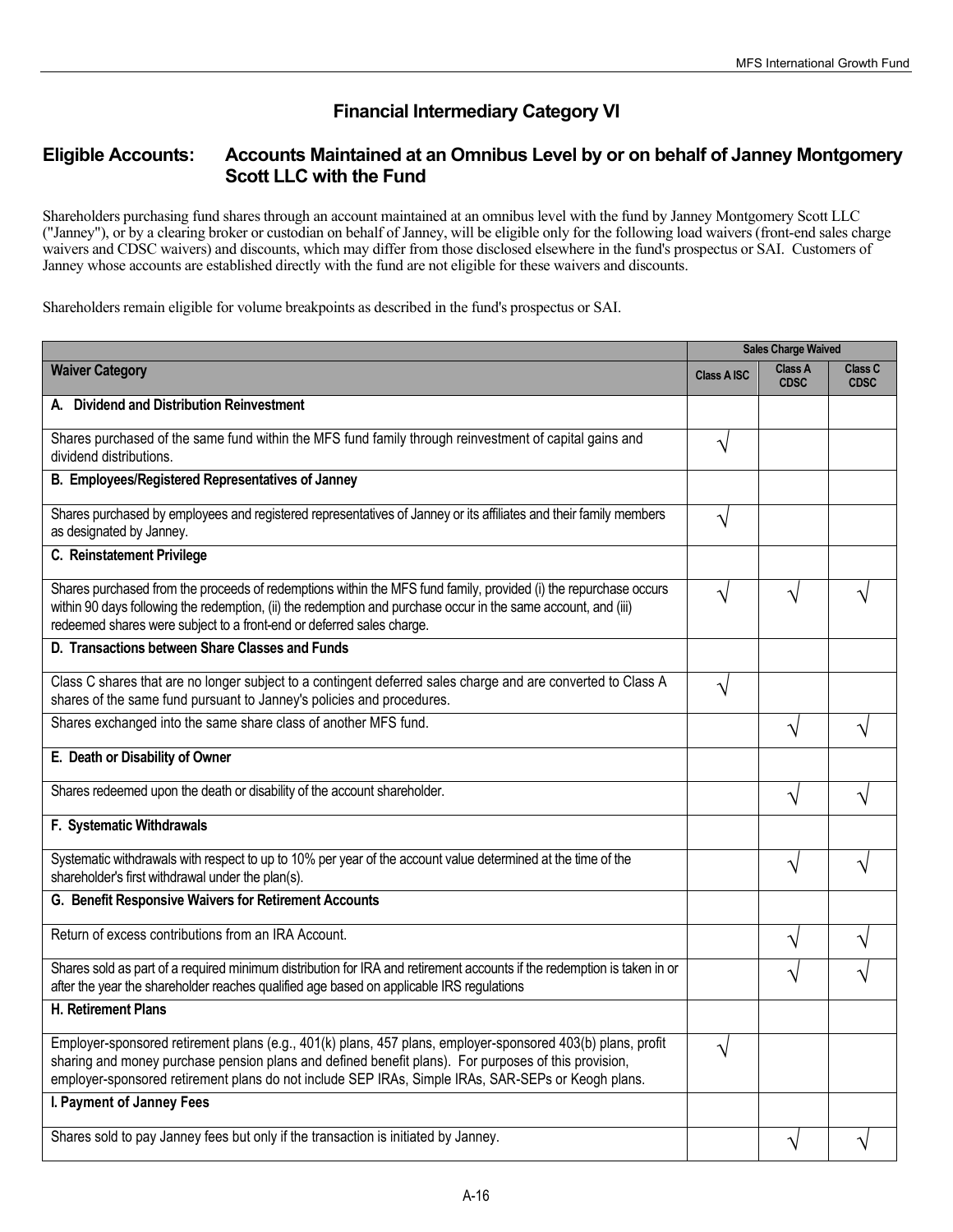#### **Description of Certain Investment Programs Eligible for Sales Charge Waivers or Reductions**

**Right Of Accumulation (ROA).** ROA, which entitles shareholders to breakpoint discounts, will be automatically calculated based on the aggregated holdings of MFS fund family assets held by accounts within the shareholder's household at Janney. Eligible MFS fund family assets not held at Janney may be included in the ROA calculation only if the shareholder notifies his or her financial adviser about such assets.

**Letter of Intent (LOI).** LOI**,** which allow for breakpoint discounts based on anticipated purchases within the MFS fund family over a 13-month time period. Eligible MFS fund family assets not held at Janney may be included in the calculation of letters of intent only if the shareholder notifies his or her financial adviser about such assets.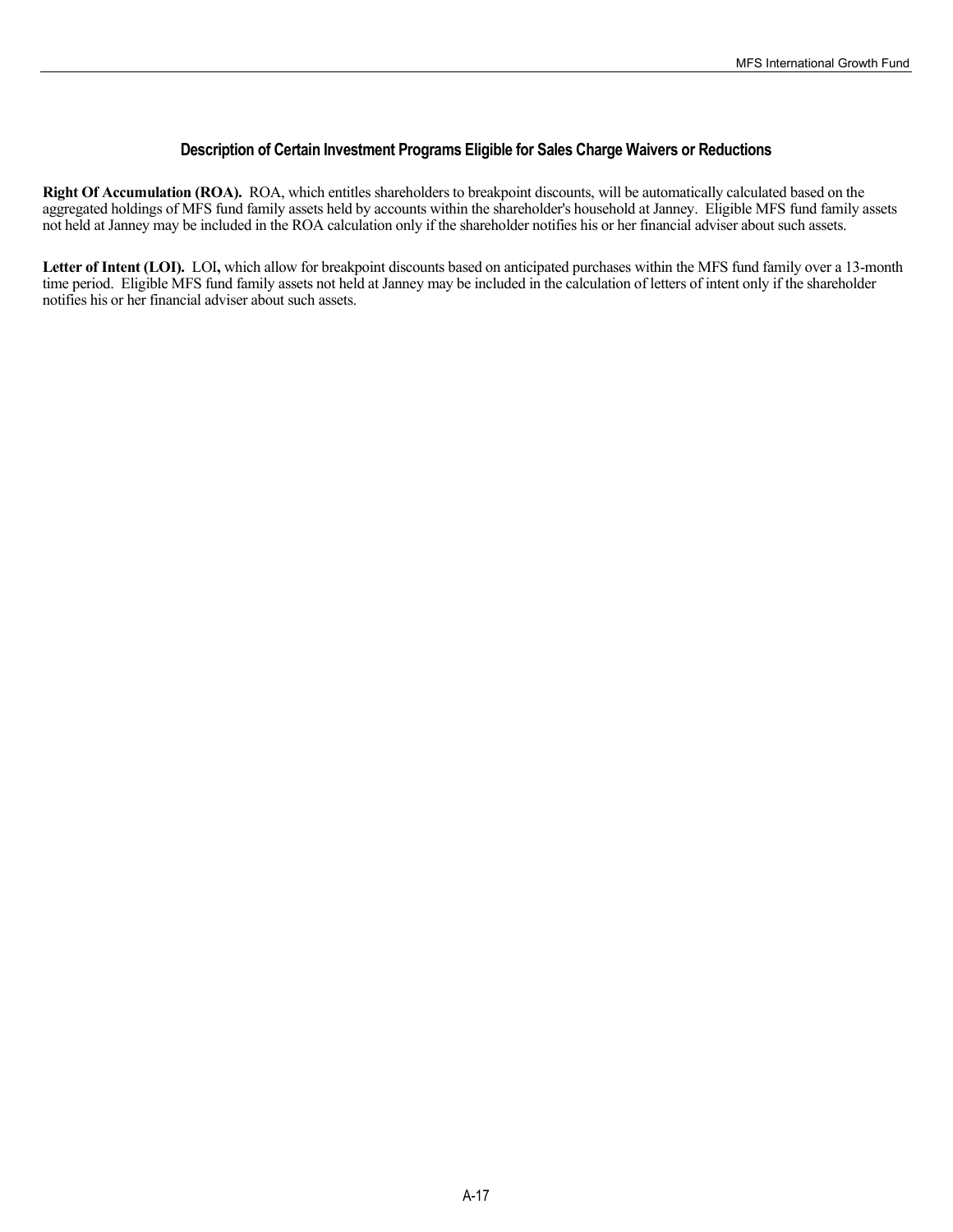# **Financial Intermediary Category VII**

# **Eligible Accounts: Accounts Investing in Shares of the Fund through an Edward Jones Platform or Account Maintained at an Omnibus Level by Edward Jones with the Fund**

Effective on or after May 1, 2020, clients of Edward Jones (also referred to as "shareholders") purchasing fund shares on the Edward Jones commission and fee-based platforms are eligible only for the following sales charge discounts (also referred to as "breakpoints") and waivers, which can differ from breakpoints and waivers described elsewhere in this prospectus or SAI or through another broker-dealer. In all instances, it is the shareholder's responsibility to inform Edward Jones at the time of purchase of any relationship, holdings of MFS funds or other facts qualifying the purchaser for breakpoints or waivers. Edward Jones can ask for documentation of such circumstance.

|                                                                                                                                                                                                                                                                                                                                                                                                                               | <b>Sales Charge Waived</b>           |                                  |                                              |                                       |
|-------------------------------------------------------------------------------------------------------------------------------------------------------------------------------------------------------------------------------------------------------------------------------------------------------------------------------------------------------------------------------------------------------------------------------|--------------------------------------|----------------------------------|----------------------------------------------|---------------------------------------|
| <b>Waiver Category</b>                                                                                                                                                                                                                                                                                                                                                                                                        | <b>Class</b><br>A/529A<br><b>ISC</b> | <b>Class</b><br>A<br><b>CDSC</b> | <b>Class</b><br><b>B/529B</b><br><b>CDSC</b> | <b>Class</b><br>C/529C<br><b>CDSC</b> |
| A. Fee-Based Programs                                                                                                                                                                                                                                                                                                                                                                                                         |                                      |                                  |                                              |                                       |
| Shares purchased in an Edward Jones fee-based program.                                                                                                                                                                                                                                                                                                                                                                        | $\sqrt{}$                            |                                  |                                              |                                       |
| <b>B. Dividend and Distribution Reinvestment</b>                                                                                                                                                                                                                                                                                                                                                                              |                                      |                                  |                                              |                                       |
| Shares purchased within the same fund family through reinvestment of capital gains and dividend distributions.                                                                                                                                                                                                                                                                                                                | $\sqrt{}$                            |                                  |                                              |                                       |
| C. Associates of Edward Jones                                                                                                                                                                                                                                                                                                                                                                                                 |                                      |                                  |                                              |                                       |
| Shares acquired by associates of Edward Jones and its affiliates and their family members who are in the same pricing<br>group (as determined by Edward Jones under its policies and procedures) as the associate. This waiver will continue<br>for the remainder of the associate's life if the associate retires from Edward Jones in good standing and remains<br>eligible consistent with Edward Jones' policies.         | $\sqrt{}$                            |                                  |                                              |                                       |
| D. Reinstatement Privilege                                                                                                                                                                                                                                                                                                                                                                                                    |                                      |                                  |                                              |                                       |
| Shares purchased from the proceeds of redeemed shares of the same fund family so long as the following conditions<br>are met (i) the proceeds are from the sale of shares within 60 days of the purchase; and (ii) the sale and purchase are<br>made in the same share class and the same account or the purchase is made in an individual retirement account with<br>proceeds from liquidations in a non-retirement account. | $\sqrt{}$                            | V                                | ٦                                            |                                       |
| E. Transactions between Share Classes and Funds                                                                                                                                                                                                                                                                                                                                                                               |                                      |                                  |                                              |                                       |
| Shares converted from another share class into Class A or Class 529A shares, respectively, of the same fund at the<br>discretion of Edward Jones. Edward Jones will be responsible for any remaining CDSC due to the fund company, if<br>applicable. Any future purchases are subject to the applicable Class A or Class 529A sales charge as disclosed in the<br>prospectus.                                                 | $\sqrt{}$                            |                                  |                                              |                                       |
| Shares converted from Class C or Class 529C into Class A or Class 529A shares, respectively, of the same fund,<br>generally, in the 84 <sup>th</sup> month following the anniversary of the purchase date or earlier at the discretion of Edward Jones,<br>but in no event, earlier than the expiration of the applicable Class C or Class 529C CDSC.                                                                         | $\sqrt{}$                            |                                  |                                              |                                       |
| Shares exchanged from another MFS Fund in an Edward Jones fee-based program.                                                                                                                                                                                                                                                                                                                                                  | $\sqrt{}$                            | N                                | N                                            |                                       |
| F. Death or Disability of Owner                                                                                                                                                                                                                                                                                                                                                                                               |                                      |                                  |                                              |                                       |
| Shares redeemed on account of the death or disability of the account shareholder.                                                                                                                                                                                                                                                                                                                                             |                                      | V                                | V                                            | V                                     |
| G. Systematic Withdrawals                                                                                                                                                                                                                                                                                                                                                                                                     |                                      |                                  |                                              |                                       |
| Systematic withdrawals with respect to up to 10% per year of the account value determined at the time of the<br>shareholder's first withdrawal under the plan(s).                                                                                                                                                                                                                                                             |                                      | ٦                                |                                              |                                       |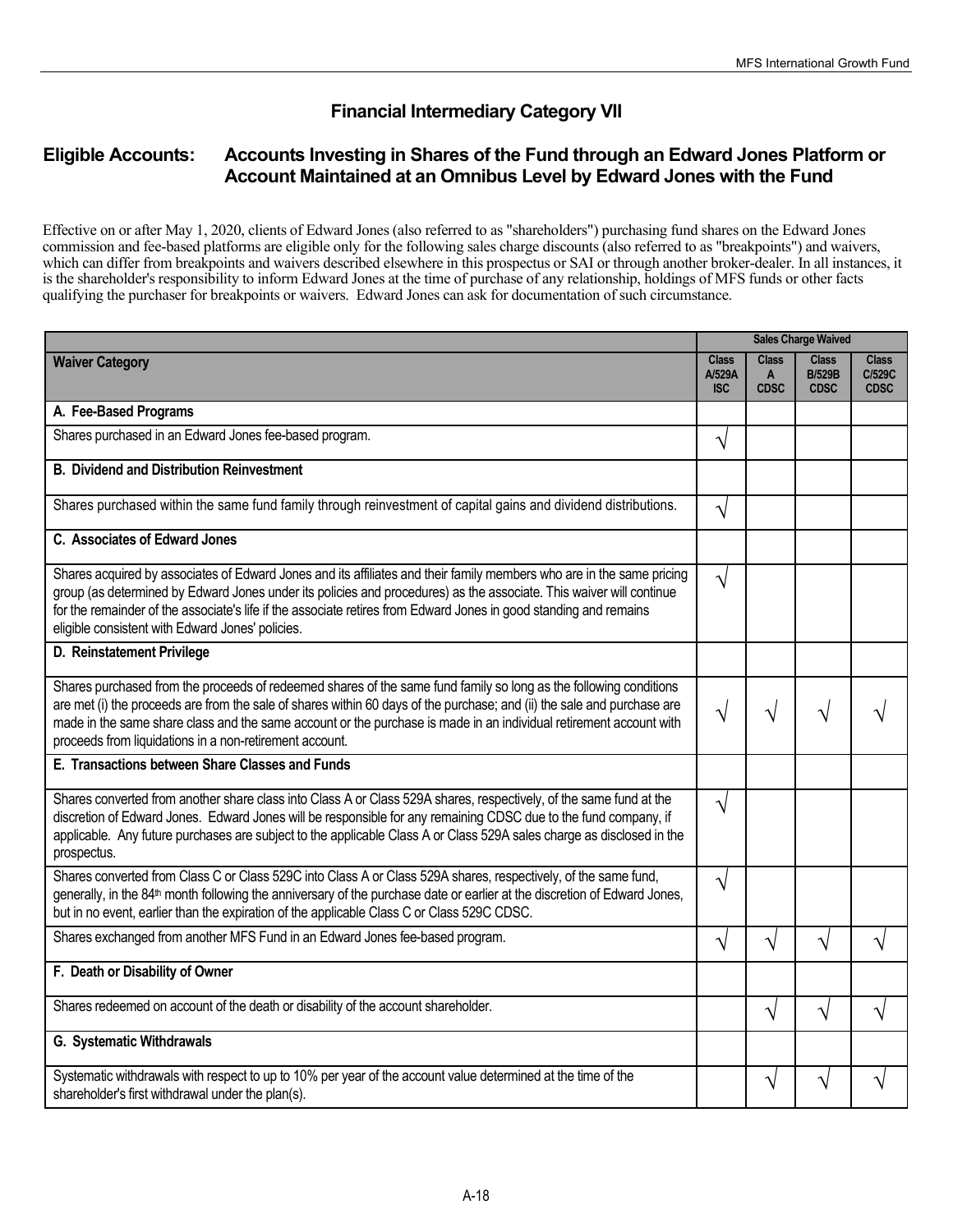|                                                                                                                                                                                                                      | <b>Sales Charge Waived</b>           |                                  |                                              |                                       |
|----------------------------------------------------------------------------------------------------------------------------------------------------------------------------------------------------------------------|--------------------------------------|----------------------------------|----------------------------------------------|---------------------------------------|
| <b>Waiver Category</b>                                                                                                                                                                                               | <b>Class</b><br>A/529A<br><b>ISC</b> | <b>Class</b><br>A<br><b>CDSC</b> | <b>Class</b><br><b>B/529B</b><br><b>CDSC</b> | <b>Class</b><br>C/529C<br><b>CDSC</b> |
| H. Benefit Responsive Waivers for Retirement Accounts                                                                                                                                                                |                                      |                                  |                                              |                                       |
| Return of excess contributions from an IRA Account.                                                                                                                                                                  |                                      | ٦                                | へ                                            |                                       |
| Shares sold as part of a required minimum distribution for IRA and retirement accounts if the redemption is taken in or<br>after the year the shareholder reaches qualified age based on applicable IRS regulations. |                                      | へ                                |                                              |                                       |
| I. Payment of Edward Jones Fees                                                                                                                                                                                      |                                      |                                  |                                              |                                       |
| Shares sold to pay Edward Jones fees or costs but only if the transaction is initiated by Edward Jones.                                                                                                              |                                      | ᄾ                                |                                              |                                       |
| J. Large Purchases                                                                                                                                                                                                   |                                      |                                  |                                              |                                       |
| Breakpoint amounts as described in the fund's prospectus, subject to the Rights of Accumulation rules described<br>below.                                                                                            | $\mathcal{N}$                        |                                  |                                              |                                       |

#### **Description of Certain Investment Programs Eligible for Sales Charge Waivers or Reductions**

Letter Of Intent (LOI). A shareholder may pay a reduced or no initial sales charge on purchases of Class A or Class 529A shares if the shareholder intends to invest a specific dollar amount in any class of any MFS fund within a 13-month period. The LOI is determined by calculating the higher of the cost paid by the shareholder or the market value of any existing qualifying holdings (as calculated at the beginning of the 13-month period) in combination with the value that the shareholder intends to purchase over a 13-month period to calculate the front-end sales charge and any breakpoint discounts. Each purchase the shareholder makes during the 13-month period will receive the sales charge and breakpoint discount that applies to the total amount.

If the shareholder does not purchase the intended amount within the 13-month period, the shareholder's account will be adjusted by redemption of the amount of shares needed to pay the higher initial sales charge level for the amount actually purchased. Purchases made before the LOI is received by Edward Jones are not covered under the LOI and will not reduce any sales charge previously paid. The inclusion of investments in the MFS funds held in accounts not maintained by Edward Jones is dependent on the shareholder notifying his or her financial adviser of such investments at the time of calculation.

**Right Of Accumulation (ROA).** Under the ROA, a shareholder may pay a reduced or no initial sales charge on purchases of Class A or Class 529A shares by aggregating the amount of the shareholder's investment with the shareholder's existing investments in the MFS funds, based on the higher of the cost paid by the shareholder or the current market value of the applicable MFS funds. For purposes of calculating the ROA, the shareholder's account may be grouped by Edward Jones with other accounts for the purpose of providing certain pricing considerations ("pricing groups") (as determined by Edward Jones under its policies and procedures). For purposes of calculating the ROA, holdings of shares of money market funds and retirement plan share classes are not taken into account. The ROA includes all investments of a shareholder in the MFS funds held on the Edward Jones platform and/or held on other platforms. The inclusion of investments in the MFS funds held in accounts not maintained by Edward Jones is dependent on the shareholder notifying his or her financial adviser of such investments at the time of calculation.

#### **Other Important Information**

**Minimum Purchase Amounts.** Purchases by shareholders will be subject to a \$250 initial purchase minimum and a \$50 subsequent purchase minimum.

**Minimum Balances.** Edward Jones has the right to redeem at its discretion fund holdings with a balance of \$250 or less. The following accounts are not subject to this minimum balance policy: (1) a fee-based account held on an Edward Jones platform; (2) a 529 account held on an Edward Jones platform; or (3) an account with an active systematic investment plan or LOI (as defined above).

**Changing Share Classes.** At any time it deems necessary, Edward Jones has the authority to convert at NAV a shareholder's holdings in a fund to Class A shares of the same fund.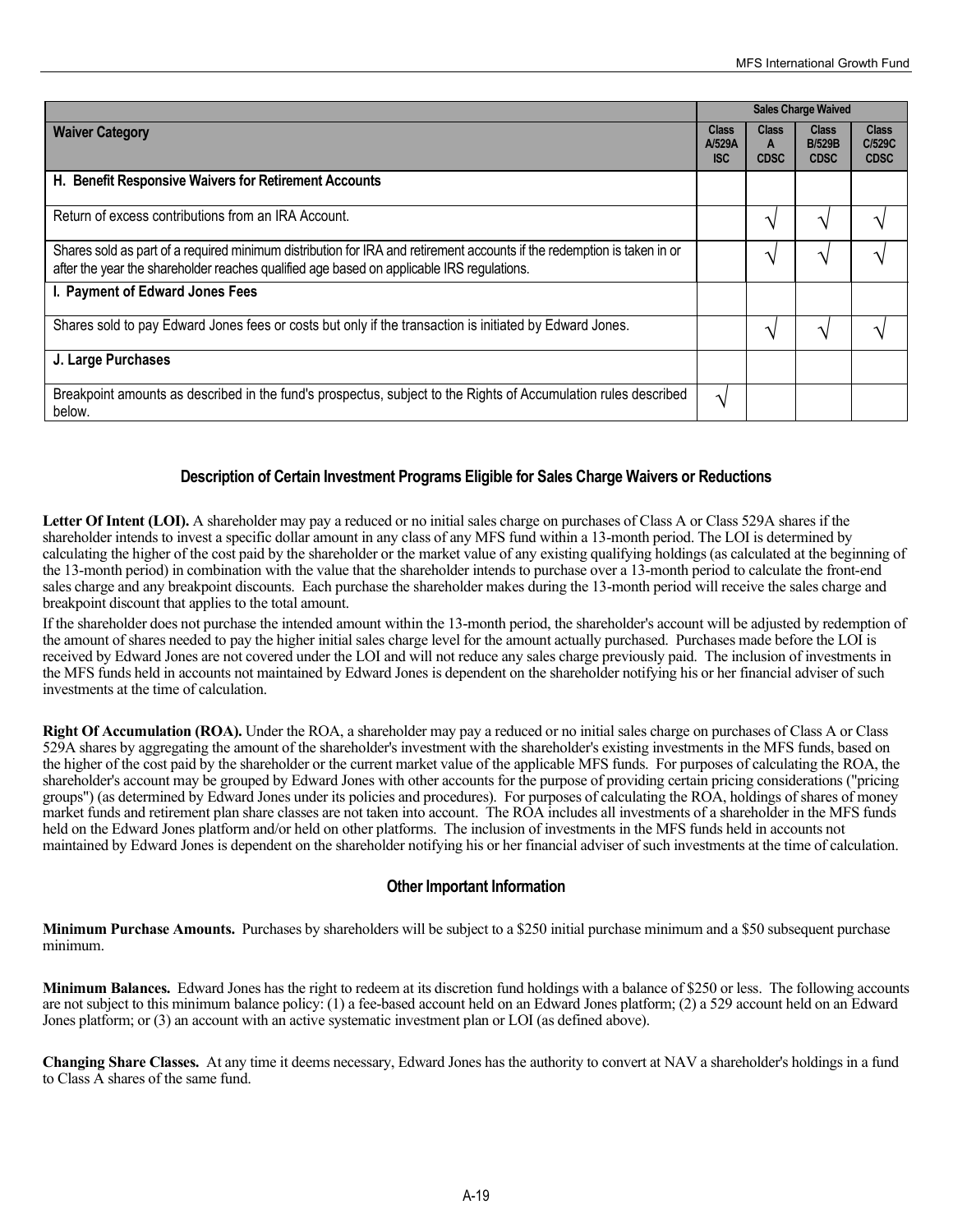# **Financial Intermediary Category VIII**

## **Eligible Accounts: Accounts Investing in Shares of the Fund through a D.A. Davidson & Co. Platform or Account Maintained at an Omnibus Level by or on behalf of D.A. Davidson & Co. with the Fund**

Shareholders purchasing fund shares, including existing fund shareholders, through a D.A. Davidson &. Co. ("D.A. Davidson") platform or account, or through an introducing broker-dealer or independent registered investment adviser for which D.A. Davidson provides trade execution, clearance, and/or custody services, where such account is maintained on an omnibus level with the fund by D.A. Davidson, or by a clearing broker or custodian on behalf of D.A. Davidson, will be eligible for the following sales charge waivers (front-end sales charge waivers and contingent deferred, or back-end, sales charge waivers) and discounts, which may differ from those disclosed elsewhere in this prospectus or SAI. Customers of D.A. Davidson whose accounts are established directly with the fund are not eligible for these waivers and discounts.

Shareholders remain eligible for volume breakpoints as described in the fund's prospectus or SAI.

|                                                                                                                                                                                                                                                                                                                                                                                     | <b>Sales Charge Waived</b>   |                               |                        |
|-------------------------------------------------------------------------------------------------------------------------------------------------------------------------------------------------------------------------------------------------------------------------------------------------------------------------------------------------------------------------------------|------------------------------|-------------------------------|------------------------|
| <b>Waiver Category</b>                                                                                                                                                                                                                                                                                                                                                              | <b>Class A</b><br><b>ISC</b> | <b>Class A</b><br><b>CDSC</b> | Class C<br><b>CDSC</b> |
| A. Dividend and Distribution Reinvestment                                                                                                                                                                                                                                                                                                                                           |                              |                               |                        |
| Shares purchased within the MFS fund family through systematic reinvestment of capital gains and dividend<br>distributions.                                                                                                                                                                                                                                                         | V                            |                               |                        |
| B. Employees/Registered Representatives of D.A. Davidson                                                                                                                                                                                                                                                                                                                            |                              |                               |                        |
| Shares acquired by employees and registered representatives of D.A. Davidson or its affiliates and their family<br>members as designated by D.A. Davidson.                                                                                                                                                                                                                          | V                            |                               |                        |
| C. Reinstatement Privilege                                                                                                                                                                                                                                                                                                                                                          |                              |                               |                        |
| Shares purchased from the proceeds of redeemed shares of the MFS fund family so long as the following conditions<br>are met (i) the repurchase occurs within 90 days following the redemption; (ii) the redemption and purchase occur in<br>the same account; and (iii) redeemed shares were subject to a front-end or deferred sales charge (known as Rights of<br>Reinstatement). | Ń                            | V                             |                        |
| D. Transactions between Share Classes and Funds                                                                                                                                                                                                                                                                                                                                     |                              |                               |                        |
| A shareholder in the fund's Class C shares will have such Class C shares converted at net asset value to Class A<br>shares (or the appropriate share class) of the fund if the shares are no longer subject to a CDSC and the conversion is<br>in line with the policies and procedures of D.A. Davidson.                                                                           | V                            |                               |                        |
| Shares exchanged into the same share class of another MFS Fund.                                                                                                                                                                                                                                                                                                                     | V                            | V                             |                        |
| E. Death or Disability of Owner                                                                                                                                                                                                                                                                                                                                                     |                              |                               |                        |
| Shares redeemed on account of the death or disability of the account shareholder.                                                                                                                                                                                                                                                                                                   |                              | $\sqrt{}$                     |                        |
| F. Systematic Withdrawals                                                                                                                                                                                                                                                                                                                                                           |                              |                               |                        |
| Shares sold as part of a systematic withdrawal plan as described in the fund's prospectus.                                                                                                                                                                                                                                                                                          |                              | N                             |                        |
| G. Benefit Responsive Waivers for Retirement Accounts                                                                                                                                                                                                                                                                                                                               |                              |                               |                        |
| Return of excess contributions from an IRA Account.                                                                                                                                                                                                                                                                                                                                 |                              | V                             |                        |
| Shares sold as part of a required minimum distribution for IRA or other qualifying retirement accounts if the<br>redemption is taken in or after the year the shareholder reaches the qualified age based on IRS regulations.                                                                                                                                                       |                              | V                             |                        |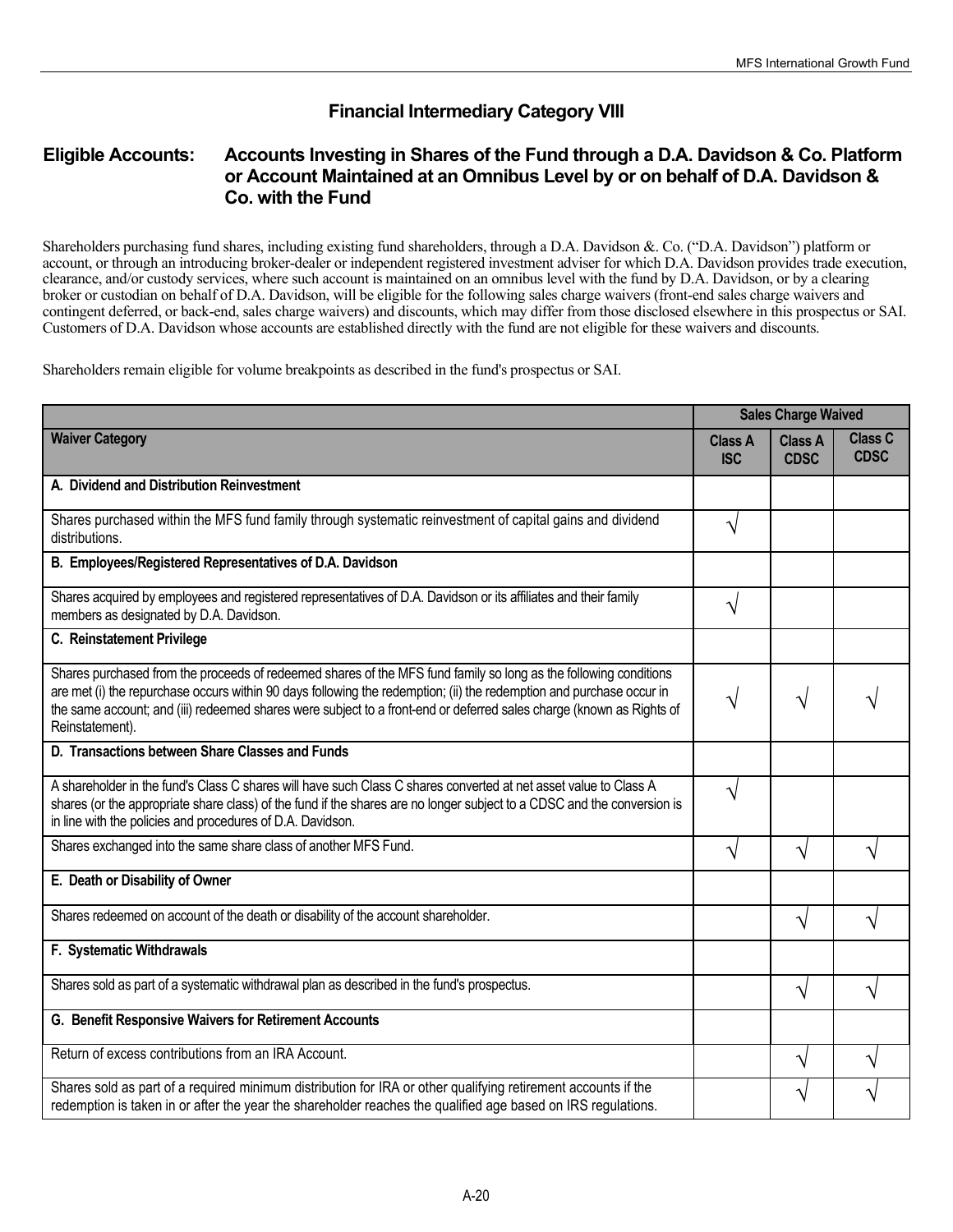|                                                                                                                                                                                                                                                                                                                                                                                                                                                           | <b>Sales Charge Waived</b>   |                               |                               |
|-----------------------------------------------------------------------------------------------------------------------------------------------------------------------------------------------------------------------------------------------------------------------------------------------------------------------------------------------------------------------------------------------------------------------------------------------------------|------------------------------|-------------------------------|-------------------------------|
| <b>Waiver Category</b>                                                                                                                                                                                                                                                                                                                                                                                                                                    | <b>Class A</b><br><b>ISC</b> | <b>Class A</b><br><b>CDSC</b> | <b>Class C</b><br><b>CDSC</b> |
| H. Rights of Accumulation                                                                                                                                                                                                                                                                                                                                                                                                                                 |                              |                               |                               |
| Rights of accumulation which entitle shareholders to breakpoint discounts will be automatically calculated based<br>on the aggregated holding of MFS fund family assets held by accounts within the purchaser's household at D.A.<br>Davidson. Eligible MFS fund family assets not held at D.A. Davidson may be included in the calculation of rights<br>of accumulation only if the shareholder notifies his or her financial adviser about such assets. |                              |                               |                               |
| I. Letters of Intent                                                                                                                                                                                                                                                                                                                                                                                                                                      |                              |                               |                               |
| Letters of intent which allow for breakpoint discounts based on anticipated purchases within the MFS fund family<br>over a 13-month time period. Eligible MFS fund family assets not held at D.A. Davidson may be included in the<br>calculation of letters of intent only if the shareholder notifies his or her financial adviser about such assets.                                                                                                    |                              |                               |                               |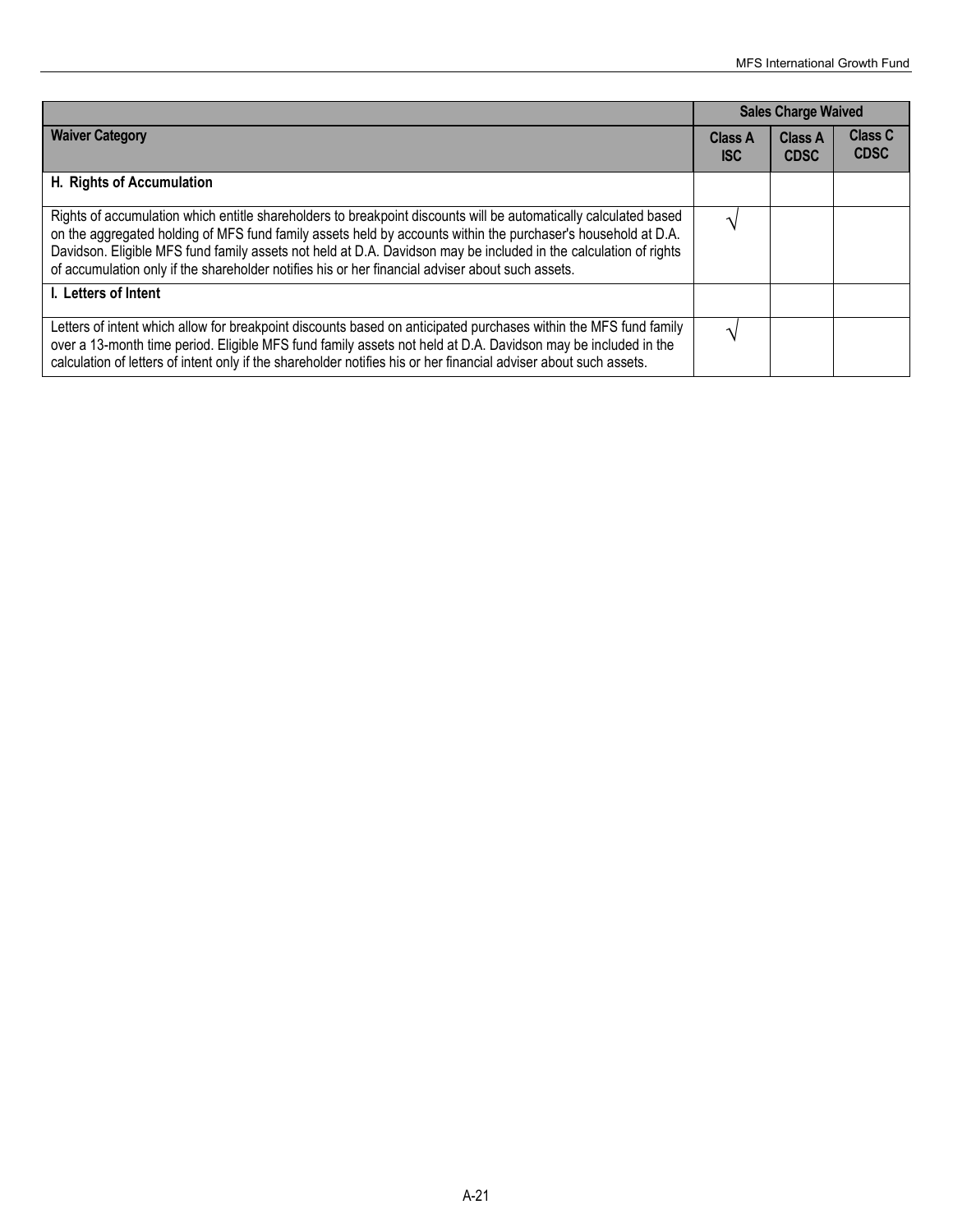# **Financial Intermediary Category IX**

# **Eligible Accounts: Accounts Investing in Shares through a Baird Platform or Account Maintained at an Omnibus Level by or on behalf of Baird with the Fund**

Shareholders purchasing fund shares through a Baird platform or account maintained at an omnibus level with the fund by Baird, or by a clearing broker or custodian on behalf of Baird, will only be eligible for the following sales charge waivers (front-end sales charge waivers and CDSC waivers) and discounts, which may differ from those disclosed elsewhere in this prospectus or the SAI. Customers of Baird whose accounts are established directly with the fund are not eligible for these waivers and discounts.

Shareholders remain eligible for volume breakpoints as described in the fund's prospectus or SAI.

|                                                                                                                                                                                                                                                                                                                                                                                         | <b>Sales Charge Waived</b>   |                               |                        |
|-----------------------------------------------------------------------------------------------------------------------------------------------------------------------------------------------------------------------------------------------------------------------------------------------------------------------------------------------------------------------------------------|------------------------------|-------------------------------|------------------------|
| <b>Waiver Category</b>                                                                                                                                                                                                                                                                                                                                                                  | <b>Class A</b><br><b>ISC</b> | <b>Class A</b><br><b>CDSC</b> | Class C<br><b>CDSC</b> |
| A. Dividend and Distribution Reinvestment                                                                                                                                                                                                                                                                                                                                               |                              |                               |                        |
| Shares purchased through reinvestment of dividends and capital gains distributions when purchasing shares of the<br>same fund.                                                                                                                                                                                                                                                          | V                            |                               |                        |
| B. Employees/Registered Representatives of Baird                                                                                                                                                                                                                                                                                                                                        |                              |                               |                        |
| Shares acquired by employees and registered representatives of Baird or its affiliates and their family members as<br>designated by Baird.                                                                                                                                                                                                                                              | V                            |                               |                        |
| C. Reinstatement Privilege                                                                                                                                                                                                                                                                                                                                                              |                              |                               |                        |
| Shares purchased from the proceeds of redemptions from another MFS fund, provided (i) the repurchase occurs within<br>90 days following the redemption, (ii) the redemption and purchase occur in the same account, and (iii) redeemed<br>shares were subject to a front-end or deferred sales charge (also known as "Rights of Reinstatement").                                        | N                            | V                             |                        |
| D. Transactions between Share Classes and Funds                                                                                                                                                                                                                                                                                                                                         |                              |                               |                        |
| A shareholder in the fund's Class C shares will have such Class C shares converted at net asset value to Class A<br>shares of the fund if the shares are no longer subject to a CDSC and the conversion is in line with the policies and<br>procedures of Baird.                                                                                                                        | V                            |                               |                        |
| Shares exchanged into the same share class of another MFS Fund.                                                                                                                                                                                                                                                                                                                         | V                            | V                             |                        |
| E. Retirement Plans                                                                                                                                                                                                                                                                                                                                                                     |                              |                               |                        |
| Employer-sponsored retirement plans or charitable accounts in a transactional brokerage account at Baird, including<br>401(k) plans, 457 plans, employer-sponsored 403(b) plans, profit sharing and money purchase pension plans and<br>defined benefit plans. For purposes of this provision, employer-sponsored retirement plans do not include SEP IRAs,<br>Simple IRAs or SAR-SEPs. | V                            |                               |                        |
| F. Death or Disability of Owner                                                                                                                                                                                                                                                                                                                                                         |                              |                               |                        |
| Shares redeemed on account of the death or disability of the account shareholder.                                                                                                                                                                                                                                                                                                       |                              | V                             |                        |
| G. Systematic Withdrawals                                                                                                                                                                                                                                                                                                                                                               |                              |                               |                        |
| Shares sold as part of a systematic withdrawal plan as described in the fund's prospectus.                                                                                                                                                                                                                                                                                              |                              | V                             | ٦                      |
| H. Benefit Responsive Waivers for Retirement Accounts                                                                                                                                                                                                                                                                                                                                   |                              |                               |                        |
| Return of excess contributions from an IRA Account.                                                                                                                                                                                                                                                                                                                                     |                              | ٦                             |                        |
| Shares sold as part of a required minimum distribution for IRA and retirement accounts due to the shareholder<br>reaching the qualified age based on applicable IRS regulations.                                                                                                                                                                                                        |                              |                               |                        |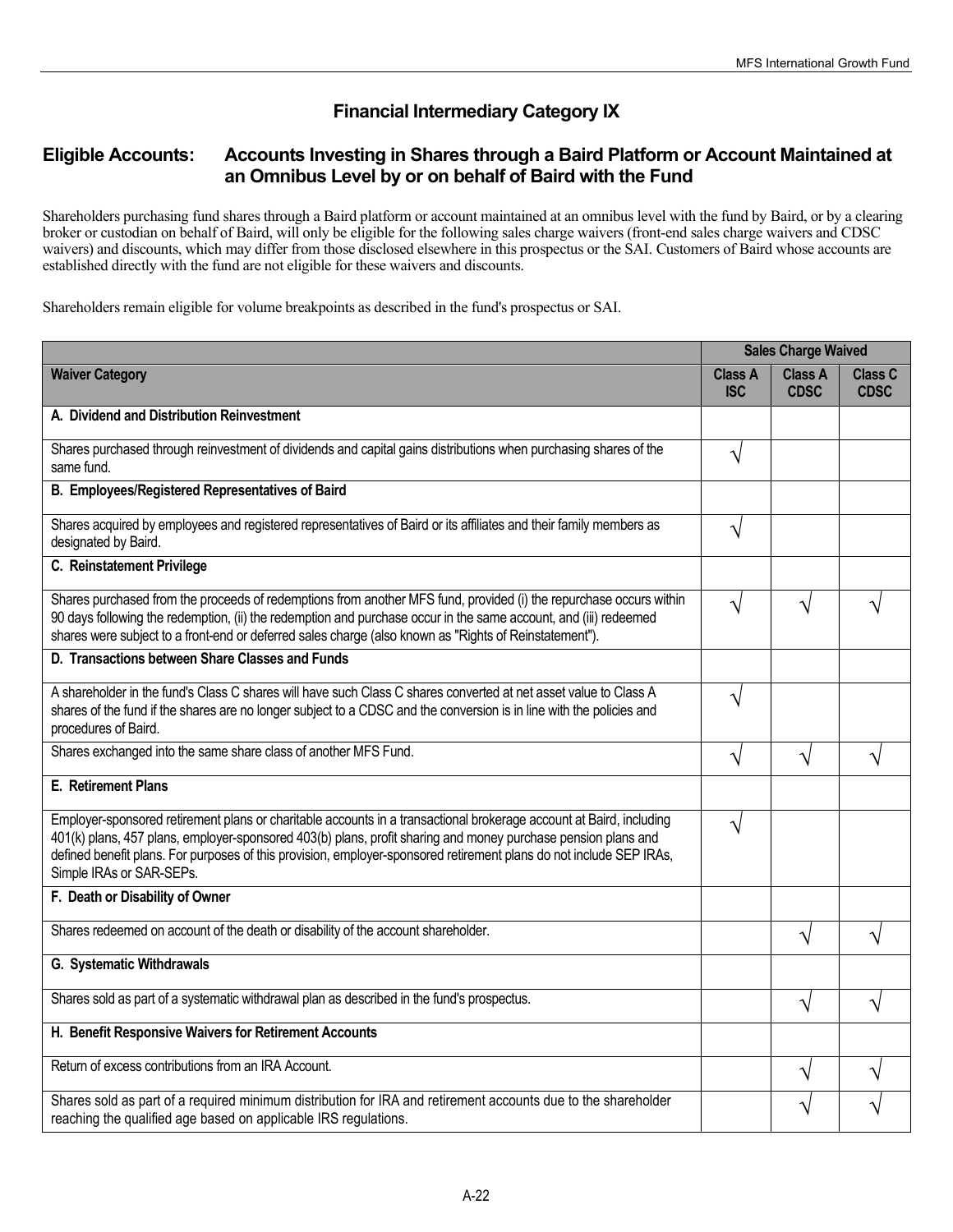|                                                                                                                                                                                                                                                                                                                                                                                                                                           | <b>Sales Charge Waived</b>   |                               |                               |
|-------------------------------------------------------------------------------------------------------------------------------------------------------------------------------------------------------------------------------------------------------------------------------------------------------------------------------------------------------------------------------------------------------------------------------------------|------------------------------|-------------------------------|-------------------------------|
| <b>Waiver Category</b>                                                                                                                                                                                                                                                                                                                                                                                                                    | <b>Class A</b><br><b>ISC</b> | <b>Class A</b><br><b>CDSC</b> | <b>Class C</b><br><b>CDSC</b> |
| I. Payment of Baird Fees                                                                                                                                                                                                                                                                                                                                                                                                                  |                              |                               |                               |
| Shares sold to pay Baird fees but only if the transaction is initiated by Baird.                                                                                                                                                                                                                                                                                                                                                          |                              |                               |                               |
| J. Rights of Accumulation                                                                                                                                                                                                                                                                                                                                                                                                                 |                              |                               |                               |
| Rights of accumulations which entitles shareholders to breakpoint discounts will be automatically calculated<br>based on the aggregated holding of MFS fund family assets held by accounts within the purchaser's household at<br>Baird. Eligible MFS fund family assets not held at Baird may be included in the rights of accumulations<br>calculation only if the shareholder notifies his or her financial adviser about such assets. |                              |                               |                               |
| K. Letters of Intent                                                                                                                                                                                                                                                                                                                                                                                                                      |                              |                               |                               |
| Letters of Intent (LOI) allow for breakpoint discounts based on anticipated purchases of MFS fund family assets<br>through Baird, over a 13-month period of time.                                                                                                                                                                                                                                                                         |                              |                               |                               |